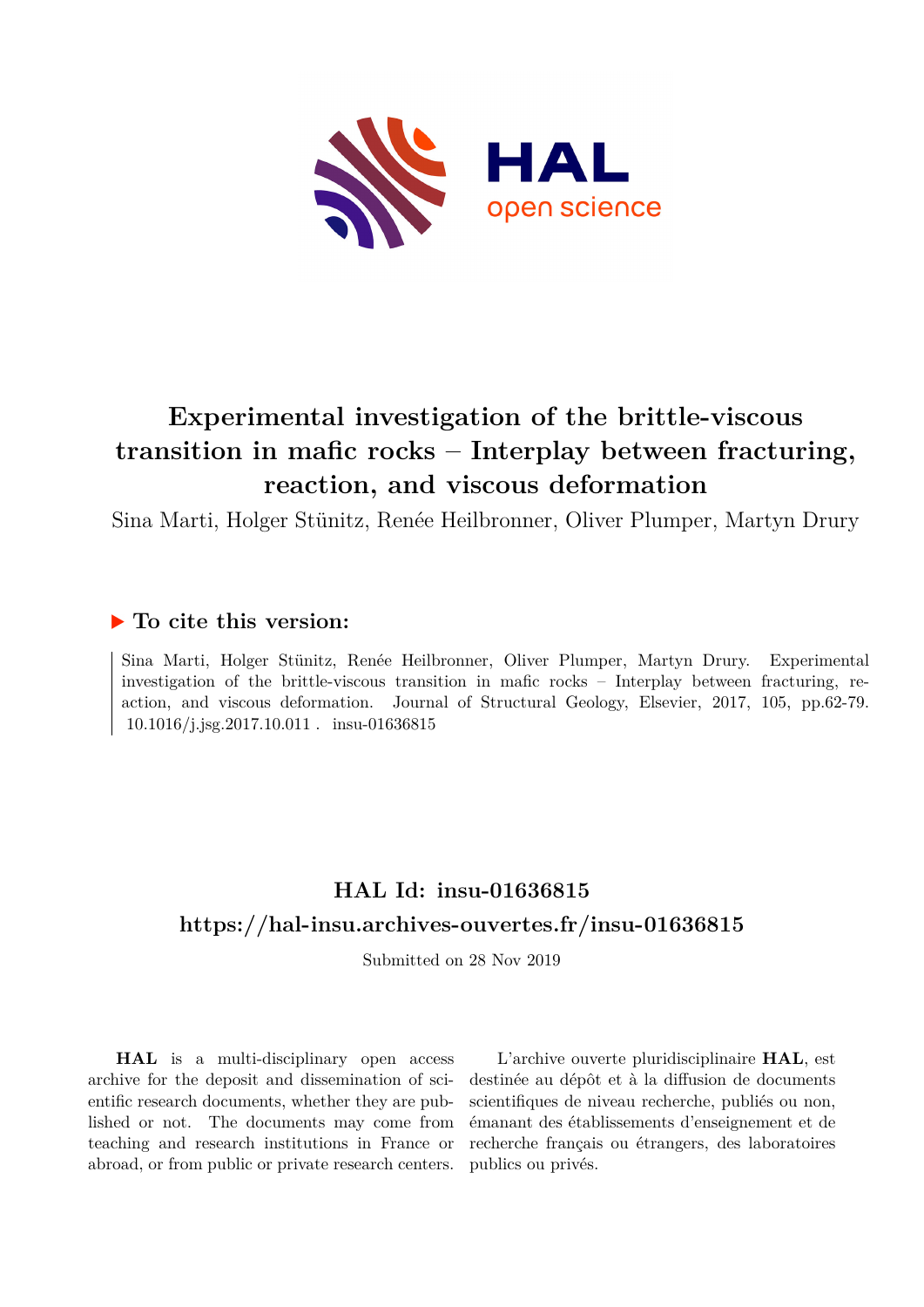- 1 **Experimental investigation of the brittle-viscous transition in mafic rocks –**
- 2 **interplay between fracturing, reaction, and viscous deformation**
- 3
- 4 **\*Sina Marti** *a*, Holger Stünitz *b,c*, Renée Heilbronner *a*, Oliver Plümper *d*, Martyn
- *Drury* 5 *<sup>d</sup>*
- 6 *<sup>a</sup>* Department of Environmental Sciences, Basel University, Switzerland
- 7 (sina.marti@unibas.ch, +41 79 505 81 82, Brombacherstr. 27, 4057 Basel;
- 8 renee.heilbronner@unibas.ch)
- 9 *<sup>b</sup>* Department of Geosciences, UiT the arctic University of Norway, Norway 10 (holger.stunitz@uit.no)
- 11 <sup>c</sup> Institut des Sciences de la Terre d'Orléans (ISTO), Université d'Orléans, France
- 12 *<sup>d</sup>* Department of Earth Sciences, Utrecht University, Netherlands (O.Plumper@uu.nl; 13 M.R.Drury@uu.nl)
- 14
- 15 Keywords: Rock deformation experiments, Brittle-viscous transition, Dissolution-
- 16 precipitation, grain boundary sliding, Polyphase rheology
- 17

#### 18 **Abstract**

19 Rock deformation experiments are performed on fault gouge fabricated from 20 'Maryland Diabase' rock powder to investigate the transition from dominant brittle 21 to dominant viscous behaviour. At the imposed strain rates of  $\dot{\gamma} \sim 3 \times 10^{-5} - 3 \times 10^{-6} \text{ s}^{-1}$ , 22 the transition is observed in the temperature range of  $(600 °C < T < 800 °C)$  at 23 confining pressures of  $(0.5 \text{ GPa} \le \text{Pc} \le 1.5 \text{ GPa})$ . From microstructural observations, 24 the transition is effected by a switch from brittle fracturing and cataclastic flow, to 25 viscous dissolution-precipitation creep and grain boundary sliding. Mineral 26 reactions and resulting grain size refinement by nucleation are observed to be 27 critical processes for the switch to viscous deformation, *i.e.*, grain size sensitive 28 creep. In the transitional regime, the mechanical response of the sample is a mixed-29 mode between brittle and viscous rheology and microstructures associated with 30 both brittle and viscous deformation are observed. As grain size reduction by 31 reaction and nucleation is a time dependent process, the brittle-viscous transition is 32 not only a function of T but to a large extent also of microstructural evolution.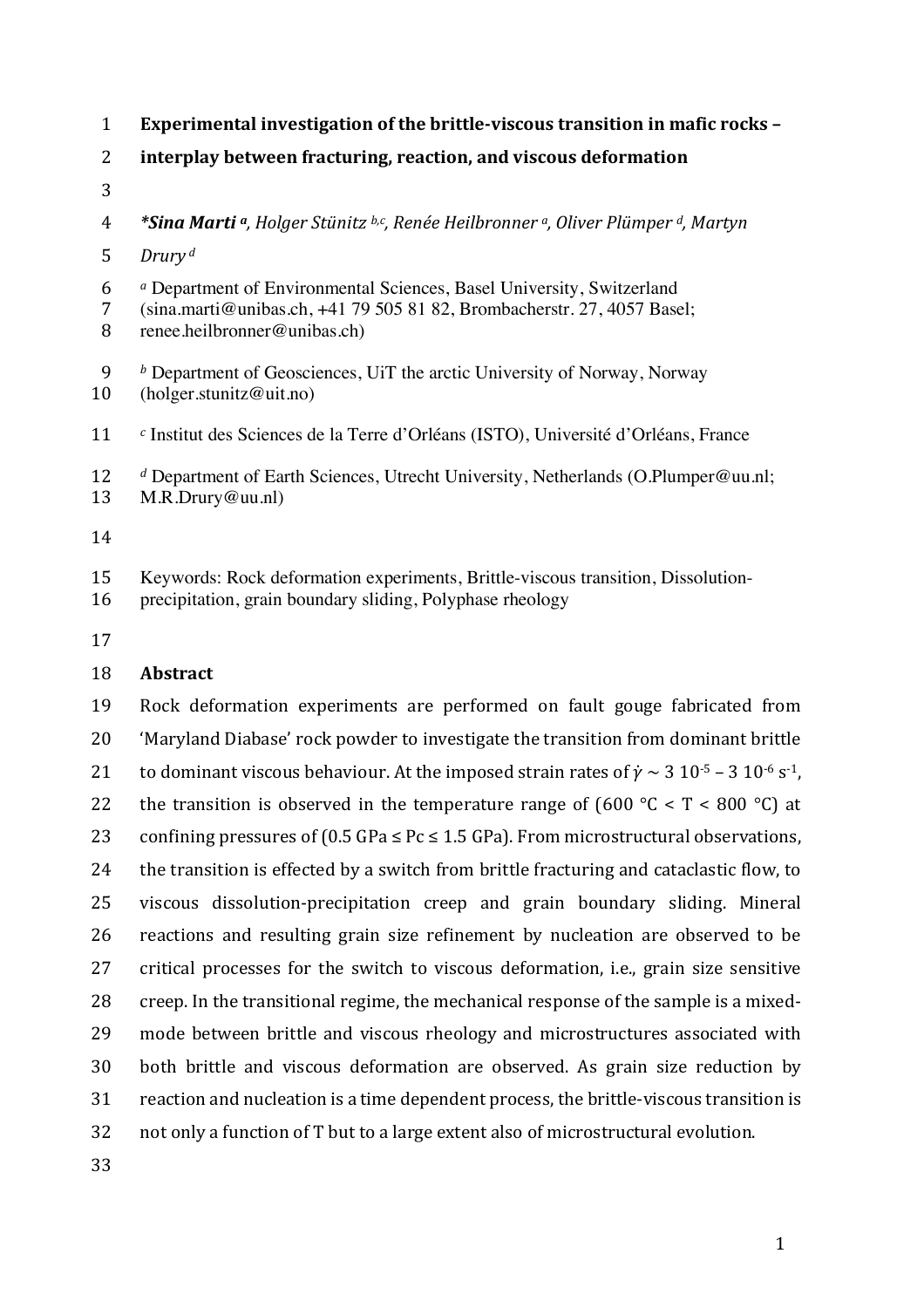#### 34 **1. Introduction**

35 Our knowledge about rock strength is largely based on laboratory-derived data. 36 Given the condition that the strength of the lithosphere cannot be greater than that 37 of the constituting rocks and minerals, strength envelopes are constructed, which plot 38 laboratory-derived strength or flow laws for minerals (or rocks) versus depth (as a 39 proxy for pressure and temperature) (e.g Brace and Kohlstedt, 1980; Kohlstedt et 40 al., 1995; Burov, 2011 and references therein). Following the general consensus 41 that the upper crust deforms dominantly by fracturing and the lower crust and 42 upper mantle by viscous creep, the early strength envelopes were constructed 43 using a constant strain rate, two-mechanism model (e.g., Brace and Kohlstedt, 44 1980). Frictional rock strength (Byerlee, 1978) is plotted against depth to 45 temperature and pressure conditions, where viscous deformation takes place at 46 lower stresses than frictional sliding. Here, the term 'viscous' refers to temperature and 47 rate sensitive deformation mechanisms such as dislocation and diffusion creep (including 48 pressure solution creep).

49 Rocks deforming in the brittle field change their mode of deformation from frictional 50 sliding along a discrete plane to distributed cracking at elevated pressures (e.g. Karman, 51 1911; Kirby and Kronenberg, 1984), because frictional sliding at elevated confining 52 pressures requires higher stresses than those needed to form new cracks. This change 53 from discrete to distributed ('ductile') deformation mode is termed "brittle-ductile 54 transition" (BDT) and is also termed the region of semi-brittle deformation (e.g. Kohlstedt 55 et al., 1995). Towards greater depth, the semi-brittle field is terminated by another 56 transition, which is primarily temperature dependent. This transition is termed the 57 "brittle-plastic transition", where the term 'plastic' denotes a permanent, non-brittle 58 deformation without specifying a particular mechanism (Kohlstedt et al. 1995). The term 59 "plastic" may have different meanings in terms of rheology and deformation processes, so 60 that the for a general temperature- and rate sensitive, pressure-insensitive deformation 61 the more general term 'brittle-viscous' transition  $(BVT)$  is preferred and will be used in 62 this text. The introduction of a semi-brittle field to the classical strength envelope predicts 63 a broad transitional field from dominant brittle to dominant viscous deformation. 64 The onset of viscous deformation (BVT, or, alternatively, an increasing  $\alpha$ -factor for the 65 effective pore pressure law at the BDT, according to Hirth and Beeler, 2015) within the

- 66 Earth's crust is generally associated with the disappearance of earthquake rupture. Where
- 67 the occurrence of the BVT is considered to be a simple function of pressure and
- 68 temperature (as proxies for depth), the BVT regime may be considered as the lower depth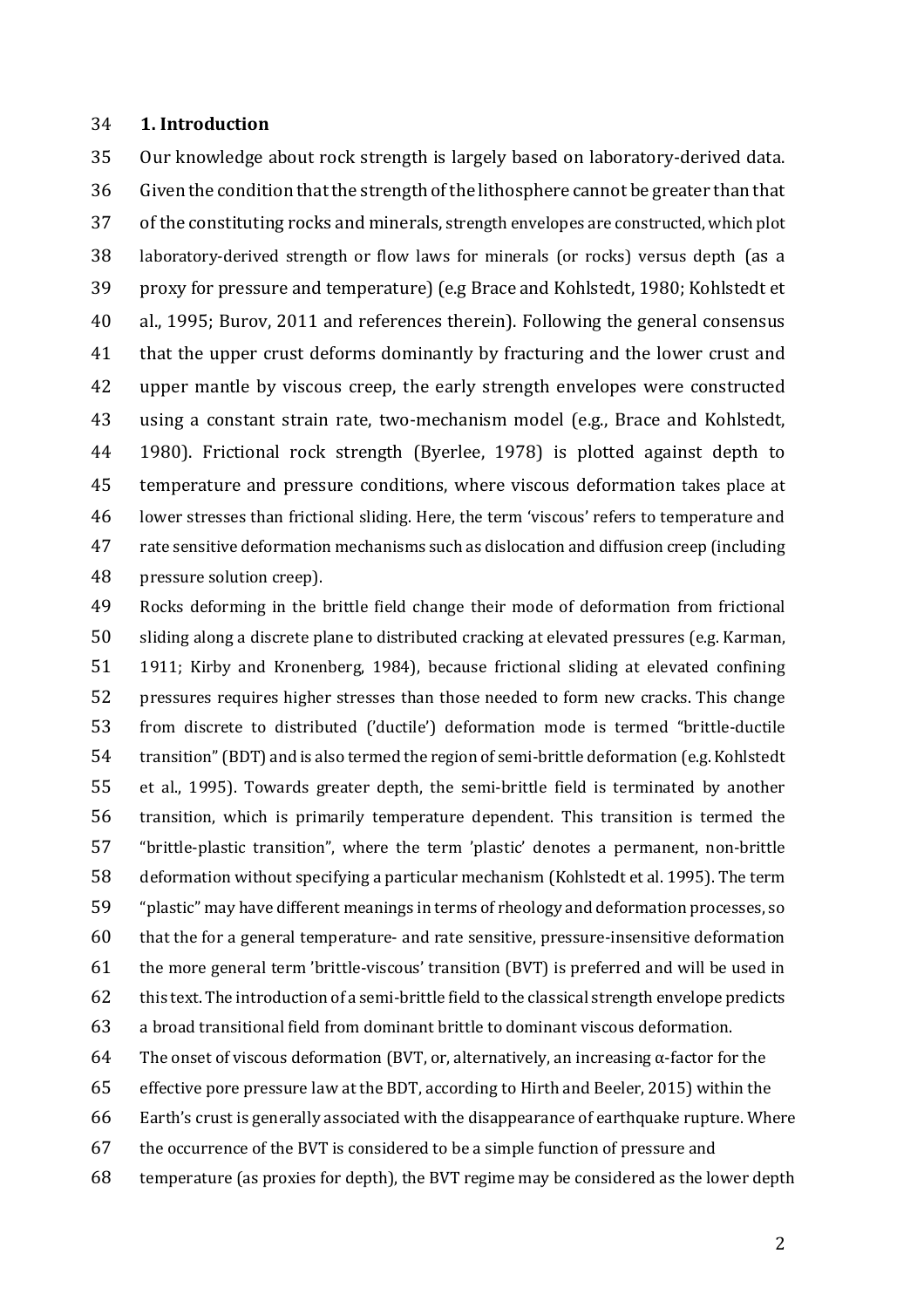69 limit of the seismogenic zone (e.g. Sibson, 1982, 1984). However, at the BVT several 70 processes are competing: fracturing, frictional sliding, crystal plasticity, and diffusive 71 mass transfer. Given the number of parameters controlling the deformation, the 72 BVT, where both, time-dependent viscous mechanisms and relatively more time-73 independent brittle and frictional processes significantly contribute to the 74 deformation, is a complex system where temperature, pressure, fluid availability, 75 grain size, strain rate, microstructure, rock composition (i.e. mineral assemblage), 76 and chemical environment control the rheology. As a consequence, it is not 77 surprising that there is a lack of laboratory data characterising the BVT in detail, 78 despite pioneering seminal works by, e.g., e.g., Griggs et al. (1960); Heard (1960); 79 Handin (1966); Byerlee (1967, 1968); Tullis and Yund (1977); Brace and Kohlstedt 80 (1980); Carter and Tsenn (1987); and review in Paterson and Wong (2005) and references 81 therein. 82 In the absence of flow laws for other crustal minerals, the viscous strength of the 83 continental crust was first estimated using a dislocation creep flow law for quartz 84 (Brace and Kohlstedt, 1980). However, large proportions of the lower continental 85 crust, and most of the oceanic crust are of mafic composition and quartz is virtually 86 absent. Strength estimates for these crustal parts could only be assessed since flow 87 law parameters for plagioclase and pyroxene became available (e.g. Mackwell, 88 1991; Raterron and Jaoul, 1991; Bystricky and Mackwell, 2001; Rybacki and 89 Dresen, 2000; Rybacki et al., 2006; Chen et al., 2006; Dimanov et al., 2003; 90 Dimanov and Dresen, 2005; Dimanov et al., 2007). Most of the data, however, is 91 applicable to high temperature deformation, and experimental studies for mafic 92 rocks at lower temperatures are scarce (e.g. Kronenberg and Shelton, 1980; 93 Shelton et al., 1981; Rutter et al., 1985; Hacker and Christire, 1991; Tullis and 94 Yund, 1987; Getsinger and Hirth, 2014). 95 One important aspect of the BVT - not represented in the strength envelope plots -96 is the development of the rheology of sheared rock over time or during a strain 97 history. Fault- and shear zones may show a strain-dependent microstructural 98 evolution, which, in turn, may cause a strain-dependent strength evolution. One of 99 the consequences of such a strain-history-dependent evolution is that fault/shear 100 zones are unlikely to initiate with their final steady state strength. It is frequently 101 seen from natural examples that brittle and viscous deformation can occur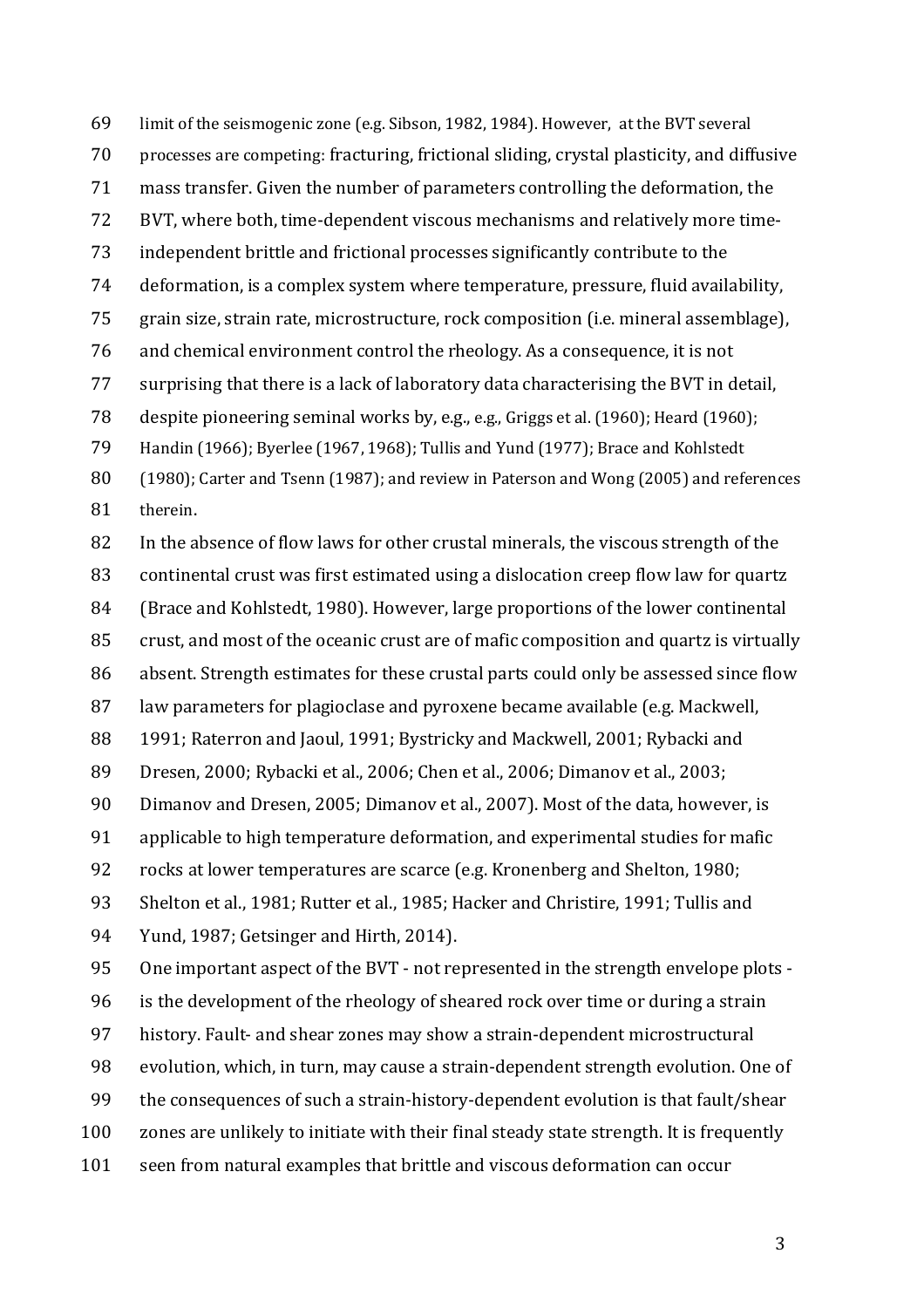102 cyclically (e.g. Gratier et al., 2011; Price et al., 2012) or sequentially in time (e.g.

103 Simpson, 1986; Fitz Gerald and Stünitz, 1993; Stünitz and Fitz Gerald, 1993;

104 Trepmann and Stöckert, 2003; Mancktelow and Pennacchioni, 2005; Pennacchioni

105 and Mancktelow, 2007; Fusseis and Handy, 2008; Goncalves et al., 2016; Bukovská

106 et al., 2016).

107 Relatively little is known about the rheology of fault rocks undergoing the BVT. As 108 fault zones are considered to sustain the highest differential stress values near the 109 BVT, it constitutes a key regime controlling the dynamics of lithospheric fault-zone 110 systems. In this study, we aim to further our understanding of the evolution and the 111 rheology of mafic rocks at conditions where the rocks undergo their BVT. Significant 112 amounts of the global seismic moment occur along faults within the oceanic crust 113 and along subduction zones. A better understanding of the behaviour of mafic rocks 114 at the BVT will potentially aid our understanding of earthquake distribution and 115 seismic hazard in these regions.

116 Furthermore, in order to address the question of strain dependent rheology, 117 experiments have been performed to various amounts of strain to observe 118 microstructural changes and evolving mechanical properties during fault-/shear-119 zone formation. One of the aims of this study is to gain insights into the deformation 120 processes active over the BVT in a mafic rock and how initiation and development 121 of fault/shear zones are achieved. Mechanical response is measured and 122 deformation mechanisms are identified in the brittle, the semi-brittle and the 123 viscous field.

124

#### 125 **2. Methods**

126 *2.1 Experimental procedure*

127 *2.1.1 Sample material*

128 Experiments were performed on Maryland Diabase (Kronenberg and Shelton,

129 1980). The Maryland Diabase starting material (Table 1) has a modal composition

130 (by volume) of  $\sim$  Plagioclase (Pl): 57%, Clinopyroxene (Cpx): 32%, Orthopyroxene

- 131 (Opx): 8%, accessories (Qz, Kfs, Ilm, Mag, Bt, Ap): 3% (mineral abbrevations after
- 132 Whitney and Evans, 2010). The Pl shows a relatively homogeneous composition of
- 133  $\sim$  An<sub>65-70</sub> except for a thin rim with a lower Anorthite component of  $\sim$  An<sub>50-55</sub>. The
- 134 core to rim area ratio is  $\sim$  83 : 17 ( $\pm$  3). Some of the Cpx grains show a Mg-enriched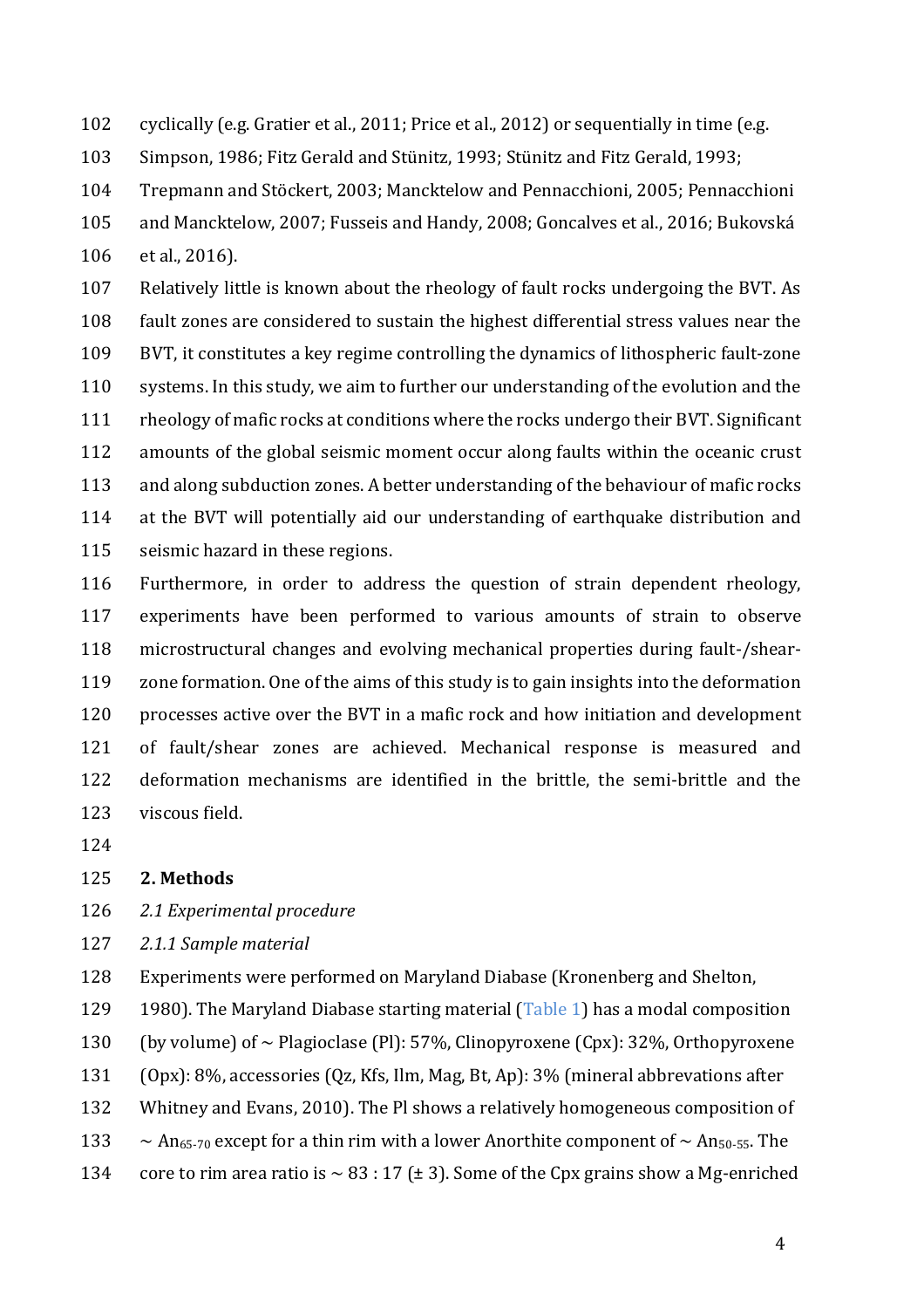- 135 core. Pieces of Maryland diabase were crushed with a hand-press and
- 136 subsequently crushed with an alumina hand-mortar. The resulting powder was
- 137 dry-sieved to extract the desired grain size fraction  $\leq 125$  µm.
- 138
- 139 2.1.2 Experimental setup and sample assembly
- 140 Experiments were performed using two modified Griggs-type deformation
- 141 apparatus at the University of Tromsø, Norway, at confining pressures (Pc) of
- 142  $\sim$  0.5, 1.0 and 1.5 GPa, at temperatures (T) of 300, 500, 600, 700 and 800 °C and
- 143 with constant displacement rates of  $\sim 10^{-8}$  to  $10^{-9}$  m s<sup>-1</sup> (resulting in strain rates of
- $144 \sim 3.10^{-5}$  to  $3.10^{-6}$  s<sup>-1</sup> for homogeneous sample deformation). See Table 2 for a list
- 145 of experiments and conditions.
- 146 The sample assembly is shown in Figure 1. Solid salt is used as confining medium.
- 147 Inner salt pieces are fabricated from potassium iodide (KI) for experiments at  $T \leq$
- 148 600 °C and sodium chlorite (NaCl) for experiments at  $T \ge 700$  °C. KI is mechanically
- 149 weaker than NaCl but shows partial melting at  $T > 600$  °C at the pressures of the
- 150 experiments, which is to be avoided. Outer salt pieces are always fabricated from
- 151 NaCl.
- 152 The sample consist of a thin layer of crushed rock, produced by placing 0.11g of
- 153 MD powder + 0.2 µl H<sub>2</sub>O (equals 0.18 wt.%) between the  $Al_2O_3$  forcing blocks along
- 154 a 45 $\degree$  pre-cut (Figure 1). Forcing blocks are cylindrical with a diameter of 6.33 mm.
- 155 The sample and forcing blocks are placed in a weld-sealed platinum jacket
- 156 (0.15mm wall thickness) with a 0.025 mm nickel foil insert. The amount of added
- 157 water was chosen such that sufficient water is present for solution mass transport
- 158 processes and mineral reactions, while not inducing mechanical pore pressure
- 159 effects. No pore pressure effects in the presence of an aqueous fluid were inferred
- 160 for contents up to 0.5 wt %  $H_2O$  by Kronenberg and Tullis (1984) and up to
- 161  $0.3wt\%$  H<sub>2</sub>O by Negrini et al. (2013).
- 162 During the experiments, approximately 84% of the inelastic axial displacement is
- 163 accommodated by a shear displacement along the piston-sample interface and
- 164 approximately 16% by plane strain thinning of the shear zone. The initial shear
- 165 zone thickness is calculated from the amount of Maryland diabase powder used,
- 166 the final thickness is measured on thin sections prepared from the samples after
- 167 the experiment (Table 2). The shear zone thickness is assumed to decrease linearly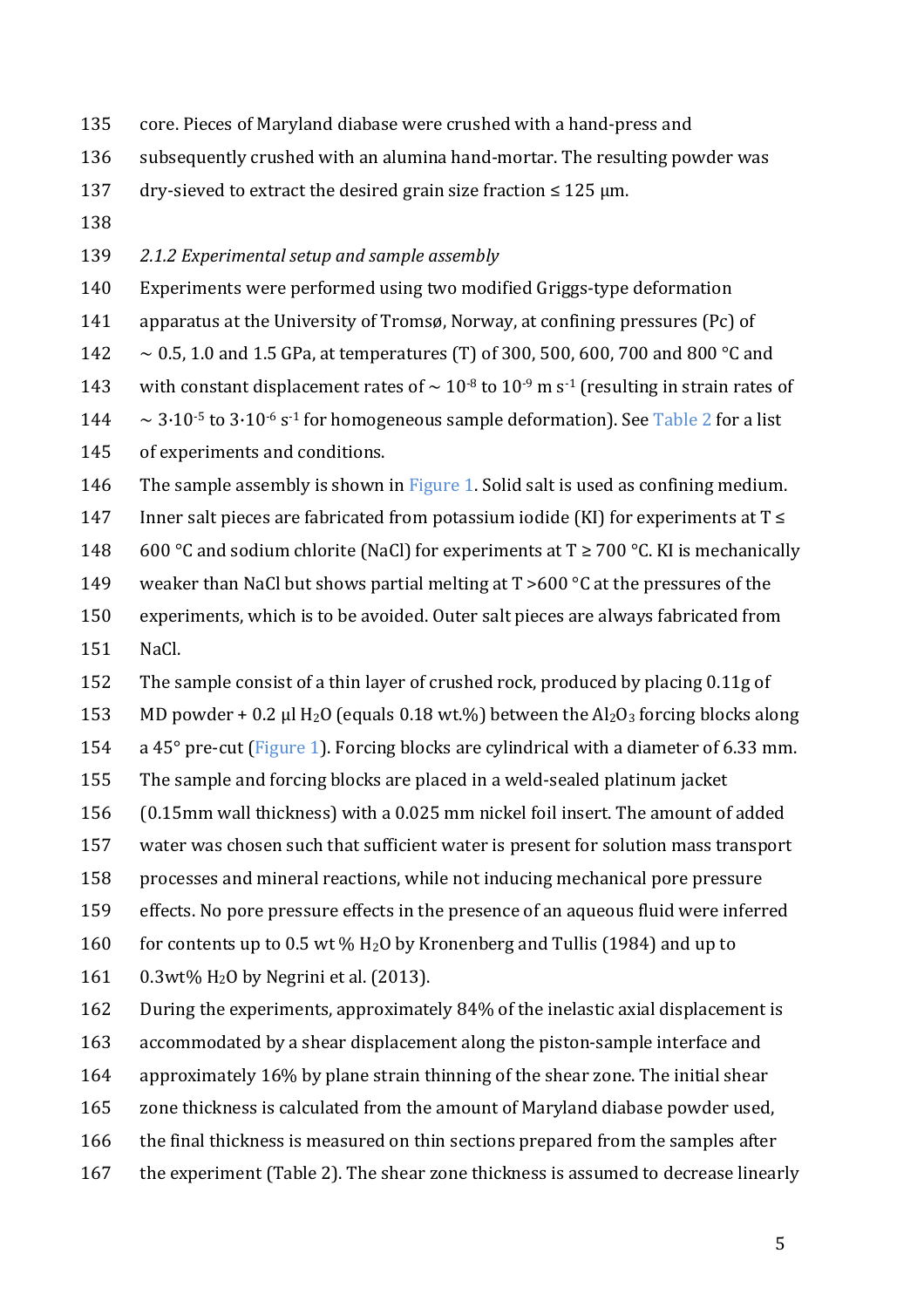168 throughout the experiment with increasing piston displacement.

169 At higher temperatures, the coupling between forcing blocks and rock material in

170 our experiments was found to be poor. Thus, 800  $\degree$ C experiments were performed

171 using forcing blocks with 6 regularly spaced grooves,  $\sim 300$  µm wide and 150 µm

172 deep, cut into the surface of both, the upper and lower forcing block.

173 To bring a sample to the desired Pc -T conditions, the  $\sigma_1$ - and  $\sigma_3$ -pistons (Figure

 $174$  1) are advanced in small increments, alternated with increments of heating,

175 Heating is achieved using a graphite resistance furnace and  $T$  is measured with a K-

- 176 type thermocouple positioned adjacent to the centre of the shear zone (Figure 1).
- 177 When the desired conditions are reached (after 5 to 8 h, duration is longer for
- 178 higher Pc experiments), shear zone thickness is at  $\sim 0.83$  mm. During the

179 experiment, only the  $\sigma_1$ -piston is advanced. At the end of the experiment, samples

180 are quenched to 200 °C within 2 minutes while simultaneously retreating the  $\sigma_1$ -

181 piston to remove the load on the sample. After that, samples are brought back to

182 room conditions by slowly removing the remaining load, temperature and Pc,

183 during  $\sim$  3 h.

184

185 2.2 Derivation of stresses and strains

186 2.2.1 Data recording and processing

187 During the experiment, the confining pressure, axial load, and displacement are

188 recorded using a digital data-logging system (LabView, 7.1) at a sampling

189 frequency of 1 Hz and temperature is monitored using a proportional integral

190 derivative (PID) controller (Eurotherm) attached to the thermocouple.

191 Temperature is held within  $\pm 1$  °C by the controller. There is a vertical T gradient in

192 the sample from the center outwards, ranging from  $\sim 17 \degree C/mm$  at 600 °C (Pec,

193 2014).

194 The principal stress  $\sigma_3$  is considered to be equal to Pc (Eq. 1a), and  $\sigma_1$  is derived 195 from the measured axial force per sample area.

- 196  $\sigma_3 = Pc$  (1a)
- 197  $\Delta \sigma = \sigma_1 \sigma_3$  (1b)
- 198

199  $\Delta \sigma$  is corrected for the decreasing overlap of the forcing blocks (i.e. decreasing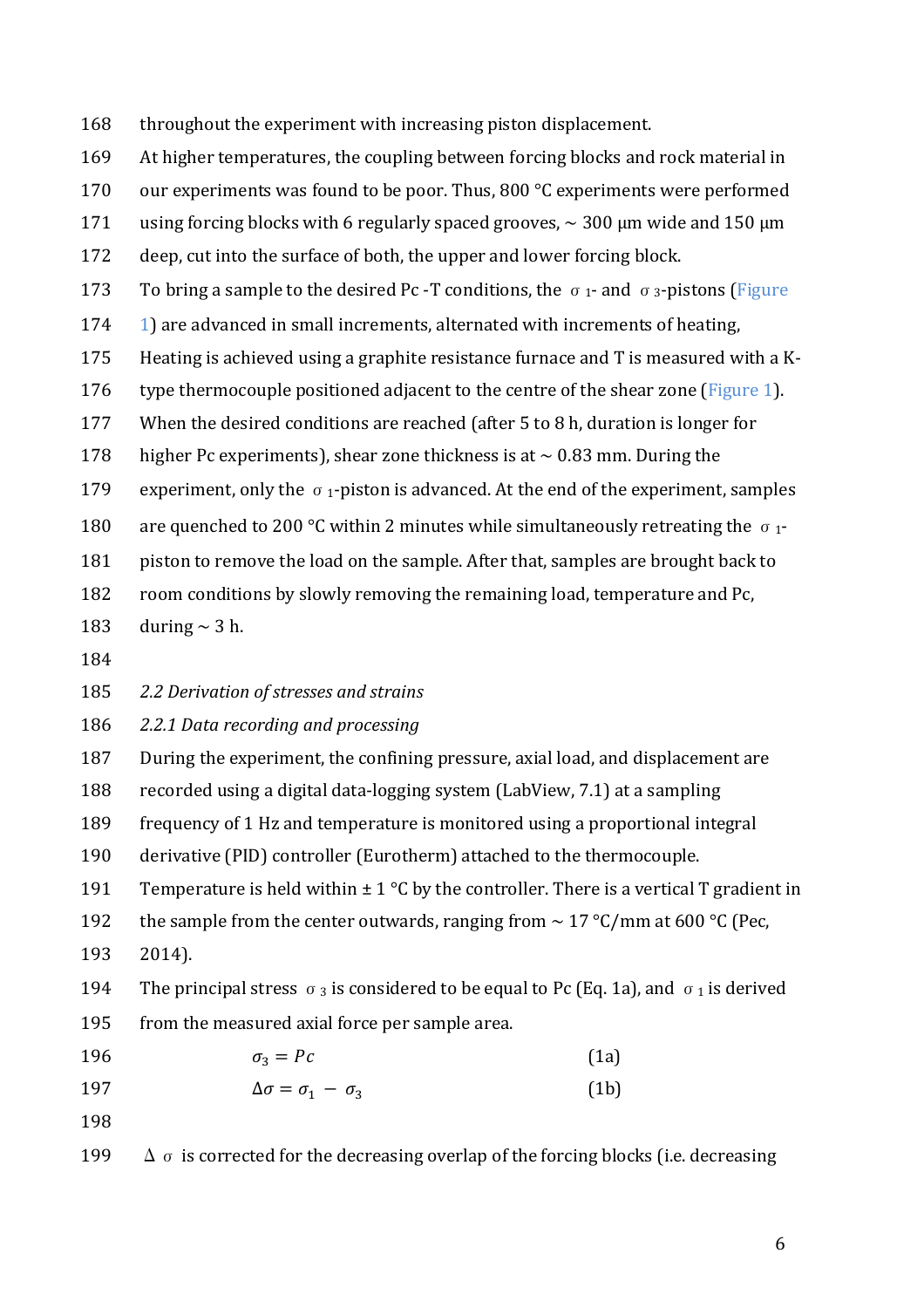200 sample area) using a cosine-square approximation to the ACF.

201

| 202      | $ac(i) = cos^2(90^\circ \cdot sd(i) / L)$                                                                                                                                                                                                                                                     | (2a) |
|----------|-----------------------------------------------------------------------------------------------------------------------------------------------------------------------------------------------------------------------------------------------------------------------------------------------|------|
| 203      | $\Delta \sigma_{AC} = ac \cdot \Delta \sigma$                                                                                                                                                                                                                                                 | (2b) |
| 204      |                                                                                                                                                                                                                                                                                               |      |
| $\Omega$ | $\Box$ . $\Box$ . $\Box$ . $\Box$ . $\Box$ . $\Box$ . $\Box$ . $\Box$ . $\Box$ . $\Box$ . $\Box$ . $\Box$ . $\Box$ . $\Box$ . $\Box$ . $\Box$ . $\Box$ . $\Box$ . $\Box$ . $\Box$ . $\Box$ . $\Box$ . $\Box$ . $\Box$ . $\Box$ . $\Box$ . $\Box$ . $\Box$ . $\Box$ . $\Box$ . $\Box$ . $\Box$ |      |

205 where  $ac(i)$ : relative overlap of the forcing blocks;  $sd(i)$ : shear displacement 206 parallel to the forcing block - sample interface; *: maximum possible shear* 207 displacement = diameter of forcing blocks  $(6.33 \text{ mm})$  /  $\cos(45^\circ) = 8.95 \text{ mm}$ . 208

209 The shear and normal stresses,  $\tau$  and  $\sigma_n$ , supported by the sample inclined at 45° 210 are obtained by Mohr circle construction from  $\Delta \sigma_{4C}$ . The effective pore fluid 211 pressures in our experiments is assumed to be negligible, i.e. is taken as zero. 212 Axial displacement is corrected for apparatus stiffness. Advancing the  $\sigma_1$ -piston 213 leads to an increased Pc as a function of the compressibility of the confining 214 medium. The correction is outlined in Richter et al. (2016). Differential stress with 215 the solid salt assemblage in the Griggs rig are usually considered to overestimate 216 rock strength eventually up to 100 MPa (e.g. Green & Borch, 1989). 217

218 *2.3 Analytical methods*

219 *2.3.1 Microscopy*

220 After the experiments, samples are impregnated with epoxy, cut parallel to the 221 shear direction (in some cases also normal to it), and prepared to doubly polished 222 thin sections. Optical light microscope, scanning electron microscope (SEM) and 223 transmission electron microscope (TEM) are used for sample analysis. SEM 224 analyses are performed either with the Zeiss Merlin SEM at Tromsø University, or 225 with a Philips XL30 ESEM at the centre of microscopy (SNI) at Basel University. 226 Chemical analyses are performed using energy dispersive X-ray Spectroscopy

227 (EDS), at 15 kV acceleration voltage and using a ZAF matrix correction.

228

229 Transmission electron microscopy (TEM) analyses are carried out at Utrecht

230 University using a FEI Talos 200FX equipped with a high-sensitivity Super-EDX

- 231 system. TEM images are recorded in bright field (BF), high angular annual dark
- 232 field (HAADF) and bright field scanning TEM (BF-STEM) modes. BF images are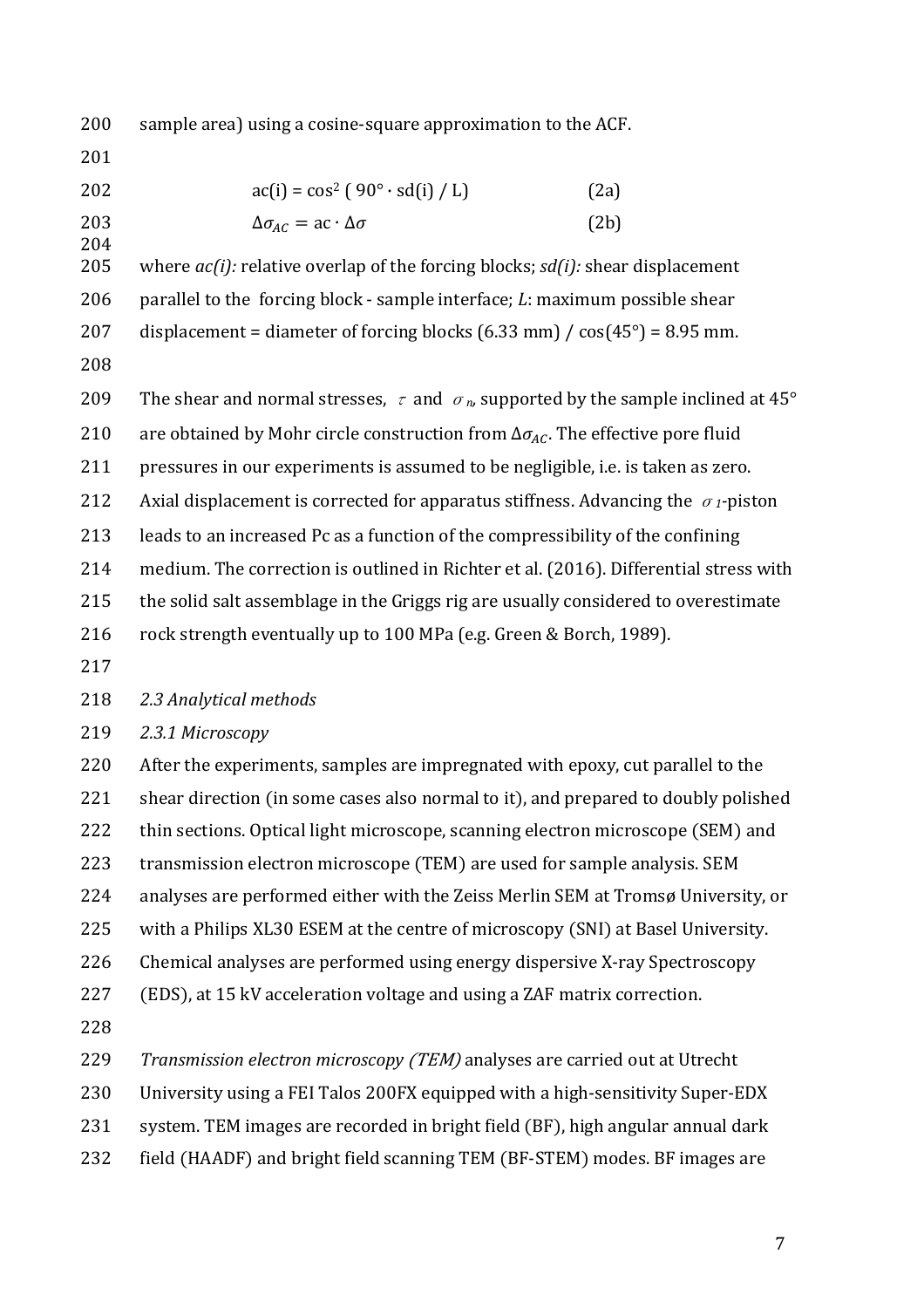233 highly sensitive on crystallographic orientation, whereas contrasts in HAADF

 $234$  images are sensitive to average atomic number (Z-contrast) of the material.

235

236 *Focussed ion beam (FIB)* foils for TEM investigations are prepared in a FEI Helios

237 NanoLab 3G. The FIB foil of the 600  $\degree$ C experiment is cut perpendicular to both the

238 shear direction and the shear plane. The FIB foils of the 700 and 800  $^{\circ}$ C

239 experiments are cut parallel to the shear direction and normal to the shear plane.

240

241 *2.3.2 Image analysis*

242 In this paper, micrographs are always oriented with the shear zone boundaries

243 horizontal and with a dextral sense of shear. The reference coordinate system is

244 shown in Figure 2.

245

246 *FFT analyses of HR-TEM images:* In high-resolution (HR) TEM images where lattice 247 planes of individual crystals are resolved, Fast Fourier Transformations (FFT) can 248 be used to obtain the reciprocal space information akin to a direct diffraction 249 pattern. Lattice fringes are only revealed when the crystal satisfies the diffraction 250 condition. One single HRTEM image of a polycrystalline sample is not likely to 251 reveal lattice fringes in all crystals. Therefore, FFT analysis used to detect 252 diffractions on three HR-TEM images from the same area, with different tilt angles.

253

254 *EDS* profiles: Element concentrations along a line-profile are prepared using the

255 software Fiji (https://fiji.sc/). A line-profile of 10 px width is defined, where the

 $256$  value at each point along the profile is an average over these 10 px. In this manner,

257 the noise is reduced. The values are then normalized to the maximum count value

258 (from the whole EDS map) of each element.

259

260 Phase *Segmentation:* Mineral phase segmentations are performed on BSE contrast

261 SEM images. Phases are differentiated by their different Z-contrast using grey-level

262 slicing. As Pyroxene (Px), Amphibole (Amph) and Zoisite (Zo) have similar Z-

263 contrasts, manual post-processing is necessary to properly segment these phases.

264 *Shape and orientation of shear bands*: Shear bands and larger shear fractures are

265 digitized manually on BSE contrast SEM images. The x-y coordinates of the outlines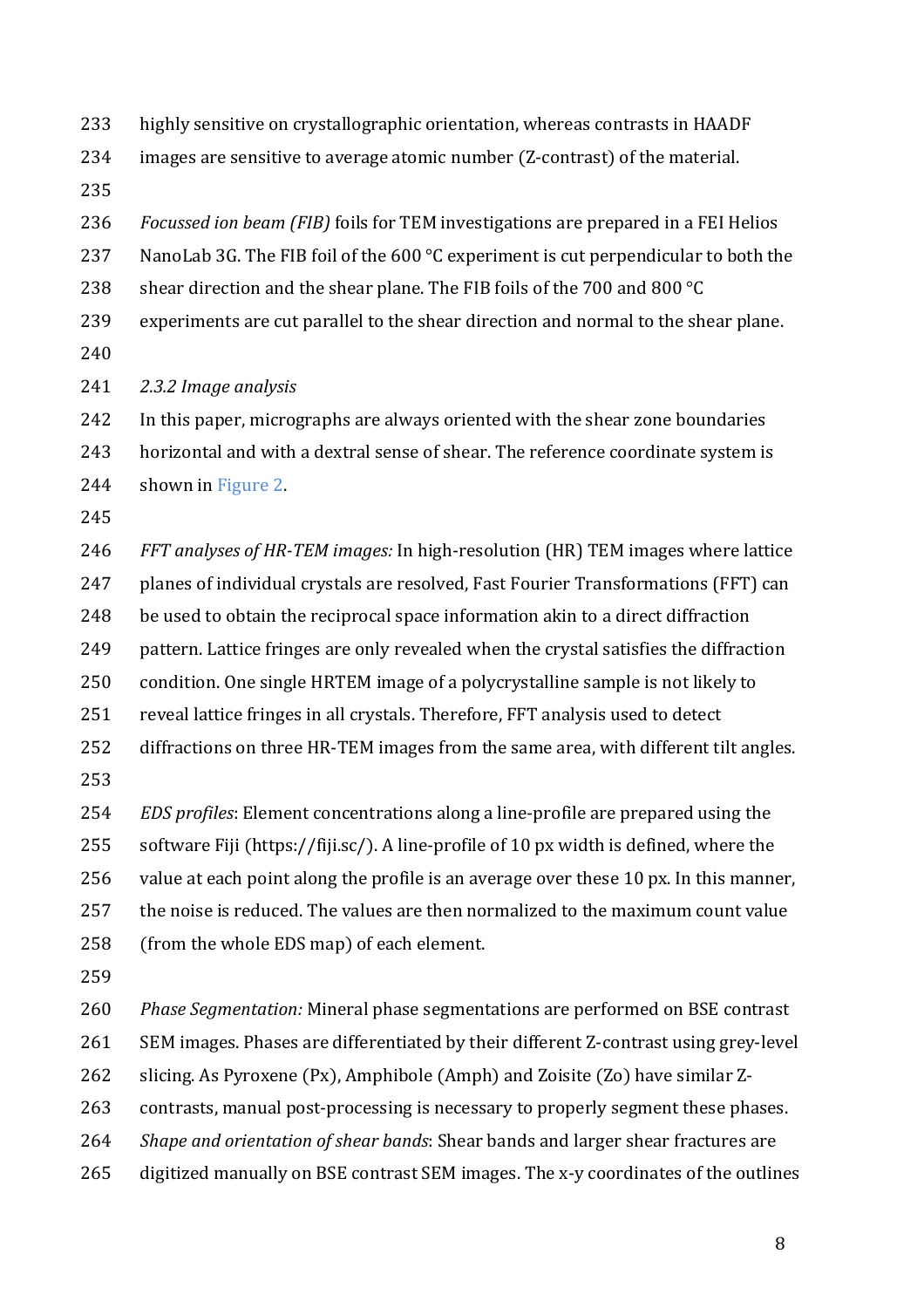- 266 are measured, smoothed (to remove digitizing artefacts) and exported using the
- 267 program Fiji and analysed with the SURFOR program (Panozzo Heilbronner, 1984;
- 268 Heilbronner and Barrett, 2014). The SURFOR results yield an orientation
- 269 distribution function (ODF) of boundary segments of the analysed structures and
- 270 is presented as a rose diagram. Shear band thicknesses were determined by
- $271$  dividing the digitized shear bands into approximately straight segments, using Fiji
- 272 to extract the best fit ellipse of each segment and using the short axis of the ellipses
- 273 as proxy for the shear band thickness.
- 274 *Grain size and shape:* Grain boundaries are traced manually on SE- and BSE- SEM
- 275 images or on BF TEM images. The resulting grain maps are analysed with Fiji to
- $276$  derive the grain areas and the x-y coordinates of grain boundaries. The area
- 277 equivalent diameters are calculated and grain size distributions are presented as
- 278 histograms of equivalent diameters  $(d_{equ})$ . Using a kernel density estimate
- 279 (MATLAB function 'ksdensity'), the mode of the distribution is determined. Grain
- 280 shape analyses are performed using the SURFOR program.
- 281

#### 282 **3. Results**

- 283 Samples at  $T \le 600$  °C develop similar microstructures and we therefore focus in
- 284 this paper on the evolution from  $600 800$  °C. Reference frames of image
- 285 orientation and angles are explained in Figure 2a, b; terminology used when
- 286 describing stress-strain curves is shown in  $Figure 2c$ . Shear strain is always given
- 287 as apparent shear strain  $\gamma_a$  (for calculation, see Appendix).
- 288
- 289 *3.1 Mechanical data*

290 *3.1.1 Stress-strain curves* 

291 Shear stress vs. apparent shear strain curves are shown for T of 600 °C, 700 °C and

292 800 °C and Pc of 0.5, 1.0 and 1.5 GPa (Figure 3a). Samples at 600 and 700 °C show a

293 positive dependence of  $\tau$  on Pc between 0.5 and 1.0 GPa.

- 294 The comparison of the stress-strain data for 700  $\degree$ C experiments between 1.0 and
- 295  $1.5$  GPa Pc shows that the vield point occurs at relatively similar values. The 1.5
- 296 GPa Pc experiments however, unlike all other experiments, show hardening at 700
- 297 °C until  $\gamma_a \sim 2.3$  where stresses stay at approximately constant levels thereafter.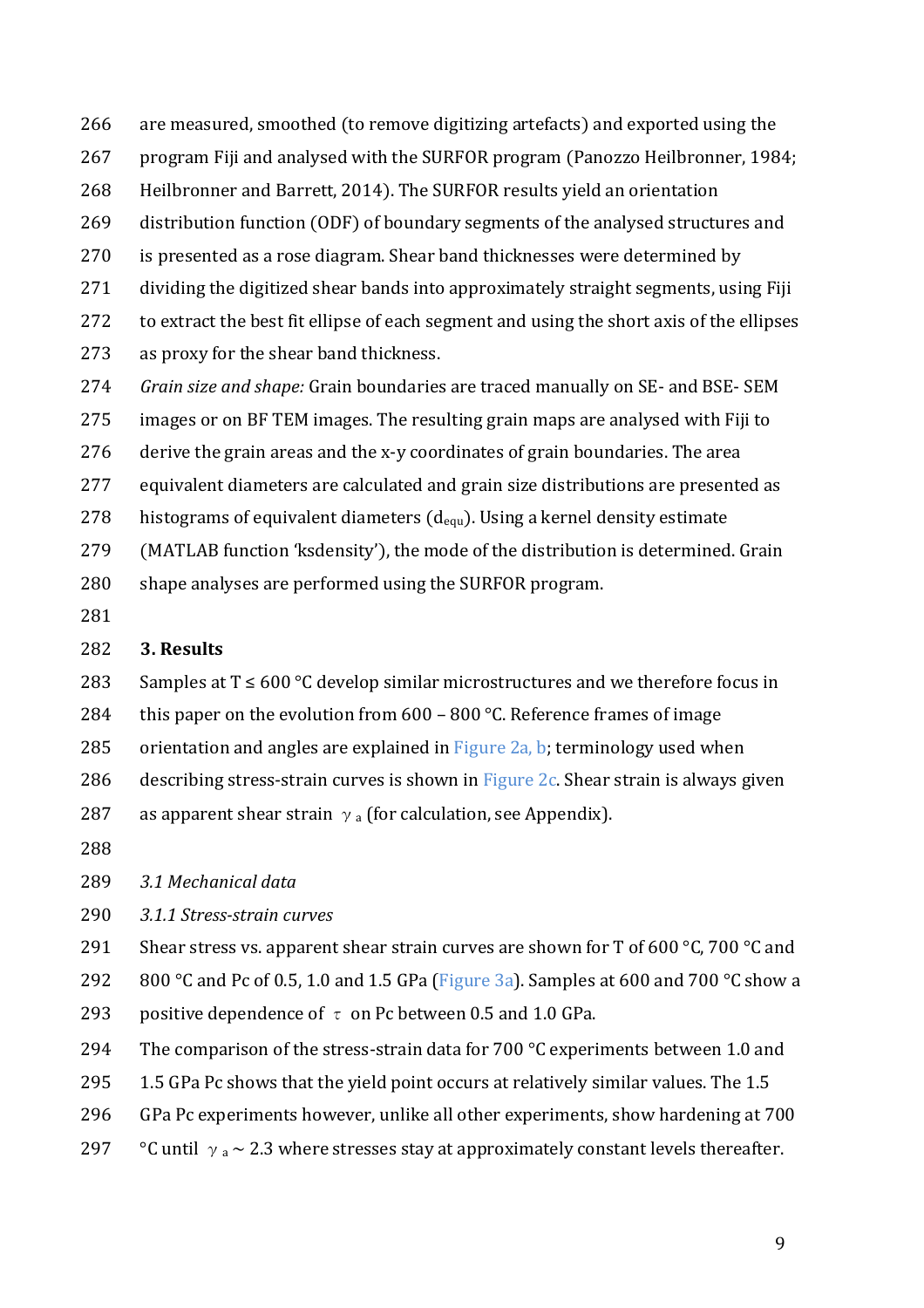298 At 800  $\degree$ C, sample strength is significantly lower than in lower T experiments and 299 within the variability between individual runs, no strength dependence on Pc is 300 detected. 800 °C experiments show a gradual weakening after peak stress and 301 reach a quasi-steady state at a  $\gamma_a \sim 4$  onwards (Figure 3a). Note also the lower 302 slope of the initial loading part of the stress-strain curve at 800  $\degree$ C compared to 303 lower T experiments. Samples at 800  $\degree$ C deform at stresses below the Goetze 304 criterion (the condition of  $\Delta \sigma$  = Pc, which is taken as the upper  $\Delta \sigma$ -limit of 305 plastic or viscous deformation; Kohlstedt, 1995. In our samples, which are oriented 306 at 45° to  $\sigma_1$ ,  $\Delta \sigma = 2 \cdot \tau$ ). At lower temperatures, all sample deform at  $\Delta \sigma$ 307 clearly above the Goetze criterion. 308

309 *3.1.2 Mohr Circle construction*

310 From Mohr circle constructions (Figure 3b), the positive pressure dependence of 311 strength at  $600 °C$  is clearly visible. Apparent friction coefficients  $(\mu')$  derived from 312 the Mohr circles yield a value of  $\mu' = 0.44$ . Experiments at 600 °C and 700 °C, 0.5 313 GPa Pc reach Byerlee's relationship (Byerlee, 1978) at 'yield', whereas at 1.0 GPa, 314 the stresses at both 'yield' and flow stay below it. At Pc  $\geq 1.0$  GPa, and T  $\geq 700$  °C, 315 shear stresses are pressure insensitive with an apparent friction coefficient of  $\mu'$  = 316 0.05 at 700 °C. No "u" was determined for 800 °C experiments, due to the  $317$  variability in the stress values and the sensitivity of the fitted " $\mu$ " to low slopes. 318 However, whereas 'yield' stresses do not show any significant pressure

- 319 dependence, quasi-steady state values reach lower values in the lower Pc
- 320 experiments at 800 $\degree$ C.

321

322 *3.1.3 Stress exponents* 

323 Combining constant displacement rate and displacement rate stepping tests, a

324 stress exponent  $n$  is determined as

325

326  $\tau \propto \dot{\gamma}^{1/n}$  (3)

327

328 where  $\tau$ : shear stress and  $\dot{\gamma}$ : shear strain rate. To assess the influence of different 329 data correction routines on calculated stress exponents *n*, some of our data is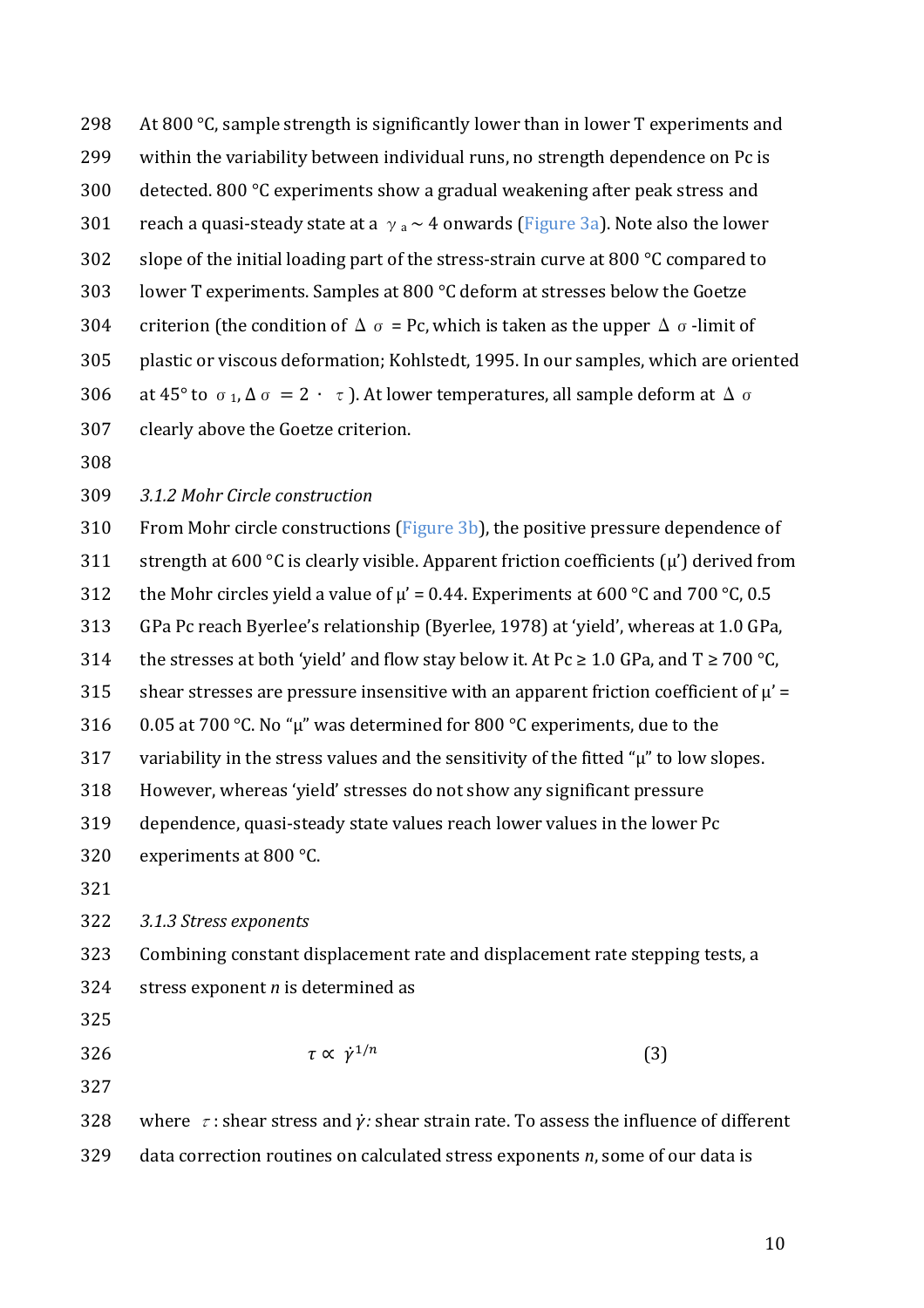- 330 calculated with different published correction routines, to show their influence on
- 331 the determined stress exponents. The corrections compared are:
- 332 1) 'R16': Data correction described in Richter et al. (2016). The same procedure for
- 333 stress calculations is followed in this paper.
- 334 2) 'R16 + H&K10': Data correction after Richter et al. (2016) with the stress
- 335 correction for the solid-salt assembly after Holyoke III and Kronenberg (2010).
- 336 3) 'P12': Data correction described in Pec et al. (2012).
- 337 4) 'P12 + H&K10': Data correction after (Pec et al., 2012) with the stress correction
- 338 for the solid-salt assembly after (Holyoke III and Kronenberg, 2010).
- 339
- 340 *n* values are determined for experiments performed at  $T = 300 \degree C$ , Pc = 0.5 GPa; T
- 341 = 500 °C, Pc = 1.0 GPa; T = 700 °C, Pc = 1.0 GPa and T = 800 °C, Pc = 1.0 GPa (Figure
- 342  $\left(4\right)$ . For T  $\leq$  500 °C *n* is large with values > 19, *n* for 700 °C experiments is
- 343 significantly lower with a value of 5.6 and *n* at 800 °C is as low as 1.9. The *n* values
- 344 determined from different data correction conventions from the literature vary by
- 345 16 27% (Figure 4b). For example for the  $T = 800$  °C, Pc = 1.0 GPa experiments, a
- 346 range of *n* values from  $1.6 1.9$  arises from different data treatment routines.
- 347

348 *3.2 Microstructures* 

- 349 *3.2.1 Overview*
- 350 Strain in experiments at all Pc-T conditions localizes into a network of shear
- 351 fractures and/or shear bands. The term 'shear band' is used to refer to a zone (with
- 352 a certain thickness) of high strain accumulation, without any implication of a
- 353 specific deformation mechanism. As opposite to a 'shear fracture', which is
- 354 accommodating displacement along a plane without any obvious distribution of
- 355 strain within a volume (at SEM resolution).
- 356 The microstructures developed at different temperatures are systematically
- 357 different (Figure 5). At 600  $\degree$ C, the microstructure is dominated by brittle
- 358 deformation. Fracturing is extensive and a foliation (S), defined by elongated
- 359 aggregate shapes, develops due to cataclastic flow (Figure 5a, b). Larger shear
- 360 displacements are accommodated along shear fractures and shear bands, usually
- 361 in Riedel shear  $(R_1)$  orientation. Grain size reduction occurs via pervasive micro-
- 362 fracturing (Figure 5b). No obvious strength difference between Pl and Px is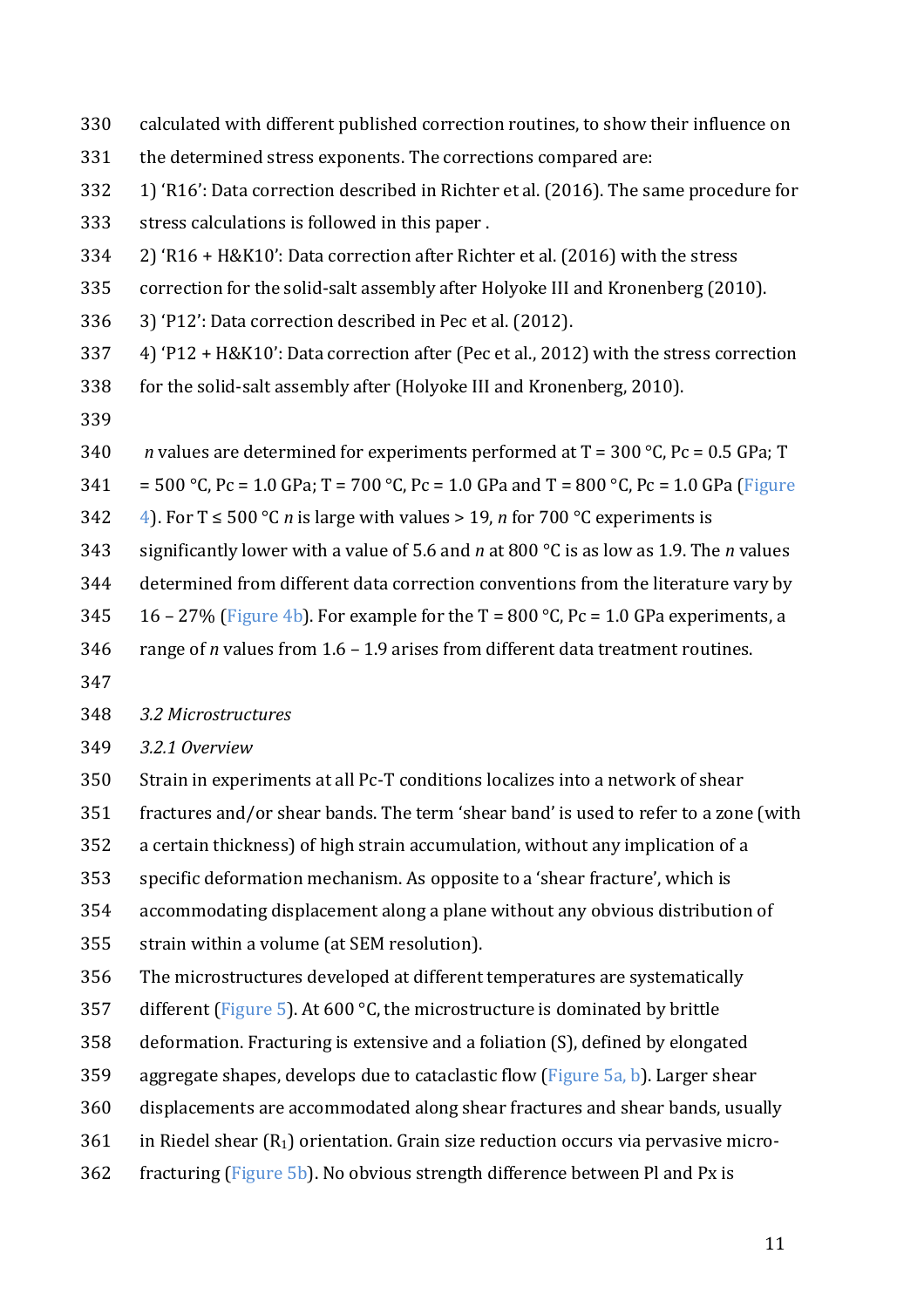363 observed, as interpreted from the similar degree of fracturing and aggregate 364 elongation of the two phases. In rare occasions, delicate pore trails are seen where 365 fractures are partially healed, potentially indicating limited solution mass transfer 366 (Figure 5c).

367 The microstructures in 700 °C experiments are discussed for the case of Pc = 1.0 368 and 1.5 GPa. At 700 °C, fracturing of (especially Px-) porphyroclasts is still 369 observed and a weak foliation (defined by elongated aggregate shapes) forms 370 partly by cataclastic flow (Figure 5d). Strain is localized in a network of thin  $\sim 5 371$  15 µm wide) shear bands in C' orientations, cross-cutting the foliation (Figure 5d, 372 e). These shear bands consist of small  $\ll$  1  $\mu$ m) grains of mainly Pl, Amph and Zo  $373$  (Figure 5e). Amph and Zo are not part of the starting material and represent syn-374 kinematic reaction products. The reaction to Amph occurs preferentially along 375 zones of localized deformation such as fractures within Px clasts and along shear 376 bands (Figure 6). The reaction to Zo and more albitic Pl occurs throughout the 377 samples, but small Zo needles predominantly occur in shear bands. Both, the Amph 378 and Zo forming reactions are observed at  $Pc = 1.0$  and 1.5 GPa, but occur more 379 extensively at 1.5 GPa.

380 At 800  $\degree$ C broad shear bands form, separating low strain lenses between them 381 (Figure 5f). Shear bands are recognized by small grain sizes and a fine-scale 382 compositional layering defining a foliation (Figure 5g). Fracturing is only minor 383 represented in the microstructure but can still be observed. Mineral reactions 384 occur pervasively throughout the sample (i.e. are not restricted to high strain 385 zones) but are more abundant in shear bands compared to low strain lenses. Amph 386 either grows as coronas around Px grains or as aggregates within shear bands 387 (Figure  $5g$ ) and has a composition between Mg-Hornblende to Tschermakite 388 (Amph classification after Hawthorne et al., 2012). Zo grains occur as small needles 389 within Pl clasts or within shear bands. Grain sizes in shear bands are usually  $\lt 1$ 390  $\mu$ m. Experiments at 800 °C and 1.5 GPa Pc show very similar microstructures but 391 the Amph and especially Zo reaction are more abundant at the higher Pc 392 conditions. 393 Some melting is observed at 800 °C (melt vol.-% of total sample vol.  $\leq$  2), where the

394 melt is mainly seen to form small pockets situated in extensional sites between

395 larger porphyroclasts. No melt bands or shear-parallel melt layers are observed.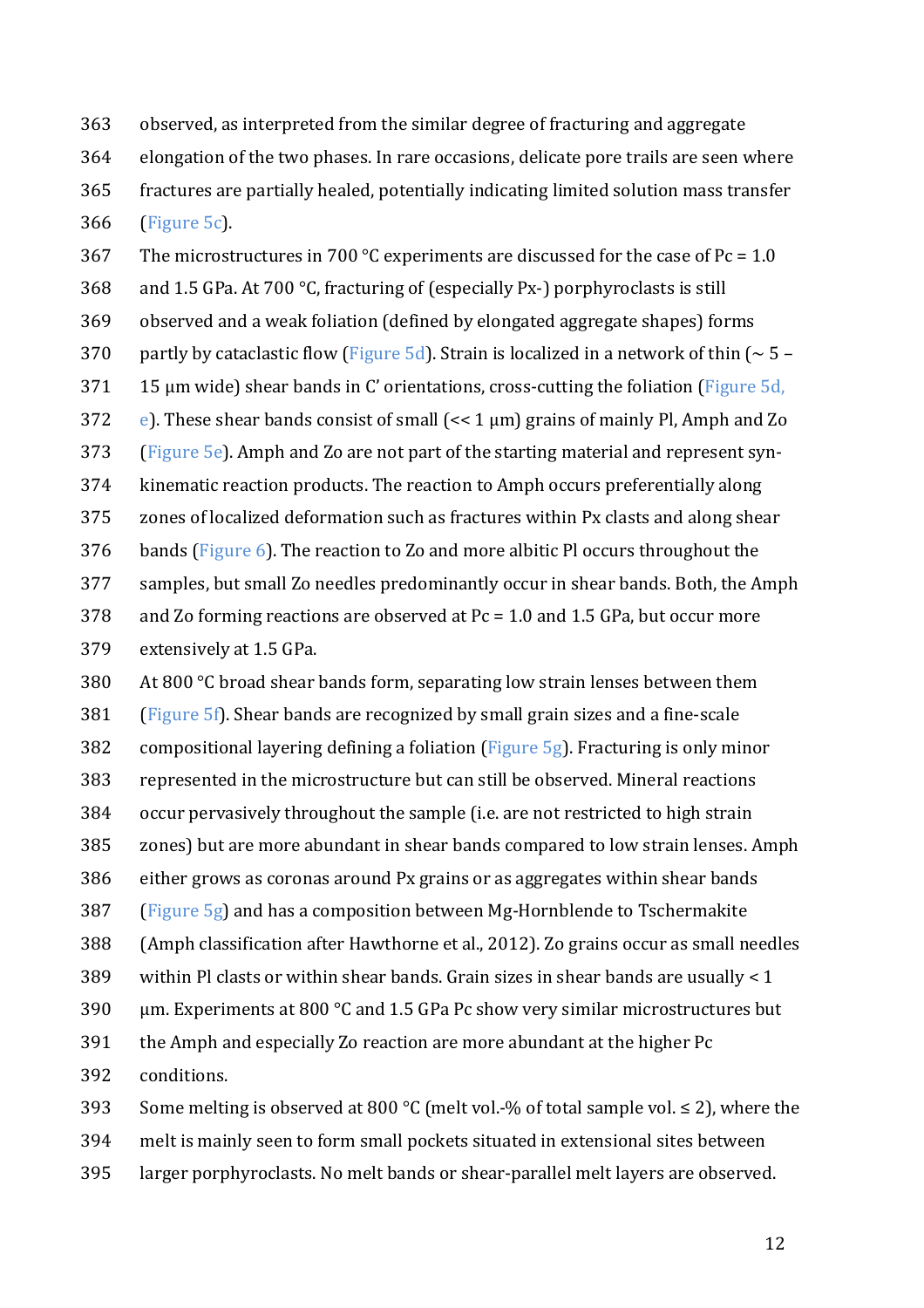396 The geometry of strain localization changes over the temperature range from 600 397 – 800 °C (Figure 7). Shear bands and shear fractures at 600 °C tend to be few, with 398 large displacements. At  $700 \degree C$ , shear bands are more abundant, shorter and more 399 anastomosing compared to the lower T experiments. Fractures with larger 400 displacements are less abundant but still observed. At 800  $\degree$ C, shear bands are 401 broad and form an anastomosing network. Generally no shear fractures with any 402 significant amount of displacement are observed at 800  $\degree$ C. The preferred 403 orientations of shear bands and shear fractures with respect to the load axis 404 increases from 30° at 600 °C (or 15° towards the shear zone boundaries) to 42° at 405 800 °C (or  $3^\circ$  towards the shear zone boundaries; Figure 7).

406

#### 407 *3.2.2 Shear bands formed in low T experiments*

408 Shear bands at 600 °C usually have a thickness of  $\sim$ 2 to 10  $\mu$ m (Figure 7b) and 409 occur both, along parts of the sample-forcing block interface and traversing the 410 sample. The shear bands are either formed by ultra-cataclasites (type-I shear 411 bands) or by a material that shows flow structures, seen by perturbation of a 412 micron- to sub-micron scale compositional layering (type II shear bands) (Figure 413  $\,$  8a). There is a clear and relatively abrupt grain size gradient over a few microns 414 from the lower strain areas into the type-II shear bands. Whereas the material in 415 the low strain domains is usually pervasively fractured, no fractures or grain 416 fragments are resolved within shear bands (at SEM resolution). A type II shear 417 band as shown in Figure  $8a$  has been studied in more detail by TEM. The material  $418$  in the lower strain domains that border the shear bands consists of larger ( $\geq$ 100 419 nm) angular Pl fragments and the boundary to the shear band material is sharp 420 (Figure  $8b$ ). The shear band itself is composed of nano-crystalline and amorphous 421 material in lenticular aggregates and layers, both with fairly sharp boundaries. 422 Some crystals, identifiable by their darker appearance due to diffraction, are 423 observed within the amorphous layers (Figure  $8b - d$ ). Lattice planes, seen in high-424 resolution BF HRTEM images and detected in FFT images show that the 425 amorphously appearing layers still contain nano-crystals (Figure 8d). 426

427 *3.2.3 Shear bands formed in intermediate T experiments*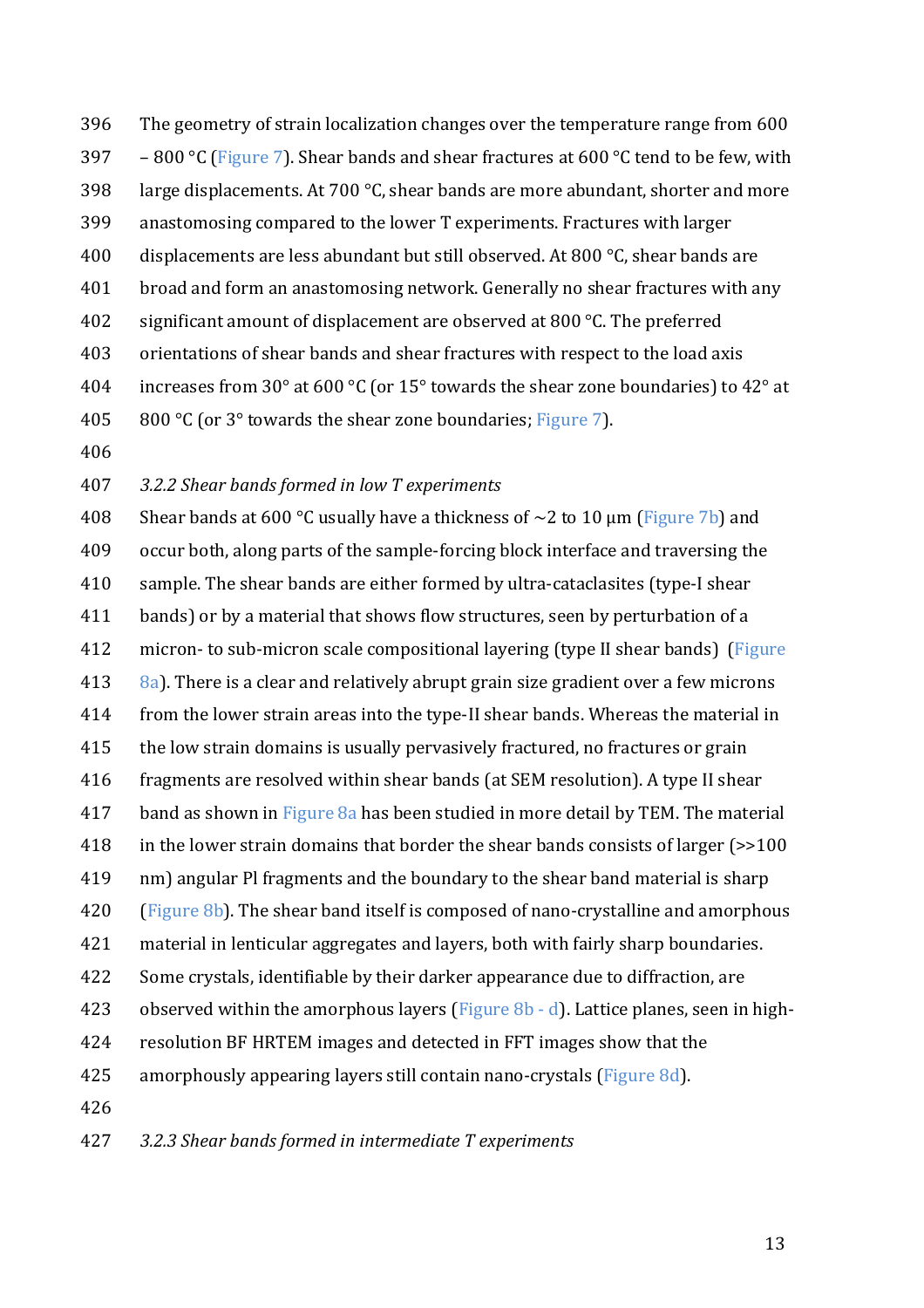428 Figure 9 presents microstructures from shear bands developed at 700°C, 1.0GPa 429 Pc. At these  $700 °C$  and Pc of 1.0 and 1.5 GPa conditions, shear bands are fully 430 crystalline and mainly composed of fine-grained Pl and Amph (Figure 9c). Pl grain 431 sizes are on the order of  $\sim$ 100 – 200 nm (Figure 9b; 12). Figure 9e shows the result 432 of TEM EDS analysis over an area containing a small Pl porphyroclast surrounded 433 by fine-grained Pl in the shear band. Plotting the relative amounts of the elements 434 Si, Ca and Al along a profile from the porphyroclast into the fine-grained matrix 435 shows slightly higher Al and Ca contents and lower Si content in the porphyroclast 436 compared to the Pl within the shear band.

437

#### 438 *3.2.4 Shear bands formed in high T experiments*

439 Shear bands formed at 800 °C (Pc = 1.0 and 1.5 GPa) are fully crystalline. The

- 440 typical microstructure shows fine-grained Pl interlayered with Amph  $(+Qz)$
- 441 (Figure  $10a$ , c) and a close-up on the Pl grains shows 'diamond shaped', largely

442 defect-free grains with a weak shape preferred orientation (Figure 10b; 11). The

- 443 mean axial ratio of grains is  $b/a = 0.64$  and grain sizes are on the order of  $\sim 0.15 1.5$
- $444$  0.50  $\mu$ m (Figure 12). Pore space along grain boundaries is almost absent and grain
- 445 boundaries are tight (Figure 10b; 11a). Pl grain boundaries show a strong
- 446 preferred orientation in two maxima  $\sim 10 30^{\circ}$  away from the shear plane in both
- 447 directions (Figure 11). Aligned grain boundaries are frequently observed, where
- 448 relatively straight grain boundaries can be traced continuous over several
- 449 neighbouring grains (Figure 11c). The ODF of grain boundary segments is weakly
- 450 anisotropic with a monoclinic shape, consistent with the global dextral sense of
- 451 shear.
- 452

## 453 *3.2.5 Grain size distribution of plagioclase in shear bands formed in 700 – 800 °C* 454 *experiments*

455 Figure 12 presents grain size distributions (GSD) measured from Pl grains within 456 shear bands formed at 700 and 800  $^{\circ}$ C. Due to the small grain sizes in shear bands

- 457 at 700  $\degree$ C, it is difficult to distinguish individual grains. The best results were
- 458 obtained from SE SEM images of broken surface as shown in Figure 9b. For the 800
- 459  $\degree$  C experiments, grain maps were produced from both TEM and SEM images. Size
- 460 distributions obtained from TEM and SEM images are similar and the GSD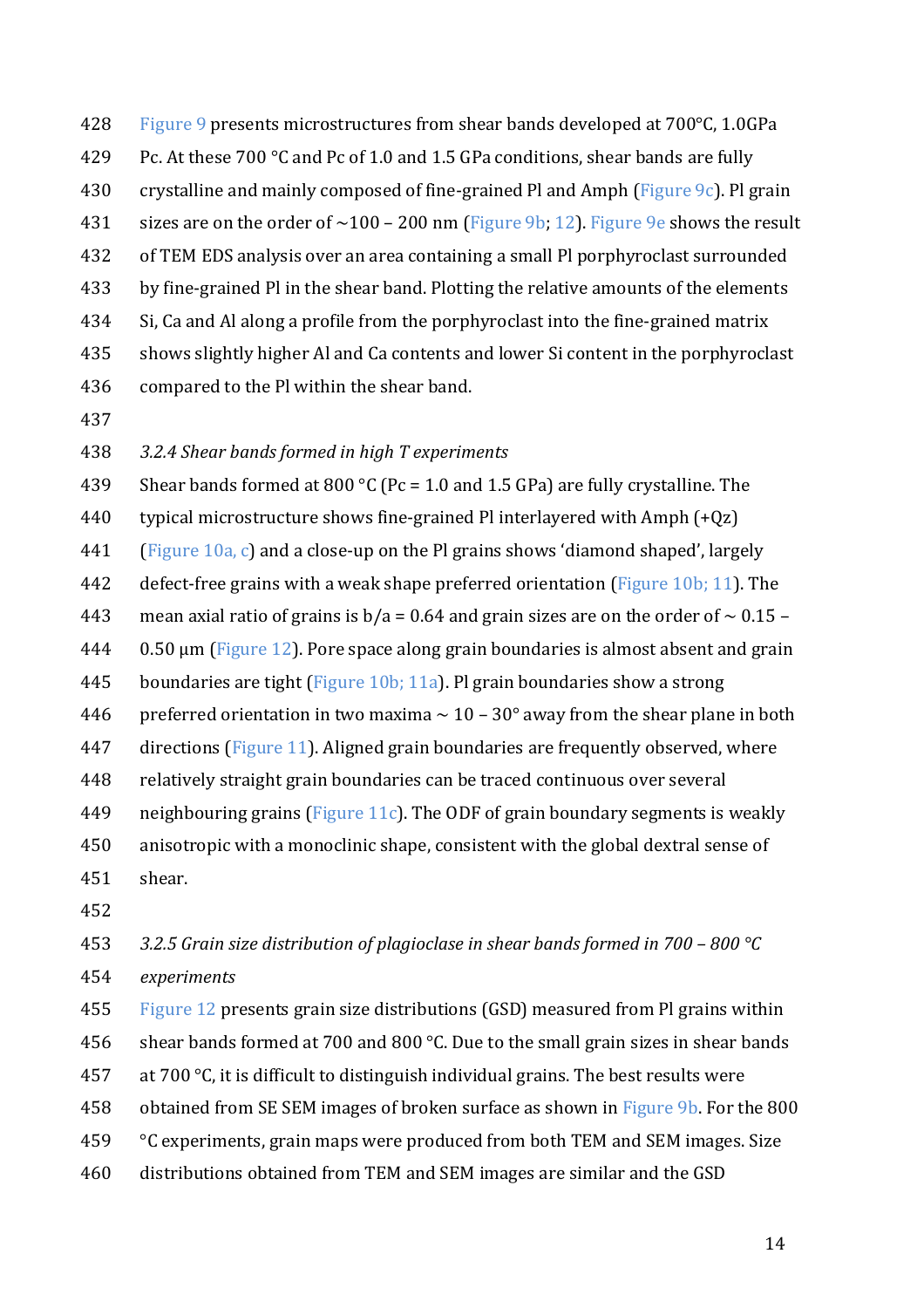461 presented in Figure 12b is measured on Pl grains from TEM images (similar to

- 462 those shown in Figure 10). The GSD in Figure 12a is measured from grains
- 463 segmented on SEM images of broken surfaces of a shear band top-view (Figure 9b),
- 464 thus from a quasi-3D view, whereas the GSD in Figure 12b is from the 2D section of
- 465 grains measured from a FIB foil in the TEM. Consequently, the two GSD are not
- 466 fully comparable but yield a semi-quantitative measure of the grain size
- 467 differences in shear bands between 700 and 800  $\degree$ C experiments. The size
- 468 distribution developed at 700 °C is narrow and  $> 80\%$  of all grains are within 0.11
- $469 0.25$  µm. The mode of the calculated kernel density estimate fit lies at 0.17 µm.
- 470 The GSD at 800 °C is somewhat broader and  $> 80\%$  of all grains are within 0.15 –
- $471$  0.50 µm with a mode of the kernel density estimate calculated fit at 0.30 µm.
- 472

473 *3.2.6 Shear band evolution with strain in 800 °C experiments*

474 Figure 13 presents the evolution of shear bands at  $800^{\circ}$ C, as observed from 475 experiments performed to different amounts of bulk strain, from peak stress ( $\gamma_a \sim$ 476 0.7) to a max of  $\gamma_a \sim 6.8$ . At peak stress, initial shear localization occurs mainly 477 along favourably oriented grain- and phase boundaries. These initial zones are  $478$  short ( $\sim 100 - 200$  µm), distributed (not interconnected) and make an angle of  $479 \sim 27^\circ$  with the load axis. From the microstructure it is apparent that these 480 structures are often dilatant: minor melt seggregations, microfracturing and 481 nucleation of new grains/phases such as Amph and Pl are observed (Figure 14). 482 With increasing strain, the initial shear bands start to connect by the formation of 483 interconnected zones of fine-grained material. These zones make a smaller angle to 484 the shear zone boundaries (or  $\sim$  39° with respect to the load axis) and have a 485 width of  $\sim$  10 – 20 μm. At a shear strain of  $\gamma$  a  $\sim$  4, a network of anastomosing 486 shear bands has formed, with  $\sim 3^{\circ}$  with respect to the shear zone boundaries (i.e. 487  $42^\circ$  to the load axis). The main shear band strand has a thickness of 50 – 150  $\mu$ m. 488 This microstructure coincides with the attainment of a quasi-steady state in the 489 mechanical data (Figure 13a, b). With increasing strain, the vol.-% of shear bands 490 increases. Irrespective, sample strength varies only slightly between  $\gamma_a \sim 4$  to 6.8 491 despite the significant increase in vol.-% of shear bands (Figure 13b, c).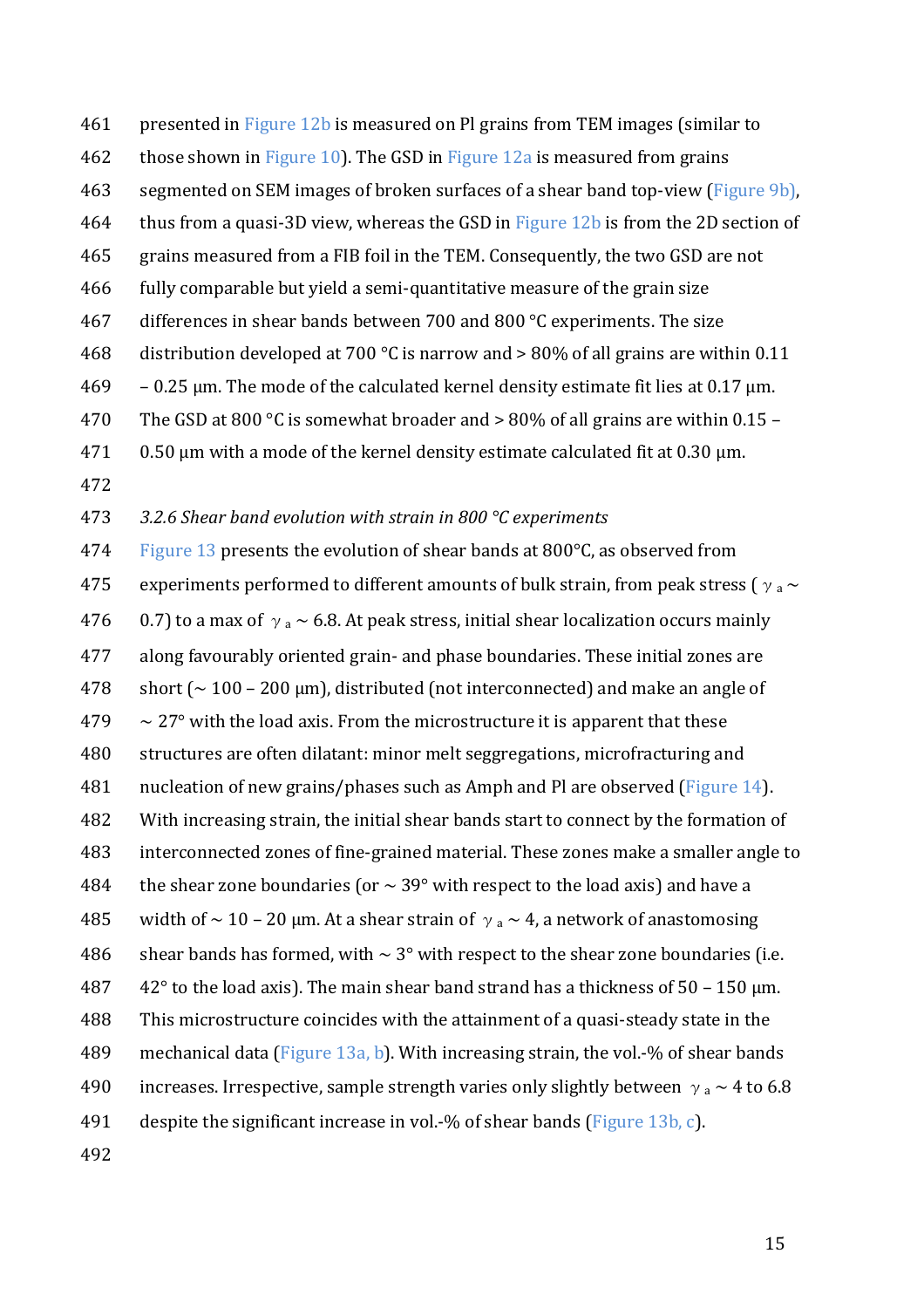- 493 *3.2.7 Shear band orientation from peak stress to higher strains*
- 494 Figure 15 shows the difference of shear band orientation at peak stress
- 495  $\sim$  coinciding with initiation of localization) and at higher strains (at quasi-steady
- 496 state), as a function of temperature. Initial shear bands at all temperatures show
- 497 the same preferred orientation, with  $27^\circ$  towards the load axis. This orientation
- 498 stays relatively constant at  $\sim 30^{\circ}$  in 600 °C experiment, but angles increase to 33°
- 499 at 700 °C and 42° at 800 °C.
- 500

#### 501 **4. Discussion**

- 502 The strains attained in our experiments are insufficient to attain full
- 503 microstructural steady state. However, it is expected that the mechanical data
- 504 reaches quasi-steady state values. The inferred rheology of the samples (e.g. as
- 505 approximated by the determined stress exponents) always represents a bulk
- 506 sample rheology, caused by combined mechanisms of deformation and their
- 507 different rates in low strain domains and shear bands.
- 508
- 509 *4.1 Deformation mechanisms*
- 510 *4.1.1 low T experiments*
- 511 At  $600^{\circ}$ C, displacement is mainly accommodated by cataclastic flow. The
- 512 mechanical data shows a clear positive dependence of sample strength on Pc
- 513 (Figure 3a, b). High *n* values of  $\sim$ 20 (Figure 4) are in accordance with dominant
- 514 brittle deformation and frictional sliding, as it is observed from the microstructure
- 515 (Figure 5b). Some viscous component of deformation may be indicated by the fact
- 516 that the *n* values are not as high as could be expected for purely frictional
- 517 behaviour.
- 518 Displacement in  $600 \degree C$  experiments is localized in a network of shear fractures
- 519 and fine-grained shear bands (Figure 5a, b; 7), some of which contain amorphous
- 520 material (Figure 8). The angles of shear bands and shear fractures to the load axis
- 521  $\sim$  (~27° 30°, Figure 15) are in accordance with brittle Riedel (R<sub>1</sub>) structures.
- 522 The area-% of shear bands in the thin section is about  $1 2$ %. As an upper-bound
- 523 estimate, if all displacement were to be accommodated by the shear bands, the
- 524 strain rate  $\gamma$  within them would be on the order of
- 525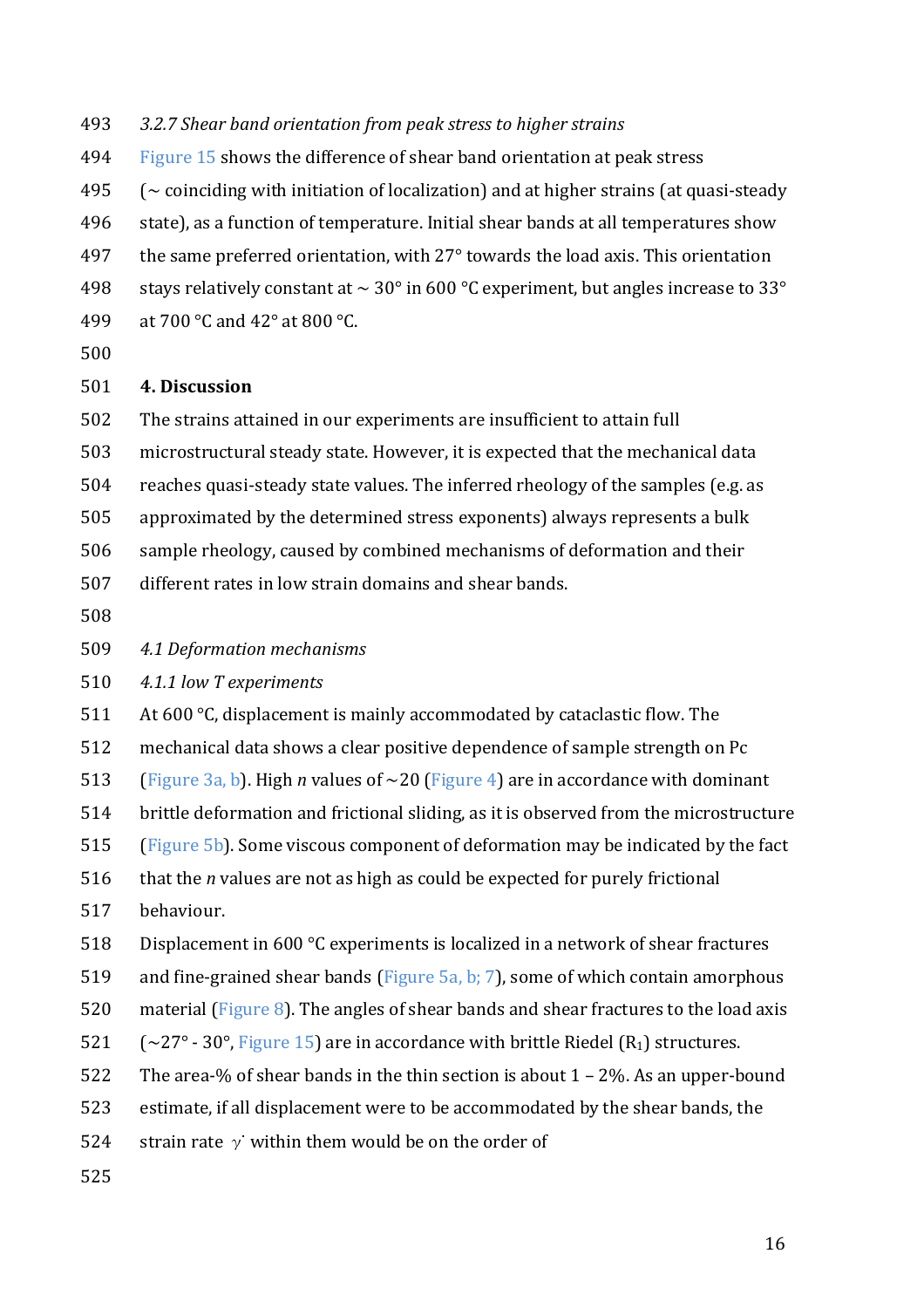$$
526 \qquad \gamma = 10^{-5} \text{ mm s}^{-1} / (0.64 \text{ mm} \cdot 0.02) \approx 8 \cdot 10^{-4} \text{ s}^{-1}
$$
 (3)

527

528 which is the applied displacement rate divided by 2% of the approximate shear 529 zone thickness. Although the strain rate within the shear bands is likely to be high, 530 it stays well below seismic rates.

531 Partly amorphous shear bands as we observe them during aseismic brittle faulting

532 have previously been described (e.g. Yund et al., 1990; Goldsby and Tullis, 2002;

533 Janssen et al., 2010; Pec et al., 2012, 2016). Our TEM analyses show that the shear

534 bands consist of amorphous material, with layers and lenses of nano-crystalline

535 material (Figure 8). A clear material difference is seen between Pl and Px, where Pl

536 preferentially becomes amorphous and Px remains largely crystalline, with very

537 small sizes  $\leq 50$  nm, Figure 8c). This is similar to the results of Pec et al. (2012,

- 538 2016) or Yund et al. (1990): In their granitoid sample material amorphous shear
- 539 bands form extensively within the feldspatic material.
- 540 The boundaries between shear bands and host rock in our samples are sharp, even

541 on the nano-scale (Figure 8b). It appears from the microstructure that crystalline

542 material is comminuted to a certain grain size  $\leq 50$  nm) and below that,

543 amorphization (mainly of the Pl) is effective. (Pec et al., 2012, 2016) discuss

544 different possible formation mechanism for their amorphous material and

545 conclude that the most likely mechanism is a type of mechanical amorphization, i.e.

- 546 high defect densities until crystallinity is lost. Feldspars appear to be particularly
- 547 susceptible to this process, as also supported by this study. The rheology of these
- 548 (partly-)amorphous shear bands, however remains yet unclear.
- 549

550 *4.1.2 High T experiments*

551 At 800  $\degree$ C, there is a significant difference in rheology compared to lower T

552 experiments: differential stresses at 800  $\degree$ C are half as high as at 700  $\degree$ C and stay

553 always below the Goetze criterion  $(Table 2; Figure 3a)$ . Initial stress increase

- 554 during sample loading (before peak stress) shows lower slopes at 800  $\degree$ C (Figure
- 555  $\frac{3}{a}$ , indicating a larger component of viscous deformation early in the experiment.
- 556 The microstructure at 800 °C is dominated by mineral reactions and strong grain
- 557 size refinement Figure 5f, g; 10). The grain size within shear bands ranges mainly
- 558 between  $0.15 0.50$  µm for Pl (Figure 12b), with similar sizes for Amph and Zo.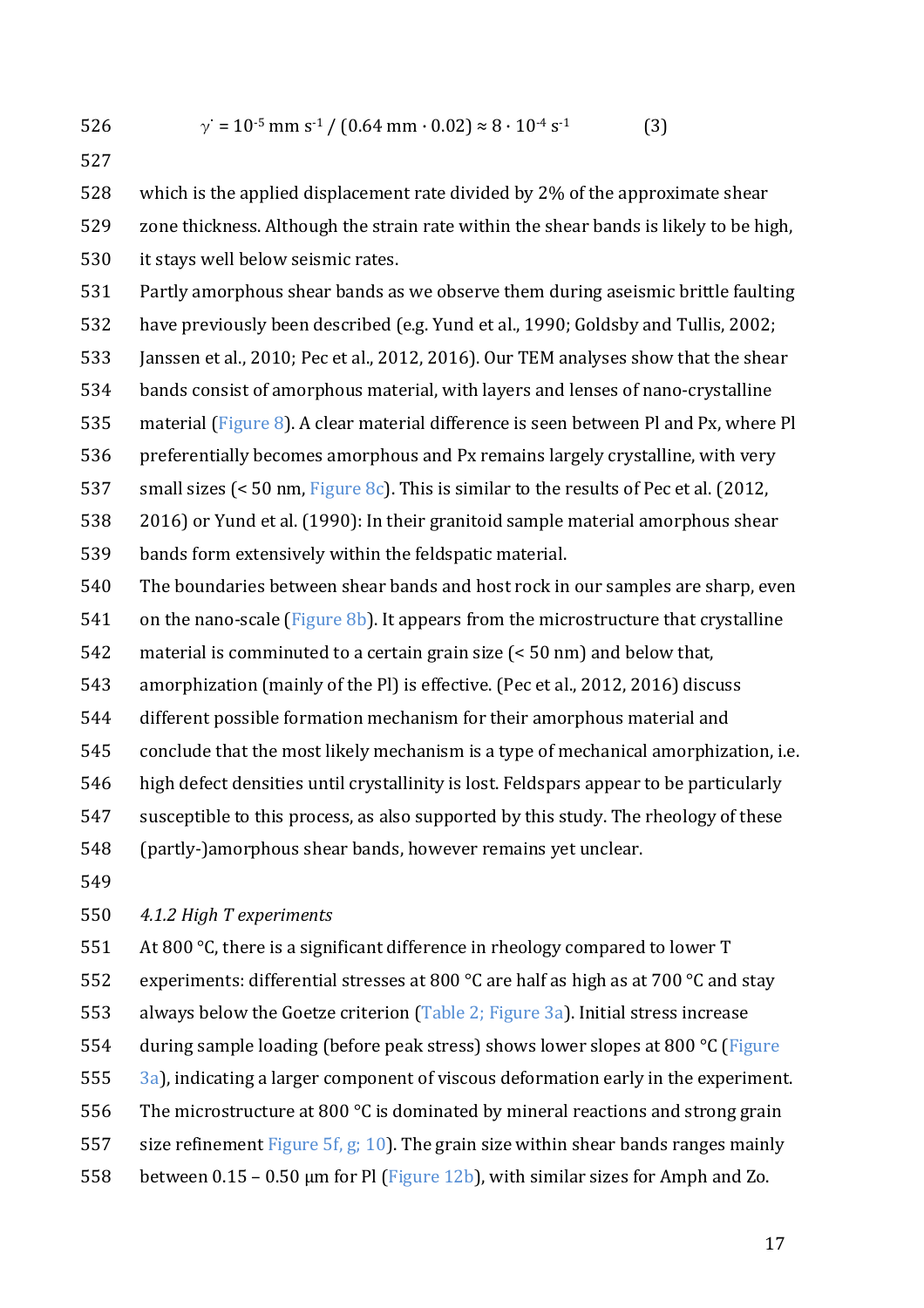559 Grain size reduction takes place mainly by nucleation of new grains in conjunction 560 with mineral reactions and potentially aided by strain energy reduction by 561 replacing old, defect-rich porphyroclasts by new defect-free grains. The small grain 562 sizes facilitate a grain size sensitive creep mechanism, where the strain rate is 563 proportional to  $d^m$  (e.g. Ashby and Verrall, 1973; Coble, 1963; Rutter, 1976), where 564 *d* is the grain size and *m* the grain size exponent. Diffusion creep and grain 565 boundary sliding (GBS) are known to only leave few microstructural traces of their 566 activity. However, aligned grain boundaries, equant to weakly anisotropic grain 567 shapes, and low internal defect densities of grains are microstructures 568 characteristic for GBS and diffusion creep (e.g. Elliott, 1973; Boullier and Gueguen, 569 1975; Gifkins, 1976; Drury and Humphreys, 1988; Kilian et al., 2011; Drury et al.,  $570$  2011). The shear bands consist of small, elongated hexagonal grains, whose grain 571 boundaries can be contiguous over several grain diameters (Figure 11). The 572 contiguous grain boundaries are well orientated for sliding in all orientations. As 573 the experiments are performed with  $H_2O$  present, dissolution-precipitation creep 574 (DPC) is interpreted to be the dominant form of diffusion creep. 575 DPC needs to be accommodated by some GBS (Lifshitz sliding of Langdon 2006), 576 but the main strain contribution in very small sized aggregates may take place by 577 GBS, where diffusive mass transport accommodates shape changes (Rachinger 578 sliding of Langdon 2006). As both processes are closely linked and interconnected, 579 the term DPC includes both, diffusion creep and GBS. 580 DPC as a dominant deformation mechanism is in accordance with the low observed 581 stress exponents of  $n \sim 1.9$ . Usually, stress exponents for diffusion creep are 582 expected to be close or equal to 1 (e.g. Ashby and Verrall, 1973; Coble, 1963; 583 Karato, 2008, Kohlstedt and Hansen, 2015; Paterson, 2013), but higher *n* values 584 have been suggested for DPC, depending on the driving potentials or chemical 585 potential gradients along the grain contact area (e.g., Gratier et al. 2009, 2013). In 586 low strain domains grain sizes are large and DPC will not be an efficient 587 deformation mechanism in these. Frictional sliding may be active in the low strain 588 domains (but not dominant), increasing the stress exponent of the bulk sample to n  $589 = 1.9$ . Diffusion creep as viscous deformation mechanism has previously been 590 suggested for experimentally deformed basaltic material (under water added 591 conditions) by e.g. Rutter et al. (1985); Getsinger and Hirth (2014), whereas Rutter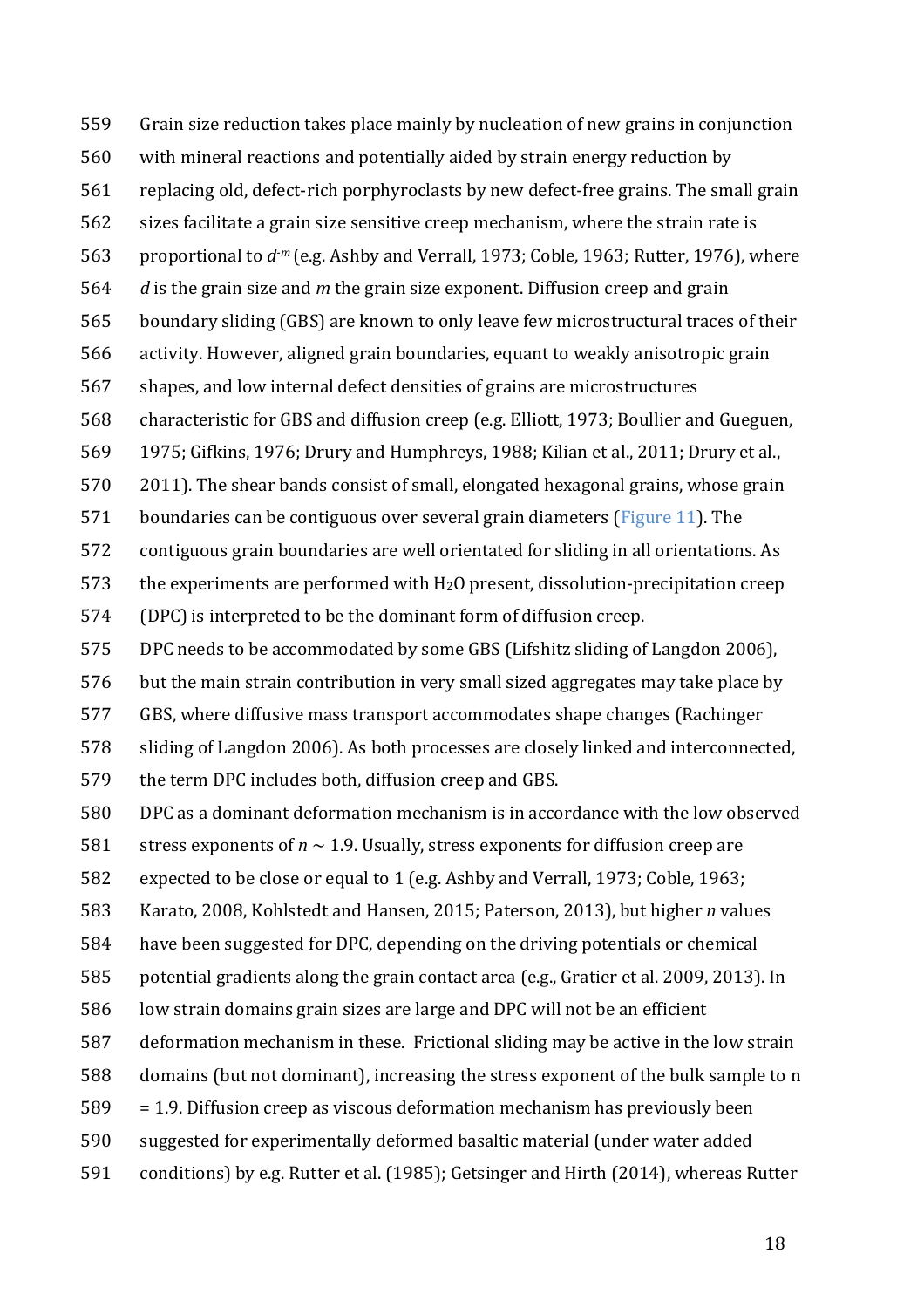592 et al. (1985) state more in detail, that they interpret DPC together with GBS to be 593 the dominant deformation mechanism.

594

#### 595 *4.1.3 Intermediate temperature experiments*

- 596 The microstructure at  $700\degree$ C shows characteristics of both DPC (including GBS)
- 597 and cataclastic flow. Cataclastic flow thereby is mainly observed to contribute to
- 598 deformation in low strain lenses (Figure  $5d$ ; 6). In shear bands, the similar
- 599 microstructures as in shear bands at 800  $\degree$ C suggest that DPC is the dominant
- 600 deformation mechanisms in shear bands at 700  $\degree$ C too. The main difference
- 601 between 800 and 700 °C is the somewhat smaller grain sizes in shear bands at 700 602  $\degree$ C (Figure 12).
- 603 Fracturing at 700 °C is subordinate within shear bands. Fracturing and cataclasis
- $604$  are expected to produce a wide range of grain sizes with angular grain shapes (e.g.
- 605 Stel, 1981; Storti et al., 2003; Keulen et al., 2007), unlike the observed
- 606 microstructure. TEM-EDS mapping also reveals a compositional difference
- 607 between Pl porphyroclast and fine-grained shear band Pl (Figure 9), which is
- 608 further evidence that the plagioclase grains within the shear bands are not a result
- 609 of fracturing but rather result from neocrystallization. The chemical differences are
- $610$  small but the coupled Al+Ca decrease with a Si increase from the clast to the shear
- 611 band is consistent with a change towards lower anorthite content in the matrix Pl
- 612 of the shear band. The measured change in Pl chemistry between porphyroclasts
- 613 and fine-grained shear band Pl also excludes subgrain rotation recrystallization
- $614$  and instead points to nucleation as means of grain size reduction.
- 615 However, a brittle precursor to the shear bands at  $700^{\circ}$ C is possible, interpreted
- 616 from the initiation of shear bands with the same low angle towards the load axis as
- 617 in the brittle dominated  $600^{\circ}$ C experiments (Figure 15), as well as by the similar
- 618 sample strengths for 600 and  $700^{\circ}$ C experiments. Due to the low strains at shear
- 619 band initiation ( $\sim$  at peak stress) it is, however, difficult to identify from the
- 620 microstructure if and in which proportions viscous or brittle processes contribute
- 621 at the point of initiating strain localization.
- 622 At  $700 °C$ , sample strength as seen from the stress-strain curves is comparable to
- 623 the  $600 °C$  experiments (Figure 3a) with a significantly lower stress sensitivity on
- 624 strain rate  $(1/n)$  ( $n = 5.6$  at 700 °C,  $n > 19$  at T < 600 °C; Figure 4a). The stress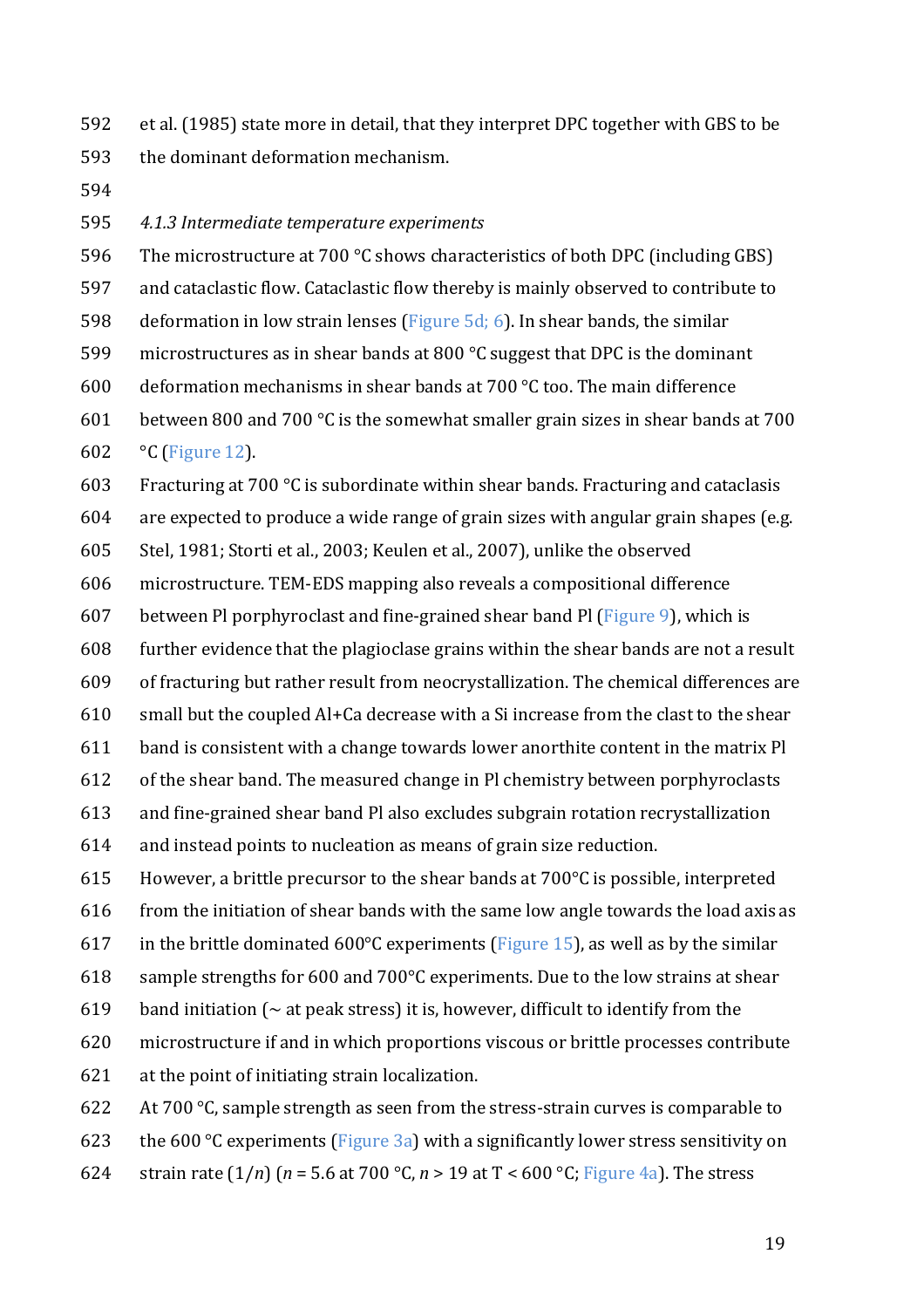- 625 exponent of 5.6 is just slightly higher than what would be typical for dislocation
- 626 creep  $(n = 3 \text{ to } 5; \text{Karato}, 2008; \text{Paterson}, 2013; \text{Kohlstedt}$  and Hansen, 2015), but
- 627 none of the microstructures indicate evidence for crystal plasticity. Rather, the
- 628 intermediate *n*-value is interpreted to result from a combination of predominantly
- 629 brittle (*n*-values of 19.5 and higher) and viscous processes (*n*∼1.9), as it is
- 630 observed in the microstructure.
- 631

#### 632 *4.1.4 Summary of deformation mechanisms*

633 The dominance of viscous deformation at 800  $^{\circ}$ C, and of brittle deformation at 600

634  $\degree$  °C is evident, both from the mechanical data and the microstructure. Samples

635 deformed at  $700 °C$  are an intermediate case, where strain is localized into shear

636 bands which are interpreted to deform with a viscous deformation mechanism but

- 637 with stress-strain curves and strengths more like the brittle-dominated  $600 °C$
- 638 samples (Figure 3a).
- 639 Shear bands formed in 700 °C experiments, like the shear bands at 800 °C, are
- 640 interpreted to accommodate strain mainly by DPC and GBS. However, low strain
- 641 lenses at 700 °C show abundant microfracturing and a contribution of cataclastic
- 642 flow to deformation. The stress exponent is considerably lower at  $700\degree$ C than for
- 643 lower T experiments (Figure 4a), indicating an increased viscous component to the
- 644 rheology at 700 °C. The stress exponent of  $n = 5.6$  for 700 °C experiments is
- 645 interpreted as a mixed mechanical response determined by the rheology of
- 646 viscously deforming shear bands and partly frictional/cataclastic low strain lenses.
- 647 The transition from dominantly brittle deformation to dominantly viscous flow in
- 648 our experiments is seen to initiate with the dominance of solution-mass transport.
- 649 Mineral reactions and nucleation lead to grain size reduction and thus strongly
- 650 enhance the strain rate of grain size sensitive creep mechanisms. For our imposed
- 651 experimental displacement rates, the transition occurs around  $700\degree$ C (although
- 652 not fully Pc insensitive). In deformation experiments on whole-rock cores of
- 653 Maryland Diabase at conditions similar to ours, Kronenberg and Shelton (1980)
- 654 observed a brittle-viscous transition in their samples around 700 °C for a Pc = 1.0
- 655 GPa, comparable to our observations. However their strain rate was approximately
- 656 one order of magnitude lower.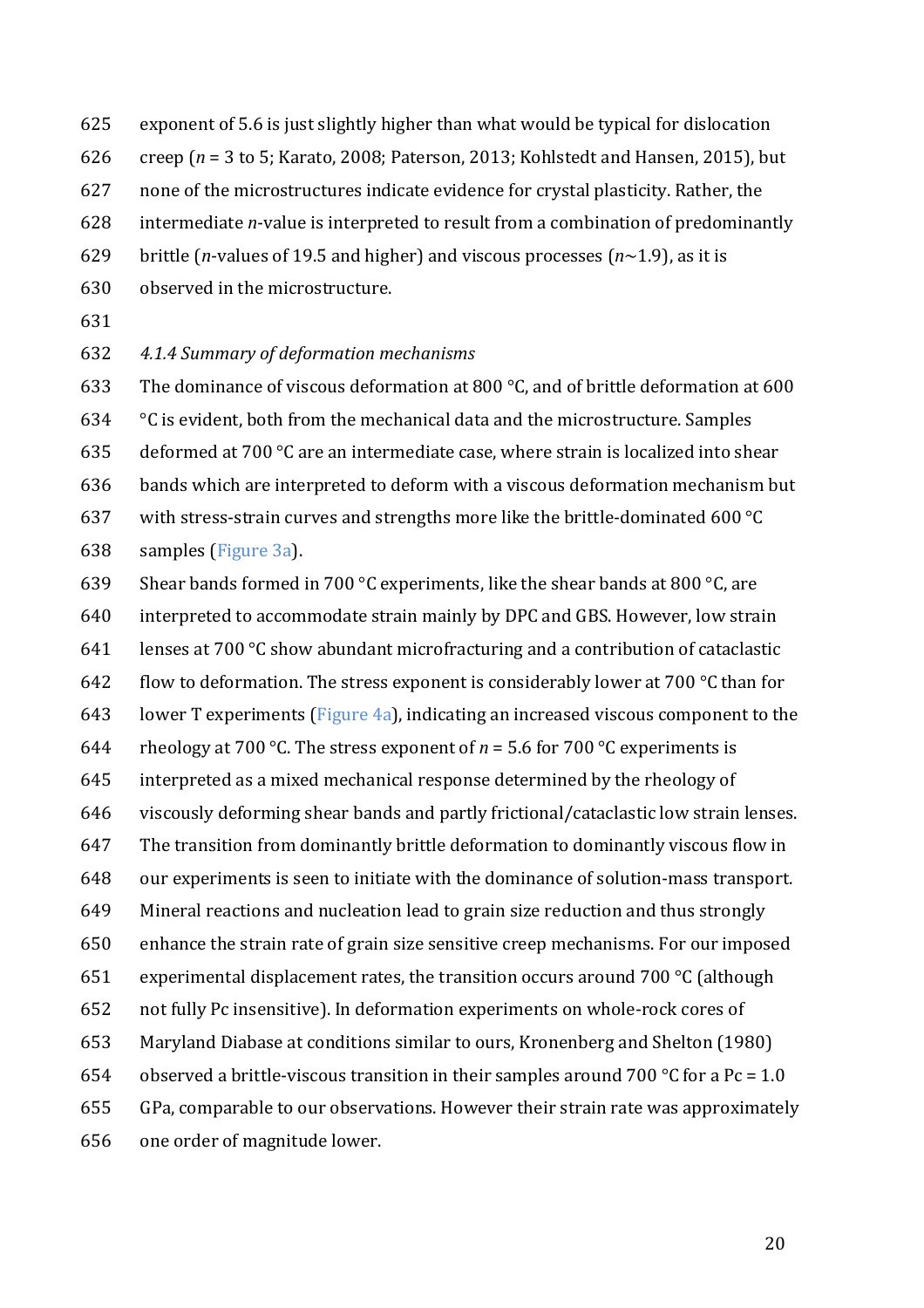- 657 In our experiments, the influence of Pc is less pronounced compared to that of the
- 658 temperature. Increasing the Pc at, e.g., 600 °C does not lead to a transition to more
- 659 viscous behaviour. At 700 and 800  $\degree$ C, the main effect of increasing the Pc is the

660 formation of a higher abundance of reaction products. This indicates a rate-

- 661 enhancing effect of increasing Pc on solution-mass transport processes and/or
- 662 reaction kinetics, e.g., by a greater overstepping of reaction boundaries for
- 663 pressure sensitive reactions.
- 664

665 *4.2 Microstructural evolution and its influence on bulk rheology*

666 *4.2.1 Shear band evolution*

668 with increasing strain (Figure 13), caused by the on-going process of mineral 669 reactions and nucleation, leading to the replacement of old, coarser-grained  $670$  porphyroclasts by new, sub-micron sized grains. Shear band vol.-% stays relatively 671 low in 700  $\degree$ C experiments for the strains achieved, and interconnectivity is much 672 lower than at 800 $^{\circ}$ C (e.g. Figure 7). From the mechanical data it is seen that 700  $^{\circ}$ C 673 experiments still show a large influence of brittle deformation, which is attributed  $674$  to the low volume percentage, unfavourable orientation (not parallel to shear zone

667 As seen from 800 °C experiments, shear bands are widening and increase in vol.-%

675 boundary but inclined against it with  $\sim$  7°), and poor interconnectivity of shear

 $676$  bands. With increasing shear band widening, the viscous rheology of the shear

677 bands at 700  $\degree$ C is expected to eventually become more dominant.

678 As reaction and diffusion rates are lower at lower T, more time (or equivalently

679 strain) is needed in the case of the 700  $\degree$ C experiment to attain a connected

680 network of shear bands as it is observed at 800 °C. However, the positive feedback

681 between fracturing and reaction kinetics (as seen from extensive mineral reactions

682 along microfractures in 700  $\degree$ C experiments, Figure 6) aids the microstructural

683 change, i.e. grain size reduction by reaction and nucleation, and appears to be an

684 important mechanism in switching from dominant brittle to more viscous 685 rheology.

686 Comparing the orientations of shear bands formed at different  $T$  (Figure  $7$ ) it is

687 apparent that the orientations are less favourable for bulk shear displacement in

688 600 and 700 °C compared to 800 °C experiments, due to the higher inclination of

689 shear bands to the shear zone boundaries. Thus, shear band orientation is an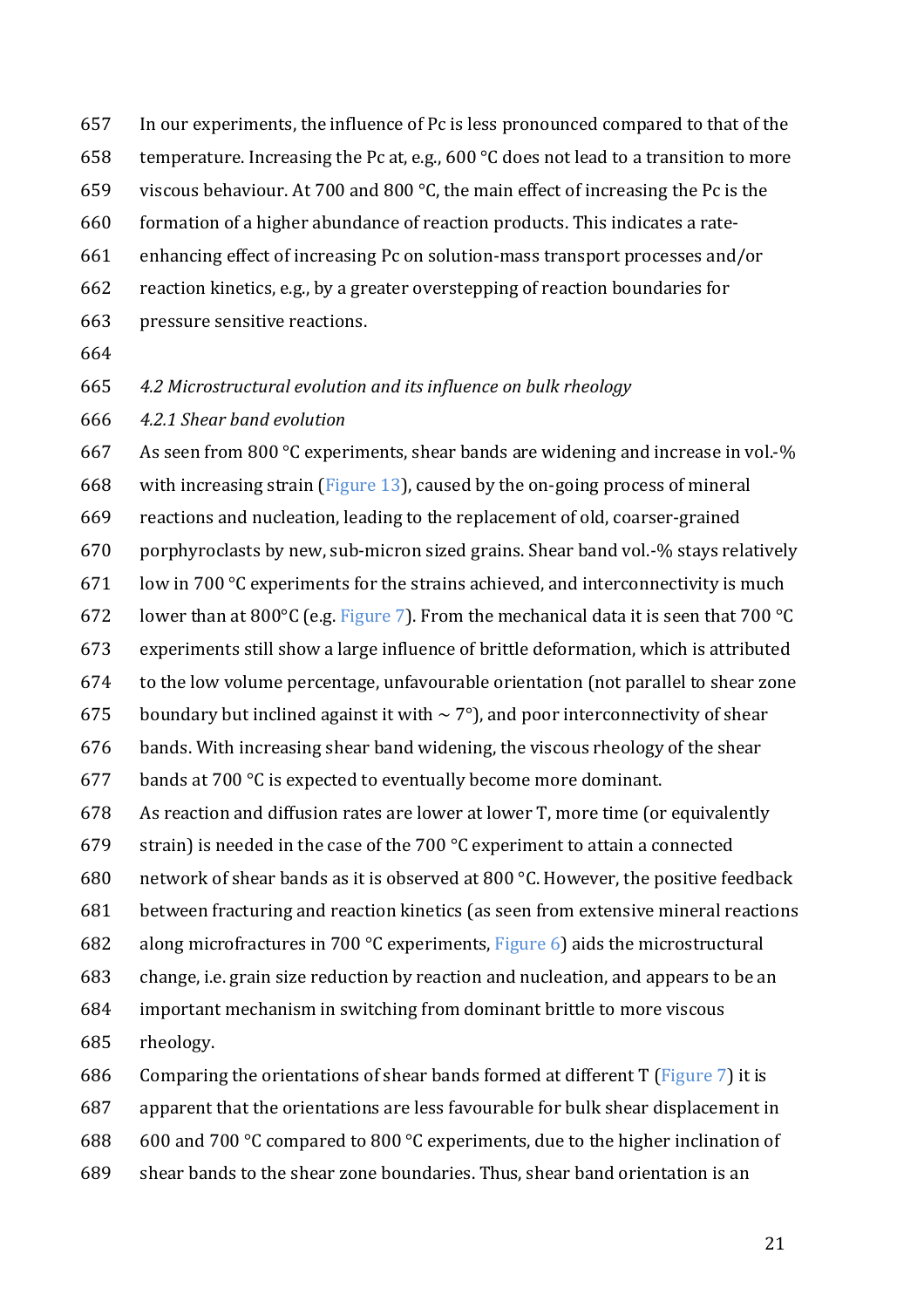690 additional factor determining how the weak phase controls the rheology (cf. Gerbi 691 et al., 2016).

692

693 4.2.2. Shear band influence on bulk rheology in high-T experiments – estimating flow 694 *stresses in shear bands from plagioclase diffusion creep flow law* 

695 The shear band evolution in 800  $\degree$ C experiments shows an increasing dominance in

- 696 shear band orientations (sub-)parallel to the shear zone boundaries (Figure 13)
- 697 with increasing shear band widening and interconnection. That is, the shear band
- 698 network evolves into geometrically more favourable orientations. Sample
- 699 strengths, however, remain relatively high, with shear stress values of  $\tau > 190MPa$
- 700 (Table 2; Figure  $3a$ ). Additionally, a quasi-steady state in the stress-strain curves at
- 701  $\gamma_a \ge 4$  is reached, disregarding a still increasing shear band vol.-%. These
- 702 observations again suggest that the bulk sample rheology is not simply determined
- 703 by the rheology of the shear bands.
- 704 For our experimental samples, the imposed displacement rate, temperature and
- 705 the grain size within shear bands are known. At  $800^{\circ}$ C, where dissolution
- 706 precipitation creep is interpreted to dominate the deformation, we can attempt to
- 707 calculate expected stresses within shear bands for the given conditions. At present,
- 708 however, the lack of, e.g., mineral solubility data and properties of grain boundary
- 709 fluid films does not allow to calculate strain rates from common dissolution
- $710$  precipitation creep flow laws at the elevated Pc/T conditions of our experiments.
- 711 We use a simplified approach to estimate the shear band rheology by applying the 712 flow law of Rybacki and Dresen (2000) (shortened as 'RD00') for diffusion creep in 713 feldspars, as has been done previously by e.g. Getsinger and Hirth (2014). The flow

714 law of RD00 has the form:

715

716 
$$
\dot{\varepsilon} = A \cdot \Delta \sigma^n \cdot d^{-m} \cdot \exp\left(-\frac{Q}{RT}\right)
$$
 (5)

717

718 where *A* : constant,  $\Delta \sigma$  : differential stress, *n* : stress exponent (usually  $\sim 1$ ), *d* : 719 grain size,  $m$  : grain size exponent,  $Q$  : activation energy,  $R$  : universal gas constant,

720 *T* : temperature.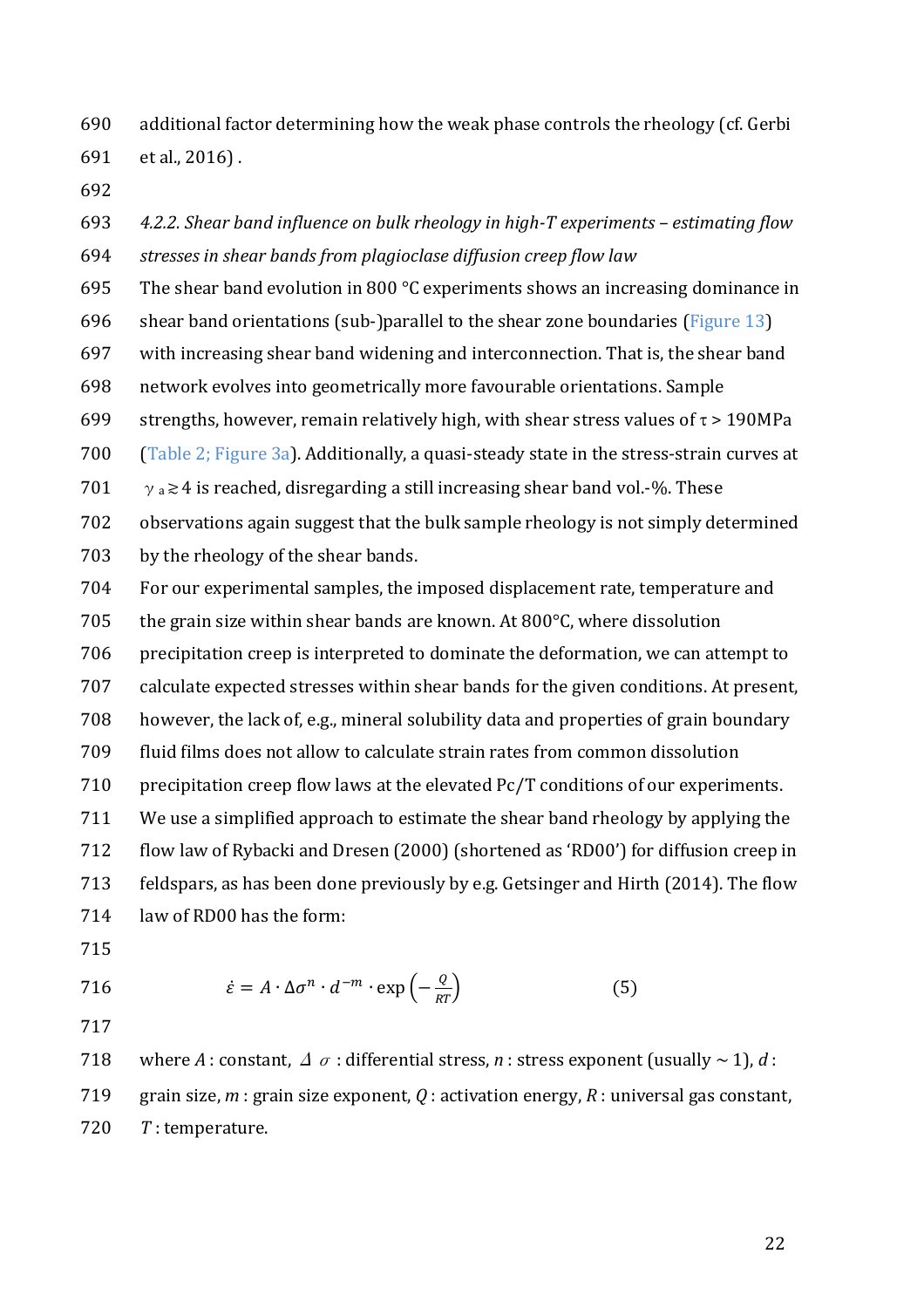721 Under the assumption that the shear bands accommodate the majority of the 722 deformation, a shear strain rate of  $\sim 1 \times 10^{-4}$  s<sup>-1</sup> is assumed for them. This is 723 derived from the imposed displacement rate,  $\sim 1 \times 10^{-5}$  mm s<sup>-1</sup> divided by the 724 cumulative shear band thickness,  $\sim 8 \times 10^{-2}$  mm (which is 10 – 20% of the total 725 sample thickness at quasi-steady state in the mechanical data, e.g. Figure 13). 726 Using the RD00 flow law for diffusion creep in a wet plagioclase aggregate, we use 727 a strain rate of  $1 \times 10^{-4}$  s<sup>-1</sup>, a grain size range of 0.15 – 0.50 µm and T = 800 °C. To 728 compare our shear strain rates to the axial shortening strain rates of the flow law, 729 the conversion from axial shortening to simple shear strain rates after Schmid et al. 730  $(1987)$  is used, reformulating Eq. (5) to :

731

732 
$$
\dot{\gamma} = A \cdot \sqrt{3}^{(n+1)} \cdot \tau^n \cdot d^{-m} \cdot \exp\left(-\frac{q}{RT}\right)
$$
 (6)

733  $\dot{\gamma}$  : shear strain rate, A: constant, n: stress exponent = 1,  $\tau$ : shear stress, d: grain 734 size, *m*: grain size exponent = 3, *Q*: activation energy, *R*: universal gas constant, *T*: 735 temperature.

736

737 Solving Eq. (6) for shear stresses, they are calculated as:

738 
$$
\tau = \exp\left(log\left(\frac{\dot{r}}{A\sqrt{3}^{(n+1)}\cdot d^{-m}}\right) - \left(\frac{-Q}{R\cdot T}\right)\right)
$$
(7)

739

740 Resulting shear stresses are between  $0.4 - 16$  MPa. That is one to almost three 741 orders of magnitude lower than measured in the mechanical data. Conversely, if 742 Eq.  $(6)$  were used to calculate the strain rate for the given T and d, with the 743 measured  $\tau$  = 200 MPa, strain rates of 1 x 10<sup>-3</sup> to 5 x 10<sup>-2</sup> s<sup>-1</sup> would result. 744 Our experimental samples contain higher wt.-%  $H_20$  compared to the samples of 745 Rybacki and Dresen (2000), which is likely to have a marked effect on the rate of 746 DPC. Nonetheless, despite some uncertainties in the application of the RD00 flow 747 law, the results are expected to yield values within the expected order of 748 magnitude for DPC. The calculated stresses for the shear bands thus suggest that 749 the elevated bulk sample strengths of  $\tau \approx 200$  MPa at the given bulk strain rate of  $10^{-5}$  s<sup>-1</sup> cannot be explained by representing the fine-grained material within shear 751 bands. Rather, an effect by a load-bearing framework of low strain lenses due to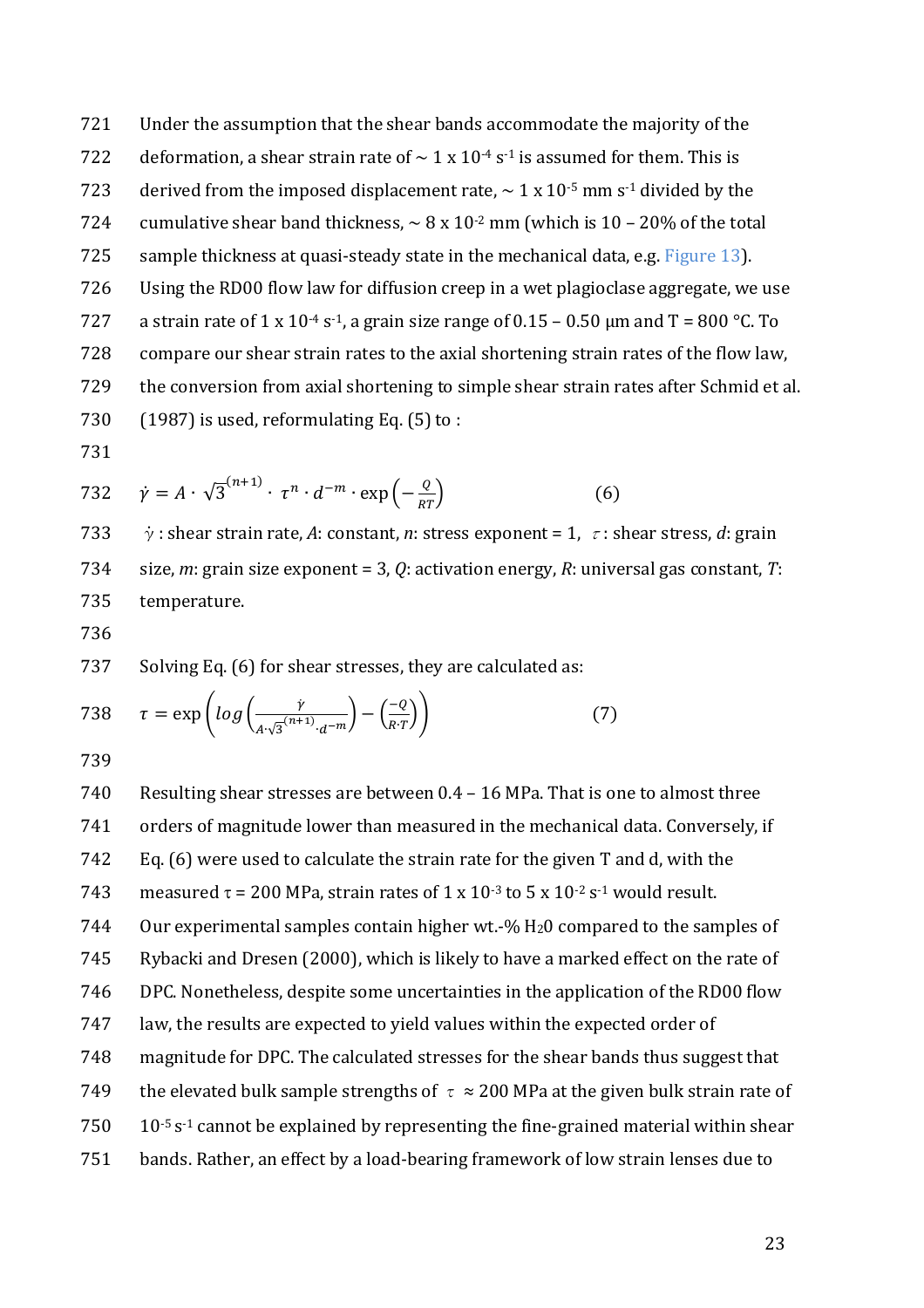752 insufficient connectivity and unfavourable orientation of shear bands is suggested 753 to explain the observed bulk sample strengths. Bulk sample strength is interpreted 754 to be determined by the combined rate of DPC and GBS in the coarse-grained low 755 strain lenses and the fine-grained shear bands. The onset of DPC does not depend 756 on the occurrence of shear bands but because diffusion lengths are proportional to 757 the grain size, the rate of strain accommodation by DPC will vary strongly between 758 fine grained shear bands compared to low strain lenses which largely preserve the 759 coarse initial grain sizes. Delocalized viscous processes prior to shear band 760 formation are also indicated by the lower initial slope of the loading curve in the 761 mechanical data (Figure  $3a$ ), indicating a more viscous component of sample 762 deformation from the start of the experiment . DPC is speculated to cause this 763 viscous relaxation.

764

765 4.2.3 The influence of strain on reaction rate as seen from the microstructure 766 At  $700 °C$ , fractures in Px porphyroclasts are extensively decorated by Amph 767 overgrowths  $(Figure 6)$ , where Amph is forming by the reaction:

- 768
- 

769  $Px + Pl + H_2O \rightarrow Amph + Qz$  (8)

770

771 Amph is seen to grow along Px-internal fractures with no contacting boundary 772 towards Pl, indicating that element transport along the fractures occurred over  $773$  several  $\mu$ m distance. It is described in the literature that fracturing can lead to high 774 dislocation densities in the host crystal and is frequently associated with porosity 775 (e.g. Fitz Gerald et al., 1991; Fitz Gerald and Stünitz, 1993; de Ronde et al., 2005). 776 Fitz Gerald and Stünitz (1993) interpret from their observations that permeability 777 along the microfractures must have been greatly enhanced, allowing for solution 778 mass transport and mineral reactions along the fracture. Also from our 779 observations, there is a clear positive feedback between deformation and reaction. 780 This seems especially important in the 700  $\degree$ C experiments, where the positive 781 contribution of deformation on reaction rate is seen more strongly in the 782 microstructure compared to 800  $\degree$ C experiments. This is not unexpected, as 783 reaction and diffusion rates will increase with increasing temperature and the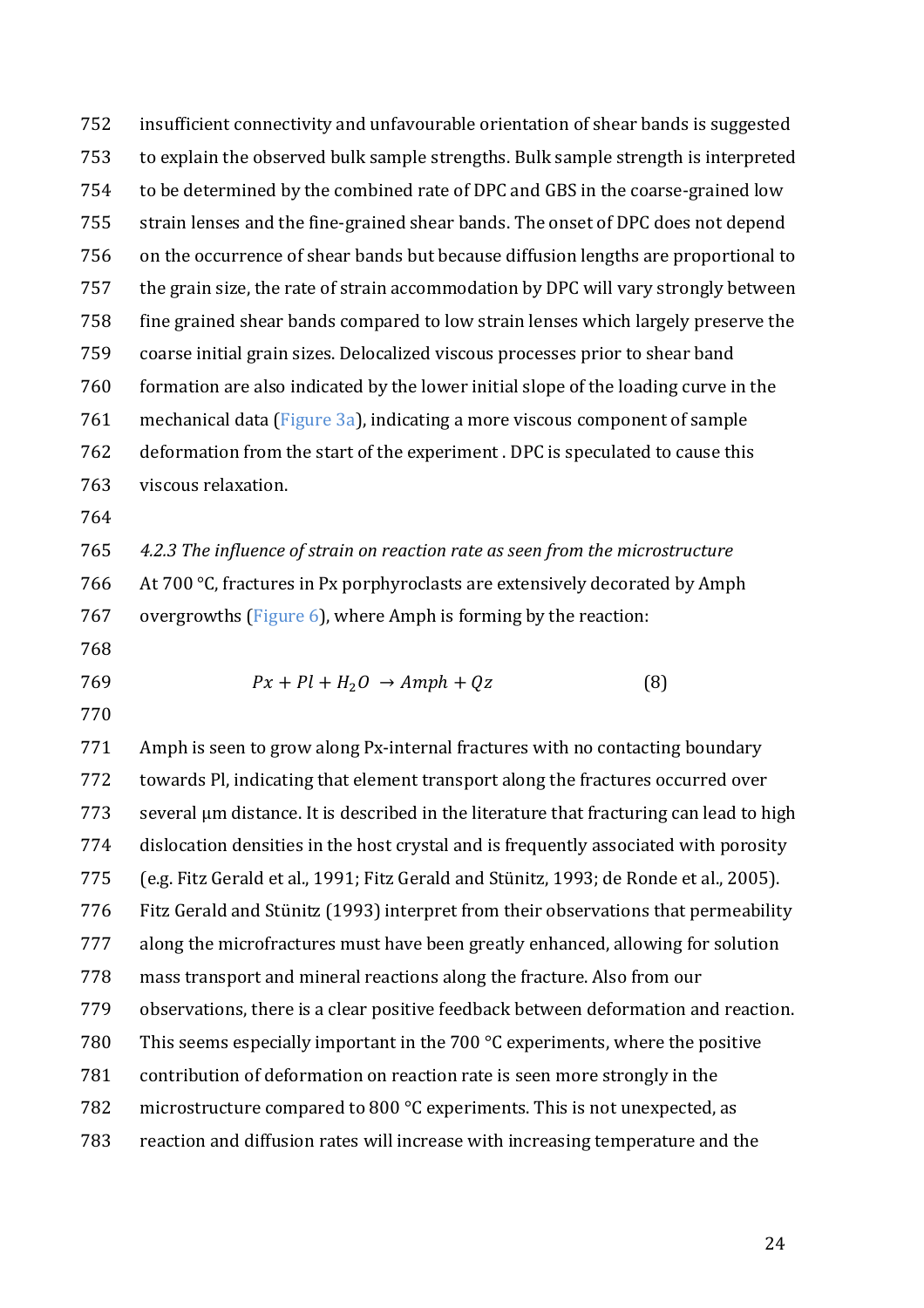784 rate-enhancing effects of deformation on reaction and diffusion may become less 785 important. 

786

787 4.3 Linkage to natural faults

788 The findings from our experiments suggest that a transition from brittle to viscous 789 deformation in the studied mafic rock type initiates where solution-mass transport 790 processes occur at sufficiently high rates to accommodate deformation at the 791 imposed strain rate. No significant contribution of crystal plastic processes could 792 be observed. DPC and mineral reactions both take place simultaneously. The grain 793 size reduction is caused primarily by mineral reaction and nucleation of new 794 grains. The operation of DPC as a mechanism observed in our experiments 795 depends on the metastability of minerals in the starting material. This situation is 796 typical for most basalts and gabbros at amphibolite facies conditions and lower

- 797 temperatures.
- 798 For the continental crust, with its lower geothermal heat gradient compared to the

799 oceanic curst, mafic fault rocks at common strain rates  $(< 10^{-9} s^{-1})$  in the presence

800 of fluids are likely to go through their brittle-viscous transition at much lower

801 temperatures than observed in our experiments. Hydration reactions of feldspars

802 at e.g. greenschist facies conditions can lead to grain size reduction and phase

803 mixing, promoting viscous deformation by grain size sensitive creep mechanisms

804 (e.g. Fitz Gerald and Stünitz, 1993; Stünitz and Fitz Gerald, 1993).

805 In the oceanic crust, where confining pressures (i.e. lithostatic pressures) are much

806 lower for same temperatures compared to the continental crust, brittle-viscous

807 transitional behaviour is likely to occur at higher temperatures, i.e. similar

808 temperatures like in our experiments (e.g., Mehl and Hirth 2008). As pressures

809 generally are lower, fracturing is will be more common and is likely contributing to

810 deformation even to high temperatures.

811 As seen from our experiments, brittle-viscous transitional behaviour is not only a

812 function of the externally applied parameters such as P and T, but especially a

- 813 function of strain, i.e. microstructural evolution. This is an important factor to
- 814 consider, as typically rheology of rocks is modelled as a material property without
- 815 considering an evolution. We consider that this strain dependent rheology, as
- 816 observed in our experiments, can be extrapolated to natural fault systems. Where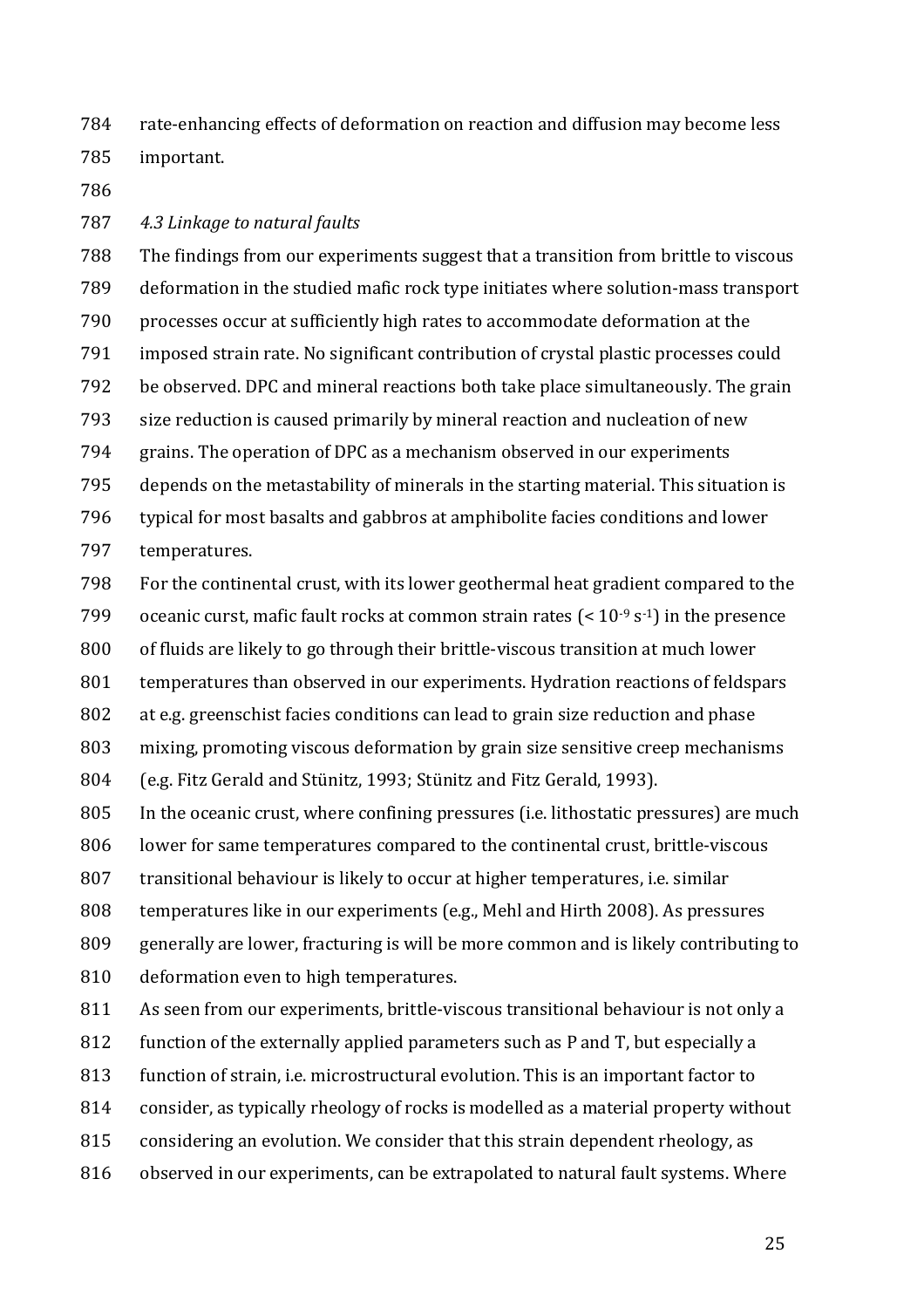- 817 the strain dependency of rheology bears the potential to lead to a 'time-dependent'
- 818 brittle-viscous transition as microstructure evolves towards favouring viscous
- 819 deformation (as seen for the  $700 °C$  experiments in our study).
- 820

#### 821 **5. Summary and conclusions**

822 At the imposed experimental displacement rates, a transition from dominantly 823 brittle to brittle-viscous to dominantly viscous is observed between the 824 temperatures  $600$ ,  $700$  and  $800$  °C. The brittle-viscous transition in our study is 825 observed to occur via a switch from fracturing to diffusion creep (in the sense of 826 DPC) and grain boundary sliding as dominant viscous deformation mechanisms. 827 Viscous deformation in our experiments starts with the onset of diffusive mass

- 828 transport and starts to dominate the rheology when fine-grained, interconnected 829 zones have formed.
- 830 The important processes enabling viscous rheology are 1) efficient solution-mass
- 831 transport, 2) grain size refinement, which in our case as a result of reaction and
- 832 nucleation, and 3) shear band interconnection.
- 833 We observe a brittle-viscous transition not only as a result of increasing
- 834 temperatures but also via a microstructural evolution. Especially as the brittle-
- 835 viscous transition is approached in terms of temperature (in our case at  $700\text{ °C}$ ),
- 836 more evolved microstructure in shear bands allows for viscous deformation,
- 837 whereas low strain lenses still show largely brittle deformation. This leads to a
- 838 likely transient, mixed mechanical response of brittle and viscous rheology. For
- 839 constant syn-kinematic conditions (i.e. strain rate,  $P$  and  $T$ , fluid availability, etc.)
- 840 the syn-kinematic microstructural evolution with strain (and time) is expected to
- 841 change the relative importance of brittle and viscous deformation in favour of the
- 842 viscous processes.
- 843

#### 844 **Acknowledgements**

- 845 We thank the team of the centre of nano imaging (SNI) at Basel University and Tom
- 846 Eilertsen at Tromsø University for help and assistance with the electron
- 847 microscopy. Terry Tullis is thanked for providing the Maryland Diabase material.
- 848 Willy Tschudin is thanked for excellent thin section preparation. We gratefully
- 849 acknowledge the funding provided by the Swiss National Foundation grant NF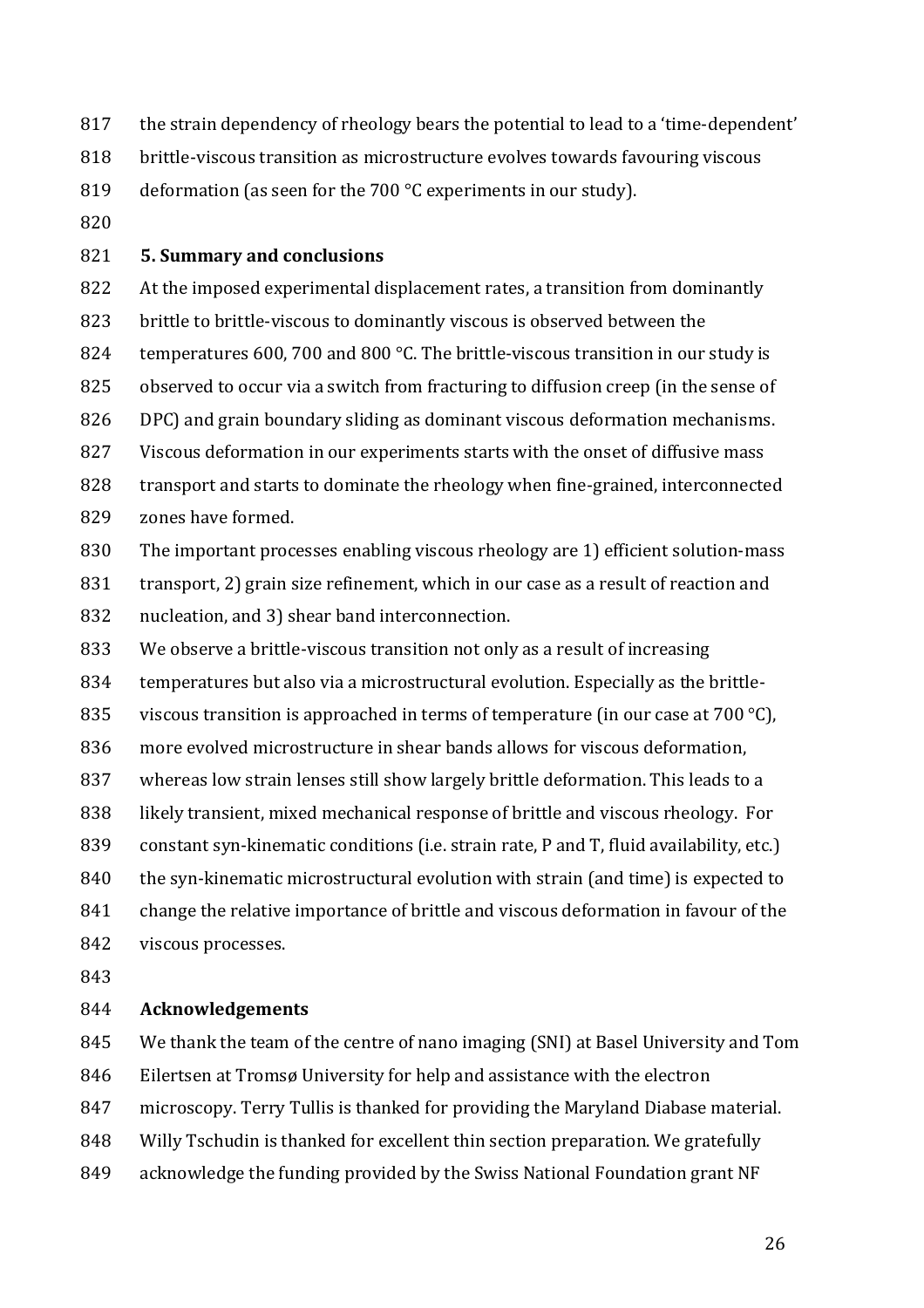| 850                             | 200020_144448 and financial support from the Freiwillige Akademische                                                                                                                                                                                                                                |
|---------------------------------|-----------------------------------------------------------------------------------------------------------------------------------------------------------------------------------------------------------------------------------------------------------------------------------------------------|
| 851                             | Gesellschaft, Basel, during the last stages of finishing this manuscript.                                                                                                                                                                                                                           |
| 852                             |                                                                                                                                                                                                                                                                                                     |
| 853                             |                                                                                                                                                                                                                                                                                                     |
| 854<br>855                      | <b>References</b>                                                                                                                                                                                                                                                                                   |
| 856<br>857<br>858               | Ashby, M.F., Verrall, R.A., 1973. Diffusion-accommodated Flow and<br>Superplasticity. Acta Metallurgica 21.                                                                                                                                                                                         |
| 859<br>860<br>861               | Boullier, A.M., Geugen, Y., 1975. SP-Mylonites: Origin of Some Mylonites by<br>Superplastic Flow. Contribution to Mineralogy and Petrology 50, 93 - 104.                                                                                                                                            |
| 862<br>863<br>864               | Brace, W.F., Kohlstedt, D.L., 1980. Limits of Lithospheric Stress Imposed by<br>Laboratory Experiments. Journal of Geophysical Research 85, 6248 - 6252.                                                                                                                                            |
| 865<br>866<br>867<br>868<br>869 | Bukovská, Z., Jerábek, P., Morales, L.F.G., 2016. Major softening at brittle-ductile<br>transition due to interplay between chemical and deformation processes: An<br>insight from evolution of shear bands in the South Armorican Shear Zone.<br>Journal of Geophysical Research 121, 1158 - 1182. |
| 870<br>871<br>872               | Burov, E.B., 2011. Rheology and strength of the lithosphere. Marine and<br>Petroleum Geology 28, 1402-1443.                                                                                                                                                                                         |
| 873<br>874                      | Byerlee, J., 1978. Friction of Rocks. Pure and Applied Geophysics 116, 615-626.                                                                                                                                                                                                                     |
| 875<br>876<br>877               | Byerlee, J.D., 1968. Brittle-ductile transition in rocks. Journal of Geophysical<br>Research 73, 4741 - 4750.                                                                                                                                                                                       |
| 878<br>879<br>880               | Byerlee, J.D., 1967. Frictional characteristics of granite under high confining<br>pressure. Journal of Geophysical Research 72, 3639 - 3648.                                                                                                                                                       |
| 881<br>882<br>883               | Bystricky, M., Mackwell, S., 2001. Creep of dry clinopyroxene aggregates. Journal<br>of Geophysical Research 106(B7), 13443 - 13454.                                                                                                                                                                |
| 884<br>885<br>886               | Carter, N.L., Tsenn, M.C., 1987. Flow properties of continental lithosphere.<br>Tectonophysics 136, 27 - 63.                                                                                                                                                                                        |
| 887<br>888<br>889               | Chen, S., Hiraga, T., Kohlstedt, D.L., 2006. Water weakening of clinopyroxene in<br>the dislocation creep regime. Journal of Geophysical Research 111, B08203.                                                                                                                                      |
| 890<br>891<br>892               | Coble, R.L., 1963. A Model for Boundary Diffusion Controlled Creep in<br>Polycrystalline Materials. Journal of Allplied Physics 34, 1679 - 1682.                                                                                                                                                    |
| 893<br>894<br>895               | de Ronde, A.A., Stunitz, H., Tullis, J., Heilbronner, R., 2005. Reaction-induced<br>weakening of plagioclase-olivine composites. Tectonophysics 409, 85 - 106.                                                                                                                                      |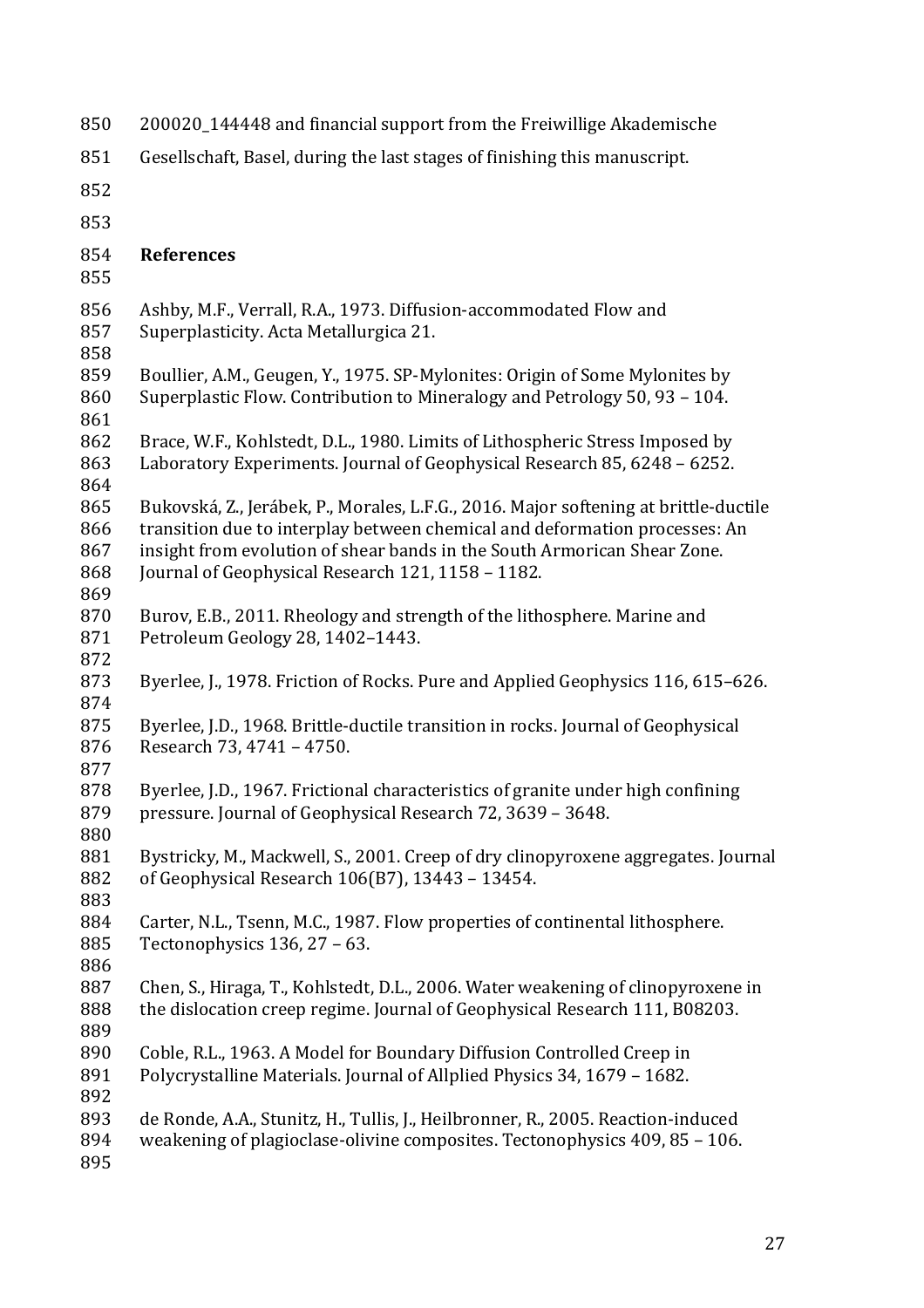| 896        | Dimanov, A., Dresen, G., 2005. Rheology of synthetic anorthite-diopside                                                                            |
|------------|----------------------------------------------------------------------------------------------------------------------------------------------------|
| 897        | aggregates: Implications for ductile shear zones. Journal of Geophysical Research                                                                  |
| 898        | 110, B07203.                                                                                                                                       |
| 899<br>900 | Dimanov, A.E., Rybacki, E., Wirth, R., Dresen, G., 2007. Creep and strain-                                                                         |
| 901        | dependent microstructures of synthetic anorthite-diopside aggre-gates. Journal                                                                     |
| 902        | of Structural Geology 29, 1049 - 1069.                                                                                                             |
| 903        |                                                                                                                                                    |
| 904        | Dimanov, A., Lavie, M.P., Dresen, G., Ingrin, J., Jaoul, O., 2003. Creep of                                                                        |
| 905        | polycrystalline anorthite and diopside. Journal of Geophysical Research 108,                                                                       |
| 906        | B001815.                                                                                                                                           |
| 907        |                                                                                                                                                    |
| 908        | Drury, M.R., Avé Lallemant, H.G., Pennock, G.M., Palasse, L.N., 2011. Crystal                                                                      |
| 909        | preferred orientation in peridotite ultramylonites deformed by grain size                                                                          |
| 910        | sensitive creep, Étang de Lers, Pyrenees, France. Journal of Structural Geology                                                                    |
| 911        | 33, 1776 - 1789.                                                                                                                                   |
| 912        |                                                                                                                                                    |
| 913        | Drury, M.R., Humphreys, F., 1988. Microstructural shear criteria associated with                                                                   |
| 914        | grain-boundary sliding during ductile deformation. Journal of Structural Geology                                                                   |
| 915        | $10, 83 - 89.$                                                                                                                                     |
| 916        |                                                                                                                                                    |
| 917        | Elliott, D., 1973. Diffusion Flow Laws in Metamorphic Rocks. Geological Society of                                                                 |
| 918        | America Bulletin 84, 2645-2664.                                                                                                                    |
| 919        |                                                                                                                                                    |
| 920        | Fitz Gerald, J.D., Boland, J.N., McLaren, A.C., Ord, A., Hobbs, B., 1991.                                                                          |
| 921        | Microstructures in water-weakened single crystals of quartz. Journal of                                                                            |
| 922        | Geophysical Research 96, 2139 - 2155.                                                                                                              |
| 923        |                                                                                                                                                    |
| 924        | Fitz Gerald, J.D., Stünitz, H., 1993. Deformation of Granitoids at low Metamorphic                                                                 |
| 925        | Grade. 1. Reactions and Grain-size Reduction. Tectonophysics 221, 269-297.                                                                         |
| 926        |                                                                                                                                                    |
| 927        | Fossen, H., Tikoff, B., 1993. The deformation matrix for simultaneous simple                                                                       |
| 928        | shearing, pure shearing and volume change, and its application to transpression-                                                                   |
| 929        | transtension tectonics. Journal of Structural Geology 15, 413 - 422.                                                                               |
| 930        |                                                                                                                                                    |
| 931        | Fusseis, F., Handy, M.R., 2008. Micromechanisms of shear zone propagation at                                                                       |
| 932        | the brittle-viscous transition. Journal of Structural Geology 30, 1242-1253.                                                                       |
| 933        |                                                                                                                                                    |
| 934        | Gerbi, C., Johnson, S.E., Shulman, D., Klepeis, K., 2016. Influence of microscale                                                                  |
| 935        | weak zones on bulk strength. Geochemistry Geophysics Geosystems 17, 4064 -                                                                         |
| 936        | 4077.                                                                                                                                              |
| 937        |                                                                                                                                                    |
| 938        | Getsinger, A.J., Hirth, G., 2014. Amphibole fabric formation during diffusion creep                                                                |
| 939        | and the rheology of shear zones. Geology 42, 535 - 538.                                                                                            |
| 940        |                                                                                                                                                    |
| 941<br>942 | Gifkins, R.C., 1976. Grain-Boundary Sliding and its Accommodation During Creep<br>and Superplasticity. Metallurgical Transactions 7A, 1225 - 1232. |
|            |                                                                                                                                                    |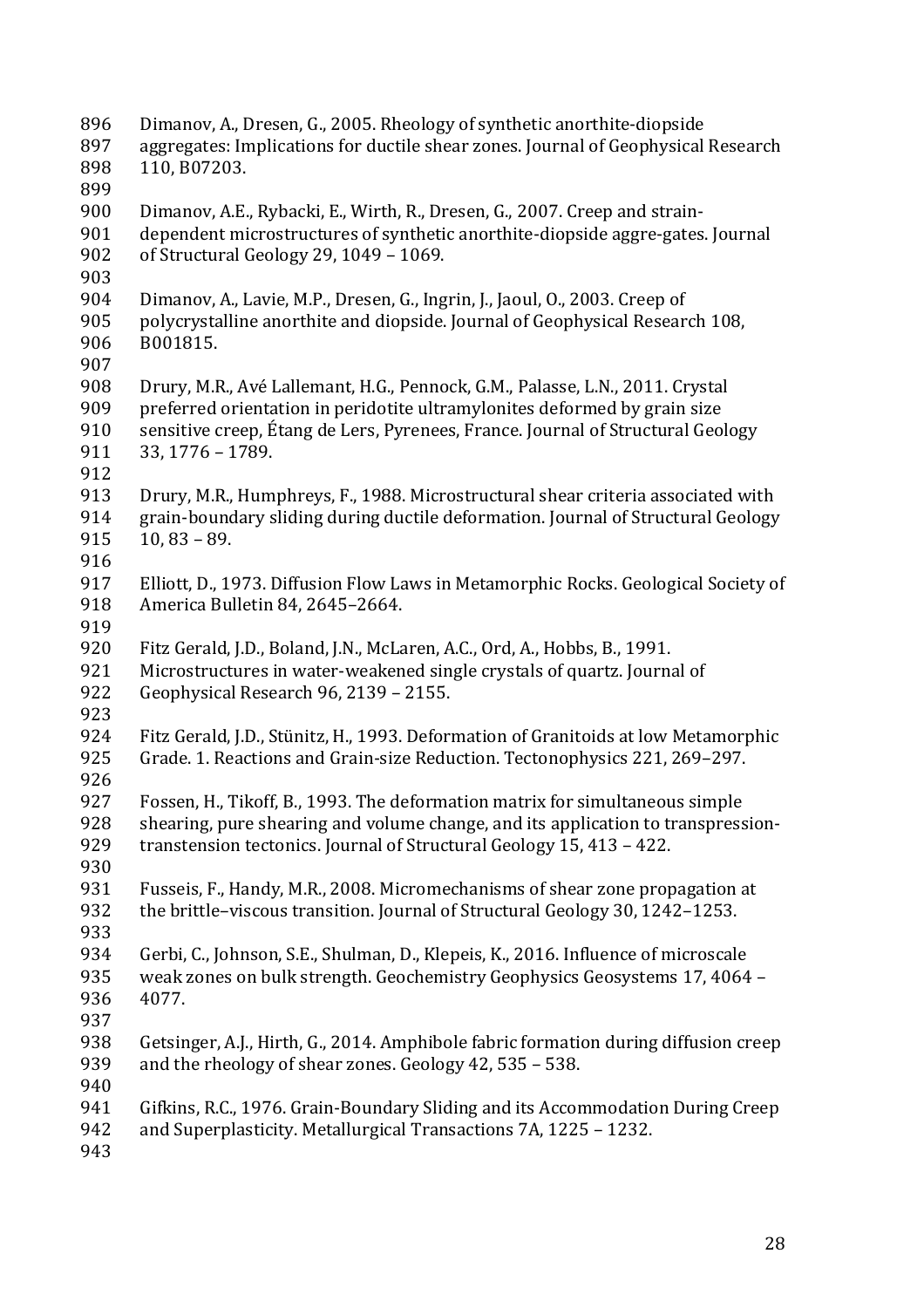944 Goldsby, D., Tullis, T.E., 2002. Low frictional strength of quartz rocks at 945 subseismic slip rates. Geophysical Research Letters 29, L015240. 946 947 Goncalves, P., Poilvet, J.-C., Oliot, E., Trap, P., 2016. How does shear zone 948 nucleate? An example from the Suretta nappe (Swiss Eastern Alps). Journal of 949 Structural Geology 86,  $166 - 180$ . 950 951 Gratier, J.-P., Dysthe, D.K., Francois, R., 2013. The Role of Pressure Solution Creep 952 in the Ductility of the Earth's Upper Crust, in: Dmowska, R. (Ed.), Advances in 953 Geophysics. pp.  $47 - 179$ . 954 955 Gratier, J.-P., Guiguet, R., Renard, F., Jenatton, L., Bernard, D., 2009. A pressure 956 solution creep law for quartz from indentation experiments. Journal of 957 Geophysical Research 114, B03403. 958 959 Gratier, J.-P., Richard, J., Renard, F., Mittempergher, S., Doan, M.-L., Di Toro, G., 960 Hadizadeh, J., Boullier, A.-M., 2011. Aseismic sliding of active faults by pressure 961 solution creep: Evidence from the San Andreas Fault Observatory at Depth. 962 Geology 39, 1131-1134. 963 964 Green, H. W. II, Borch, R. S., 1989. A new molten salt cell for precision stress 965 measurements at high pressure. Eur. J. Miner. 1, 213 - 219. 966 967 Griggs, D.T., Turner, F.J., Heard, H.C., 1960. Deformation of rocks at 500 to 800°C. 968 Geol. Soc. Am., Mem. 79, 39 - 105. 969 970 Hacker, B.R., Christire, J.M., 1991. Experimental deformation of a glassy basalt. 971 Tectonophysics 200, 79 - 96. 972 973 Handin, L. 1966. Strength and ductility, in: Clark, S.P. (Ed.), Handbook of Physical 974 Constants, Geol. Soc. Am. Mem. pp. 223 - 289. 975 976 Hawthorne, F. C., Oberti, R., Harlow, G. E., Maresch, W. V., Martin, R. F., 977 Schumacher, J. C., and Welch, M. D., 2012. Nomenclature of the amphibole 978 supergroup. American Mineralogist 97, 2031 - 2048 979 Heard, H.C., 1960., in: Griggs, D.T., Handin, J. (Eds.), Transition from Brittle 980 Fractur to Ductile Flow in Solnhofen Limestone as a Function of Temperature, 981 Confining Pressure and Interstitial Fluid Pressure, Rock Deformation, Mem. Geol. 982 Soc. Am. New York, pp. 193 - 226. 983 984 Heilbronner, R., Barrett, S., 2014. Image Analysis in Earth Sciences -985 Microstructures and Textures of Earth Materials. Springer-Verlag, Berlin. 986 987 Holyoke III, C.W., Kronenberg, A.K., 2010. Accurate differential stress 988 measurement using the molten salt cell and solid salt assemblies in the Griggs 989 apparatus with applications to strength, piezometers and rheology. 990 Tectonophysics 494, 17 - 31. 991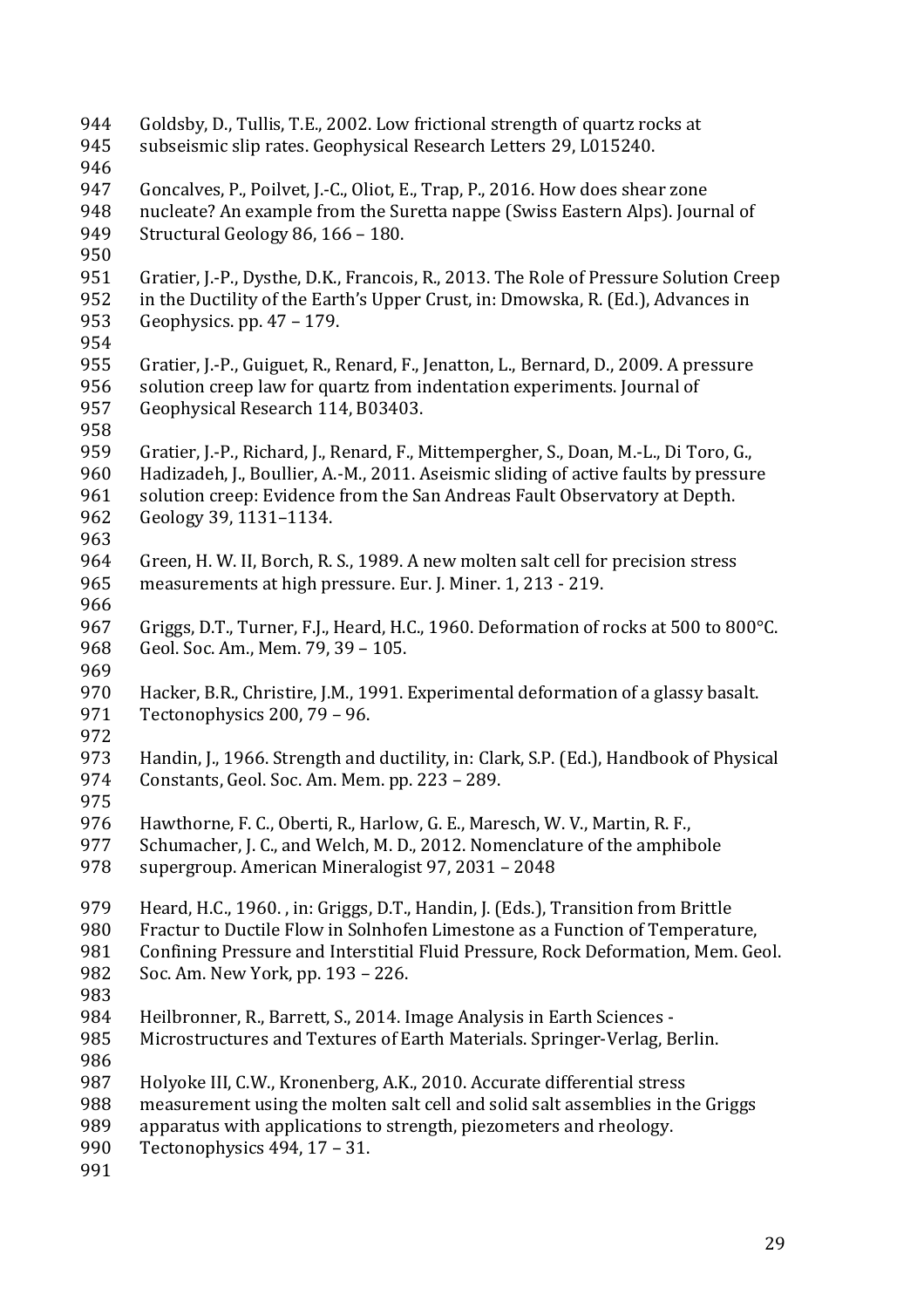992 Janssen, C., Wirth, R., Rybacki, E., Naumann, R., Kemnitz, H., Wenk, H.-R., Dresen, 993 G., 2010. Amorphous material in SAFOD core samples (San Andreas Fault): 994 Evidence for crush-origin pseudotachylytes? Geophysical Research Letters 37, 995 L01303. 996 997 Karato, S.-I., 2008. Deformation of Earth Materials - an introduction to the 998 rheology of solid earth. Cambridge University Press, Cambridge. 999 1000 Keulen, N., Heilbronner, R., Stünitz, H., Boullier, A.-M., Ito, H., 2007. Grain size 1001 distributions of fault rocks: A comparison between experimentally and natrually 1002 deformed granitoids. Journal of Structural Geology 29, 1282 - 1300. 1003 1004 Kilian, R., Heilbronner, R., Stünitz, H., 2011. Quartz grain size reduction in a 1005 granitoid rock and the transition from dislocation to diffusion creep. Journal of 1006 Structural Geology 33, 1265-1284. 1007 1008 Kohlstedt, D.L., Evans, B., Mackwell, S.J., 1995. Strength of the Litosphere: 1009 Constraints imposed by laboratory experimetns. Journal of Geophysical Research 1010 100 (17), 517–587 1011 Kohlstedt, D.L., Hansen, L.N., 2015. Constitutive equations, rheological behavior, 1012 and viscosity of rocks, in: Schubert, G. (Ed.), Treatise on Geophysics, Elsevier, 1013 Oxford, pp.  $441 - 472$ . 1014 1015 Kronenberg, A.K., Shelton, G.L., 1980. Deformation microstructures in 1016 experimentally deformed Maryland Diabase. Journal of Structural Geology 2, 341 1017 – 353. 1018 1019 Mackwell, S.J., 1991. High-temperature creep of enstatite single crystals. 1020 Geophysical Research Letters 18, 2027 - 2030. 1021 1022 Mancktelow, N.S., Pennacchioni, G., 2005. The control of precursor brittle 1023 fracture and fluid–rock interaction on the development of single and paired 1024 ductile shear zones. Journal of Structural Geology 27, 645 - 661. 1025 1026 Panozzo Heilbronner, R., 1984. Two-dimensional strain from the orientation of 1027 lines in a plane. Journal of Structural Geology  $6, 215 - 221$ . 1028 1029 Paterson, M.S., 2013. Materials Science for Structural Geology. Springer, 1030 Dordrecht. 1031 1032 Paterson, M.S., Wong, T.-F., 2005. Experimental Rock Deformation – The Brittle 1033 Field, 2nd ed. Springer, Berlin Heidelberg. 1034 1035 Pec, M., Stünitz, H., Heilbronner, R., Drury, M., 2016. Semi-brittle flow of granitoid 1036 fault rocks in experiments. Journal of Geophysical Research Solid Earth 121, 1037 B012513. 1038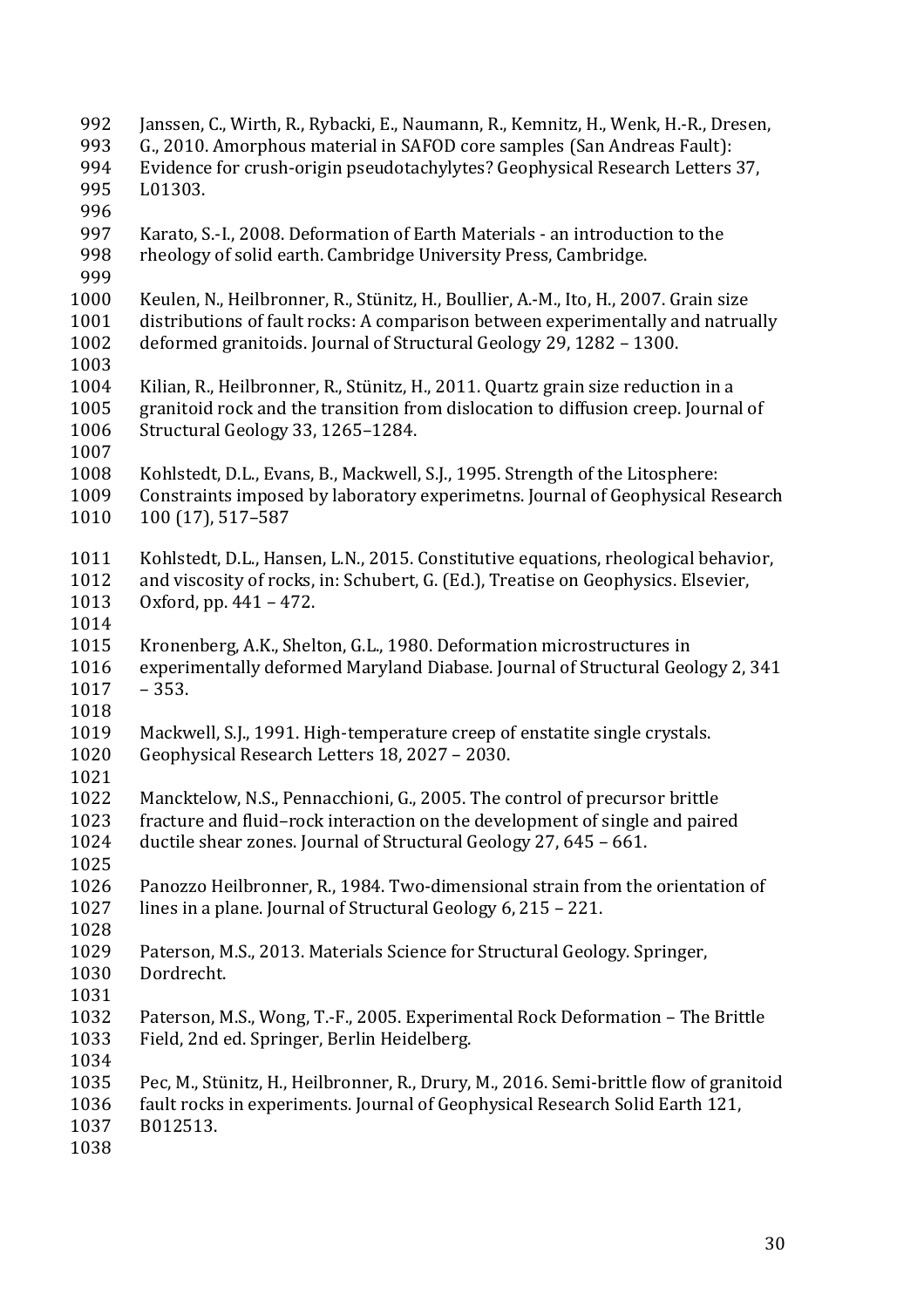1039 Pec, M., Stünitz, H., Heilbronner, R., Drury, M., de Capitani, C., 2012. Origin of 1040 pseudotachylites in slow creep experiments. Earth and Planetary Science Letters  $1041$  355-356, 299 – 310. 1042 1043 Pennacchioni, G., Mancktelow, N., 2007. Nucleation and initial growth of a shear 1044 zone network within compositionally and tructurally heterogeneous granitoids 1045 under amphibolite facies conditions. Journal of Structural Geology 29, 1757– 1046 1780. 1047 1048 Price, N.A., Johnson, S.E., Gerbi, C.C., West Jr., D.P., 2012. Identifying deformed 1049 pseudotachylyte and its influence on the strenght and evolution of a crustal 1050 shear zone at the base of the seismogenic zone. Tectonophysics 518-521, 63 s 1051 518 1052 1053 Raterron, P., Jaoul, O., 1991. High-temperature deformation of diopside single 1054 crystal, 1. mechanical data. Journal of Geophysical Research 96, 14277 - 14286. 1055 1056 Richter, B., Stünitz, H., Heilbronner, R., 2016. Stresses and pressures at the 1057 quartz-to-coesite phase transformation in shear- deformation experiments. 1058 Journal of Geophysical Research Solid Earth 121, B013084. 1059 1060 Rutter, E.H., 1976. The kinetics of rock deformation by pressure solution. 1061 Philosophical Transactions of the Royal Society of London 283, 203 - 219. 1062 1063 Rutter, E.H., Peach, C.J., White, S.H., Johnston, D., 1985. Experimental 1064 "syntectonic" hydration of basalt. Journal of Structural Geology 7, 251 – 266. 1065 1066 Rybacki, E., Dresen, G., 2000. Dislocation and diffusion creep of synthetic 1067 anorthithe aggregates. Journal of Geophysical Research 105, 26017 - 26036. 1068 1069 Rybacki, E., Gottschalk, M., Wirth, R., Dresen, G., 2006. Influence of water fugacity 1070 and activation volume on the flow properties of fine-grained anorthite 1071 aggregates. Journal of Geophysical Research 111, B03203. 1072 1073 Schmid, S., Panozzo, R., Bauer, S., 1987. Simple shear experiments on calcite 1074 rocks: rheology and microfabric. Journal of Structural Geology 9, 747 - 778. 1075 1076 Shelton, G., Tullis, J., Tullis, T., 1981. Experimental high temperature and high 1077 pressure faults. Geophysical Research Letters 8, 55 - 58. 1078 1079 Sibson, R.H., 1984. Roughness at the Base of the Seismogenic Zone: Contributing 1080 Factors. Journal of Geophysical Research 89, 5791 – 5799. 1081 1082 Sibson, R.H., 1982. Fault zone models, heat flow, and the depth distribution of 1083 earthquakes in the continental crust of the United States. Bulletin of the 1084 Seismological Society of America 72, 151 - 163. 1085 1086 Simpson, C., 1986. Fabric Development in Brittle-to-Ductile Shear Zones. Pure 1087 and Applied Geophysics 124, 269-288.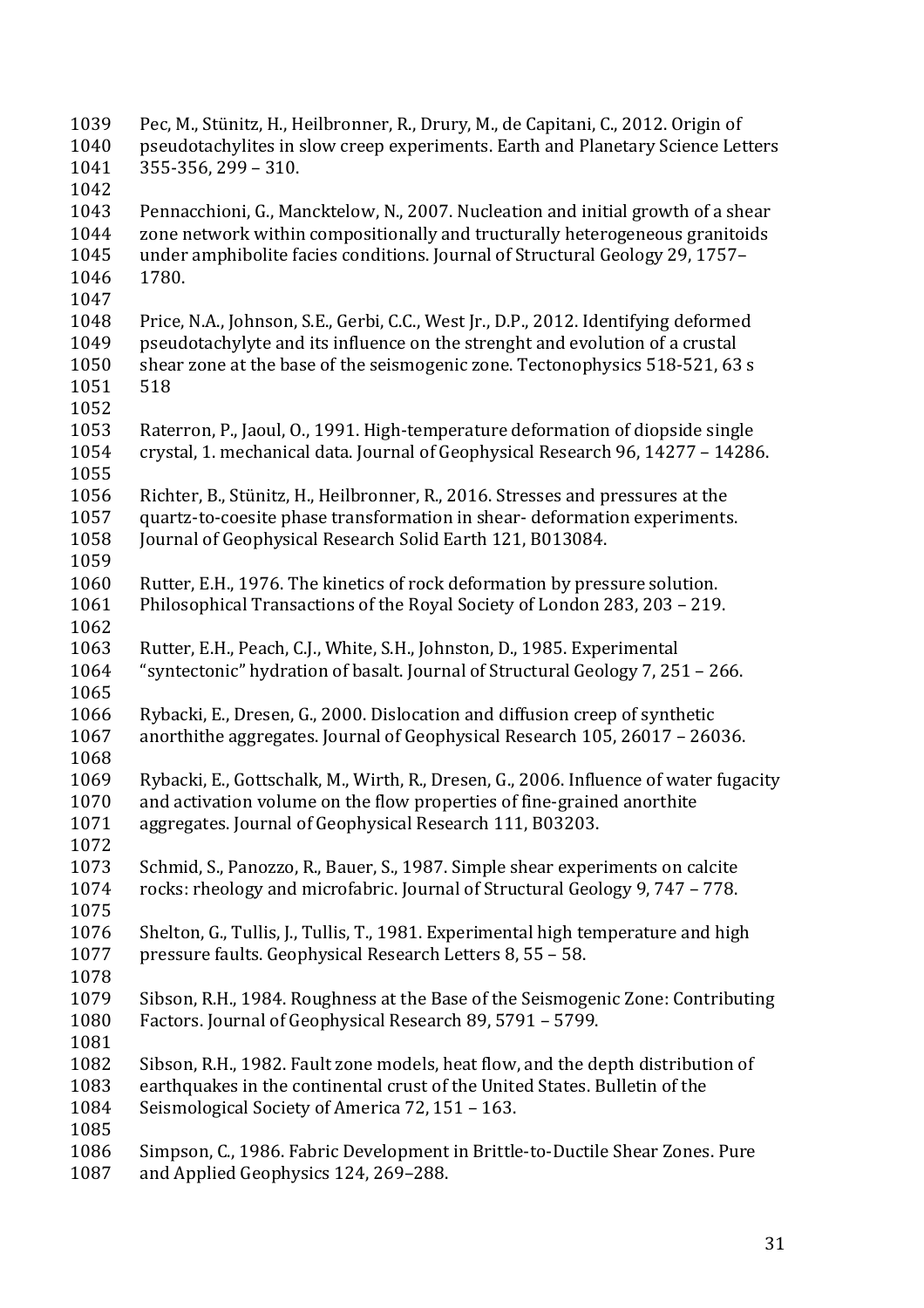- 1088 1089 Stel, H., 1981. Crystal growth in cataclasites: Diagnostic microstructures and 1090 implications. Tectonophysics 78, 585 - 600. 1091 1092 Storti, F., Billi, A., Salvini, F., 2003. Particle size distributions in natural carbonate 1093 fault rocks: insights for non-self-similar cataclasis. Earth and Planetary Science 1094 Letters 206, 173 - 186. 1095 1096 Stünitz, H., Fitz Gerald, J.D., 1993. Deformation of granitoids at low metamorphic 1097 grade. II: Granular flow in albite-rich mylonites. Tectonophysics 221, 229 – 324. 1098
- 1099 Trepmann, C.A., Stöckert, B., 2003. Quartz microstructures developed during 1100 non-steady state plastic flow at rapidly decaying stress and strain rate. Journal of 1101 Structural Geology 25, 2035 - 2051.
- 1102 1103 Tullis, J., Yund, A., 1987. Transitino from cataclastic flow to dislocation creep of 1104 feldspar: Mechanisms and microstructures. Geology 15, 606 – 609.
- 1105

- 1106 Tullis, J., Yund, R.A., 1977. Experimental deformation of dry Westerly granite. 1107 Iournal of Geophysical Research 82, 5705 – 5718.
- 1109 Yund, R.A., Blanpied, M.L., Tullis, T.E., Weeks, J.D., 1990. Amorphous material in 1110 high strain experimental fault gauges. Journal of Geophysical Research 95, 15589 1111 – 15602.
- 1112
- 1113
- 1114
- 1115
- 1116 1117
- 1118
- 
- 1119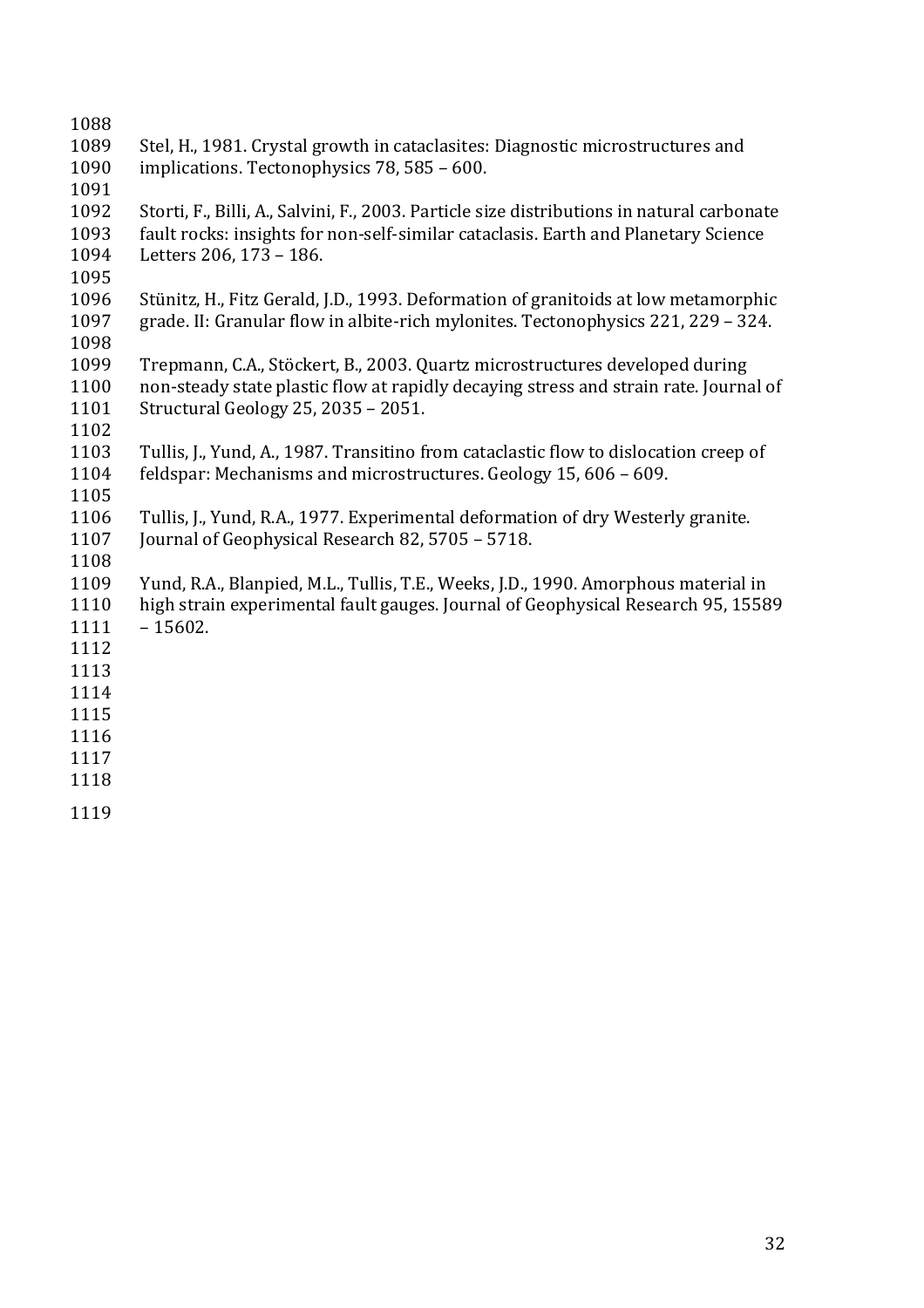1120 **Figure Captions**

1122 **Figure 1**: Sample assembly. a) Schematic cross-secion of sample assembly. Inset 1123 shows details on sample. b) Thin section of sample 449 after deformation. Black 1124 arrow indicates unloading crack.  $FB =$  forcing block,  $SZ =$  shear zone.

1125

1121

**1126 Figure 2**: Reference frame and definitions. a) Micrographs are oriented with the 1127 shear zone boundaries parallel to the x-direction with a dextral sense of shear.  $b$ )

1128 In rose diagrams, preferred orientations are marked with black dots;  $\theta$  = angle

1129 between orientation and applied load ( $\sigma_1$  direction);  $\Phi$  = angle between

1130 orientation and shear plane (shear zone boundaries). c) Stresses are plotted as

1131 shear stress  $\tau$  versus apparent shear strain  $\gamma_a$ , see Appendix. Stages of the

- 1132 experiment are indicated.
- 1133

**1134 Figure 3**: Mechanical data. a) Shear stress vs. apparent shear strain for 1135 experiments performed at  $T = 600$ , 700 and 800 °C, using confining pressures

1136 (Pc) of  $\sim$  0.5, 1.0 and 1.5 GPa. Shear strain rate for all experiments is  $\sim$  3 x 10<sup>-5</sup> s<sup>-</sup>

1137 <sup>1</sup>. b) Mohr diagrams for same experiments.  $\sigma_3$  = confining pressure;  $\sigma_1$  = yield

1138 stress. (black lines) or quasi-steady state (grey dotted lines). In red, apparent

1139 friction coefficient  $\mu'$  and angle of internal friction.  $\mu'$  values decrease with

1140 increasing T and increasing Pc. Stress values usually stay below Byerlees

1141 relationship except for 600 and 700  $^{\circ}$ C experiments at Pc = 0.5 GPa.

1142

1143 **Figure 4**: Derivation of stress exponents. a) Shear stress vs. apparent shear strain

1144 rate, with calculated stress exponent n; slope of linear fit is  $1/n$ . b) Different stress

1145 exponents calculated for different data-correction routines shown for two

1146 experiments performed at T = 800 °C / Pc = 1.0 GPa and T = 300 °C / Pc = 0.5GPa.

1147 R16 = after Richter et al., 2016; H&K10 = after Holyoke & Kronenberg, 2010; P12=

1148 after Pec et al, 2012 (see Methods).

1149

**1150 Figure 5:** Microstructure development across the brittle-viscous transition.

1151 Experimental conditions are indicated, dextral shear sense applies to all. a) and

1152 b) At  $T = 600 °C$ , fracturing is extensive; a foliation (S) is developed by cataclastic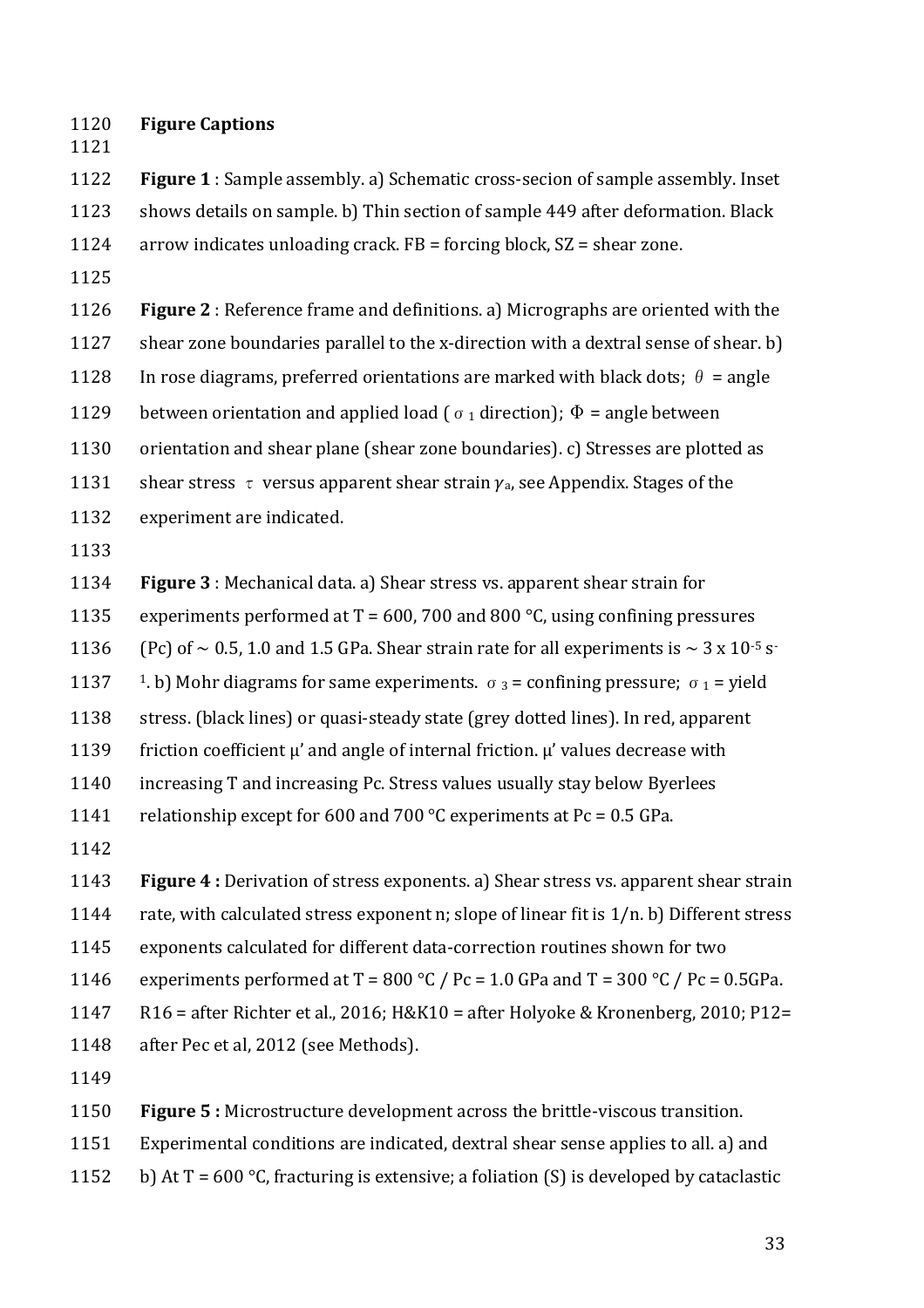- 1153 flow; shear displacement is accommodated along shear bands and shear
- 1154 fractures in Riedel shear  $(R)$  orientations. c) Pore trails along fractures indicate
- 1155 partial healing. d) and e) At  $T=700$  °C, fracturing is extensive in Px
- 1156 porphyroclasts; a foliation  $(S)$  is developed partly by cataclastic flow. e) Shear
- 1157 bands are recognized by a fine-scale compositional layering and intense grain
- 1158 size reduction; hydrous reaction products Amph and Zo are beginning to form. f)
- 1159 and g) At  $T = 800 °C$ , broad shear bands (white stippled lines) anastomose
- 1160 around low strain lenses; they are characterized by grain size reduction and the
- 1161 formation of a foliation parallel to the shear band boundaries; hydrous reactions
- 1162 products Amph and (to a lower extent) Zo are formed.
- 1163
- 1164 **Figure 6**: Hydrous reactions at 700 °C. Left: digitally produced phase maps,
- 1165 right, BSE image of the same area. Dark grey =  $Pl$ ; orange = Amph; bright grey =
- 1166 Px ; sample deformed at  $T = 700 °C$ , Pc = 1.0 GPa. Amph follows zones of high
- 1167 strain such as shear bands, or fractures within Px clasts.
- 1168

**1169 Figure 7**: Shear band morphology as a function of temperature. Shear bands 1170 and shear fractures are traced in red. Light background layer are BSE contrast 1171 images of the shear zones. Rose diagrams (surface ODFs) show orientation of 1172 boundary segments of the traced structures. Horizontal shear bands developed 1173 at the forcing block-shear zone interface are omitted from the analysis. Rose 1174 diagrams show the dominance of more shear zone parallel shear bands at higher 1175 experimental T. b) Shear band width distributions. Shear bands stay largely 1176 below 10 um at 600 °C, and get broader at higher T, reaching up to 70 um for the 1177 presented 800 °C experiment.

1178

1179 **Figure 8** : Micro- to nanostructures of shear bands developed at 600 °C. a) SEM 1180 BSE image of a shear band formed in the sample near interface with the forcing 1181 block; shear sense is dextral. b) - d) TEM images of a shear band similar to the 1182 one shown in a). Kinematic reference frame for images b) - d) is given in upper 1183 right corner in b). b) BF TEM image. Increasing grain size refinement from top to 1184 lower half of the image; cryst = crystalline; amor = amorphous. Note few 1185 remaining crystals (darker) within amorphous layers. c) HAADF (left) and BF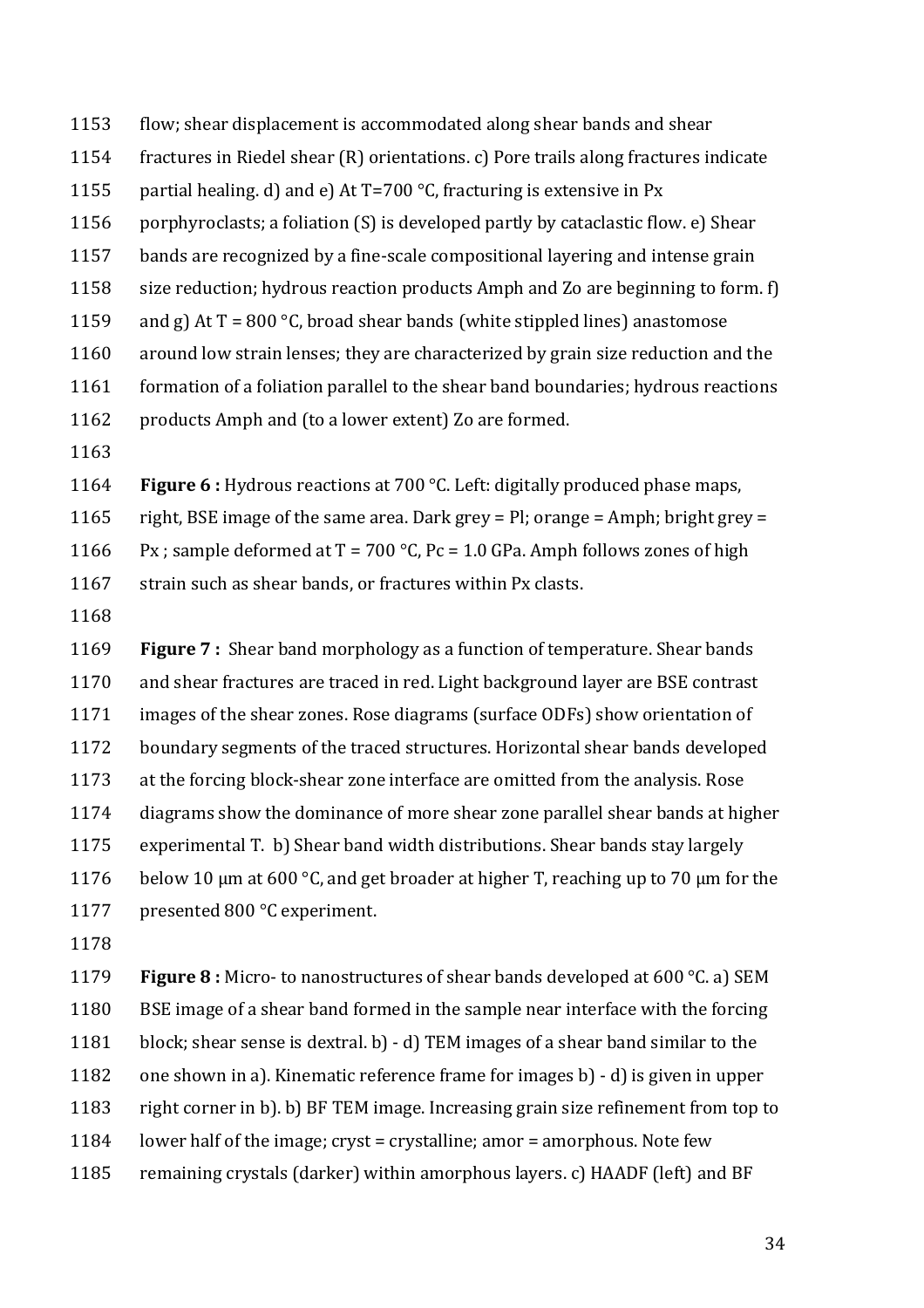1186 TEM image (right) of nano-crystals mainly formed by Px; amorphous layers 1187 correlate with the typical darker grey-value of Pl. d) High-resolution BF image 1188 from a central part of the shear band; nano-crystalline layer enclosed between 1189 amorphous domains. White squares denote areas where diffraction spots are 1190 detected in FFT analyses (see Methods); locally, amorphous layers contain nano-1191 crystals, identified both from diffraction spots in FFT images and from their dark 1192 appearance in the BF image.

1193

1194 **Figure 9**: Micro- to nanostructures of shear bands developed at 700 °C. a) SEM 1195 BSE image of a shear band, b) SE SEM image of the surface of a shear band: 1196 mostly Pl grains are visible; white arrow indicates shear direction, with top to 1197 the upper right, c) HAADF image showing a Px porphyroclast adjacent to a fine 1198 grained shear band formed by  $P1 +$  Amph; the Px porphyroclast shows a thin 1199 reaction corona of Amph; black arrow points to porosity within the Px clast. d) 1200 HAADF image of a Pl porphyroclast with surrounding fine-grained Pl in a shear 1201 band; the trace of an EDS profile is marked. Kinematic reference frame is the 1202 same as in c). e) Element counts of Si, Ca and Al (normalized to max. count value 1203 of the respective element) versus distance (pixel) along the profile marked in d); 1204 mean values (blue) are indicated for the porphyroclast and the Pl of the shear 1205 band.

1206

1207 **Figure 10** : Micro- to nanostructures of shear bands developed at 800 °C. a) SE 1208 BSE image of a shear band with typical compositional layering of Pl dominated 1209 layers alternating with  $Amph+Qz(+P1)$  mixed layers. b) BF TEM image of Pl 1210 grains within a shear band; grains show a low defect density; porosity is low and 1211 grain boundaries are tight. c) HAADF image showing the typical compositional 1212 layering of Pl dominated layers alternating with Amph+Qz aggregates. d) BF-1213 STEM image of the same area as in c).

1214

1215 **Figure 11**: Shape of plagioclase grains in shear bands at 800 ° C. a) BF TEM 1216 image of diamond-shaped Pl grains with a weak shape preferred orientation. b) 1217 Rose diagram (surface ODF) of Pl grain boundaries preferentially oriented at  $\Phi$  $1218 = 10-30^{\circ}$ . The ODF shows a weak anisotropy consistent with the dextral sense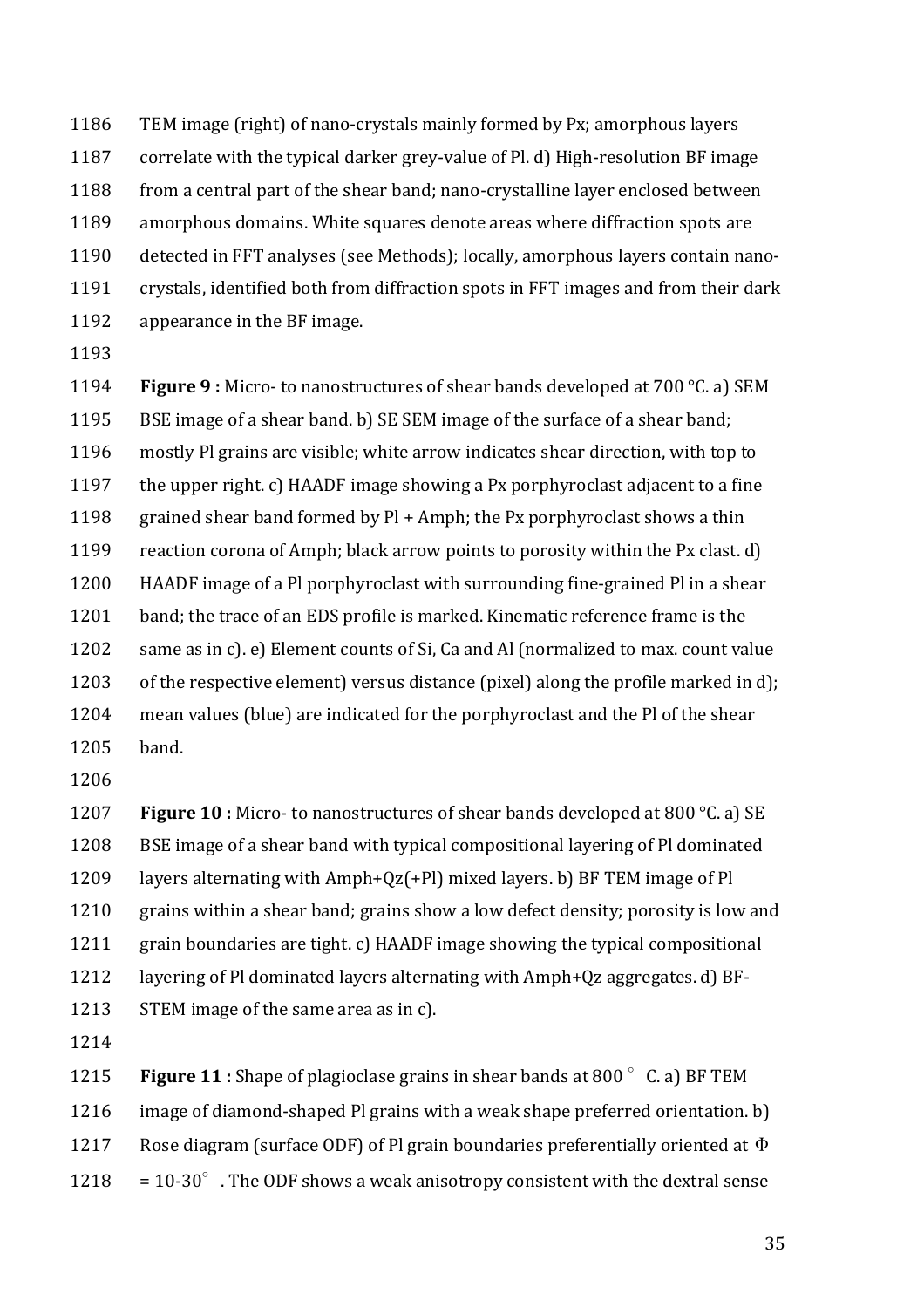1219 of shear. c) Grain boundary segments are visualized separately for horizontal (-1220 30° <  $\Phi$  < 30°) and vertical (30° <  $\Phi$  < 150°) orientations (marked black in rose 1221 diagrams).

1222

1223 **Figure 12**: Grain size distribution of plagioclase in shear bands. a) Sample 416 1224 deformed at  $T = 700 °C$ , Pc = 1.0 GPa; area equivalent grain diameters,  $d_{\text{equ}}$ , were 1225 determined from SE images as shown in Fig. 9b. b) Sample 414 deformed at  $T =$ 1226  $800^{\circ}$ C, Pc = 1.0 GPa; area equivalent grain diameters, dequ, were determined 1227 from TEM images of the FIB-foil shown in Fig. 10. Dark grey bars represent 1228  $>80\%$  of all grains; black line = ernel density estimate fit, number of grains, n, 1229 and mode of curve fit are indicated.

1230

1231 **Figure 13**: Evolution of shear bands with increasing strain. a) Central parts of 1232 shear zones deformed at  $T = 800$  °C and Pc = 1.0 GPa to increasing apparent 1233 shear strains; sample  $449$  (Pc = 1.5 GPa) is included for comparison. Shear bands 1234 are shown in orange; rose diagrams with surface ODF of shear band boundary 1235 segments on right. With increasing strain, dominant shear band orientation 1236 becomes more shear zone parallel and shear bands become wider and better 1237 interconnected. b) Stress - strain curves for samples shown in a). c) Increase of 1238 area fraction of shear bands with increasing shear strain. Although geometry of 1239 shear bands at 1.0 and 1.5 GPa differ, their area-% is identical..

1240

1241 **Figure 14**: Zones of initial shear localization. BSE SEM image of sample 460 1242 deformed at  $T = 800 °C$ , Pc = 1.0 GPa. Black arrows point to minute segregation 1243 of melt; nucleation of new Amph (white arrow) and Pl grains is observed.

1244

**1245 Figure 15 :** Comparison of shear band orientation formed at peak stress (left) 1246 and at higher strains at quasi steady state. Rose diagrams are surface ODFs of 1247 shear zone boundary segments. Initiation of shear band shows comparable 1248 preferred angles for all temperatures. At higher temperatures however, shear 1249 band orinetations are more shear zone parallel with increasing strain, i.e. 1250 microstructural evolution.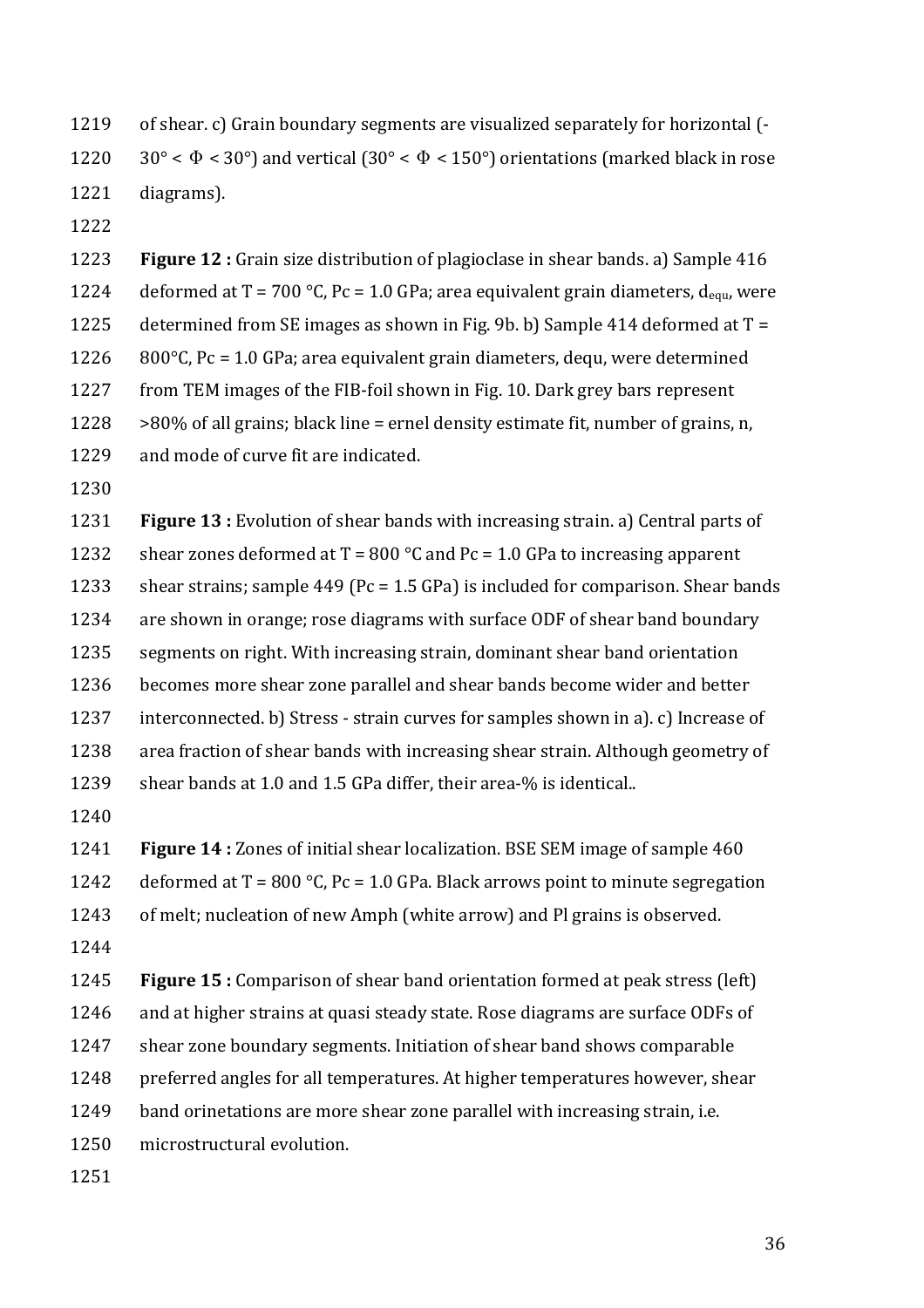| 1252 | Table 1 : Composition of Maryland Diabase starting material. EDS                                      |
|------|-------------------------------------------------------------------------------------------------------|
| 1253 | measurements as oxyide wt.-% and calculated to stoichiometric mineral formula.                        |
| 1254 |                                                                                                       |
| 1255 | Table 2 : List of experiments and experimental conditions.                                            |
| 1256 | $T = Temperature$                                                                                     |
| 1257 | Pc = Confining pressure, averaged between $\gamma$ a = 1.5 to end of experiment;                      |
| 1258 | (*) denotes peak stress experiments where average Pc is calculated between                            |
| 1259 | beginning and end of experiment.                                                                      |
| 1260 | Peak $\tau$ = Maximum shear stress.                                                                   |
| 1261 | Flow $\tau$ = Shear stress during quasi-steady state or at end of experiment.                         |
| 1262 | $\gamma$ a = Total apparent shear strain.                                                             |
| 1263 | $\gamma$ ' <sub>a</sub> = Apparent shear strain rate: (1) constant displacement rate                  |
| 1264 | experiments. $\gamma$ ' <sub>a</sub> calculated as the average value between $\gamma$ a = 1.5 and end |
| 1265 | of experiment; (2) displacement rate stepping tests. $\gamma$ $\alpha$ as average value               |
| 1266 | for each setting.                                                                                     |
|      |                                                                                                       |
| 1267 |                                                                                                       |
| 1268 | Apendix Figure 1 : General shear setup within initial state and shear zone                            |
| 1269 | thickness, th0, and state at end of experiment and final shear zone thickness, thF.                   |
| 1270 | For representation purposes, the displacement is displayed to occur asymmetric                        |
| 1271 | by shift of only the upper forcing block.                                                             |
| 1272 | Appendix Table 1 : Different measures for shear strain.                                               |
| 1273 | th0 = estimated shear zone thickness at start of experiment (Appendix Figure 2).                      |
| 1274 | thF = measured shear zone thickness at end of experiment (Appendix Figure 1).                         |
| 1275 | $d$ = axial displacement of $\sigma$ 1-piston.                                                        |
| 1276 | sdF = displacement of $\sigma$ 1-piston parallel to shear zone boundary (Appendix                     |
| 1277 | Figure 1).                                                                                            |
| 1278 | $k = th0/thF = pure shear component.$                                                                 |
| 1279 | thF/th0 $(\%)$ = relative thickness of sample after deformation.                                      |
| 1280 | $\Gamma$ <sub>eff</sub> = effective shear strain (Appendix Eq. (A4)).                                 |
| 1281 | $\gamma$ <sub>TH</sub> = shear strain determined from relative displacement of forcing blocks as      |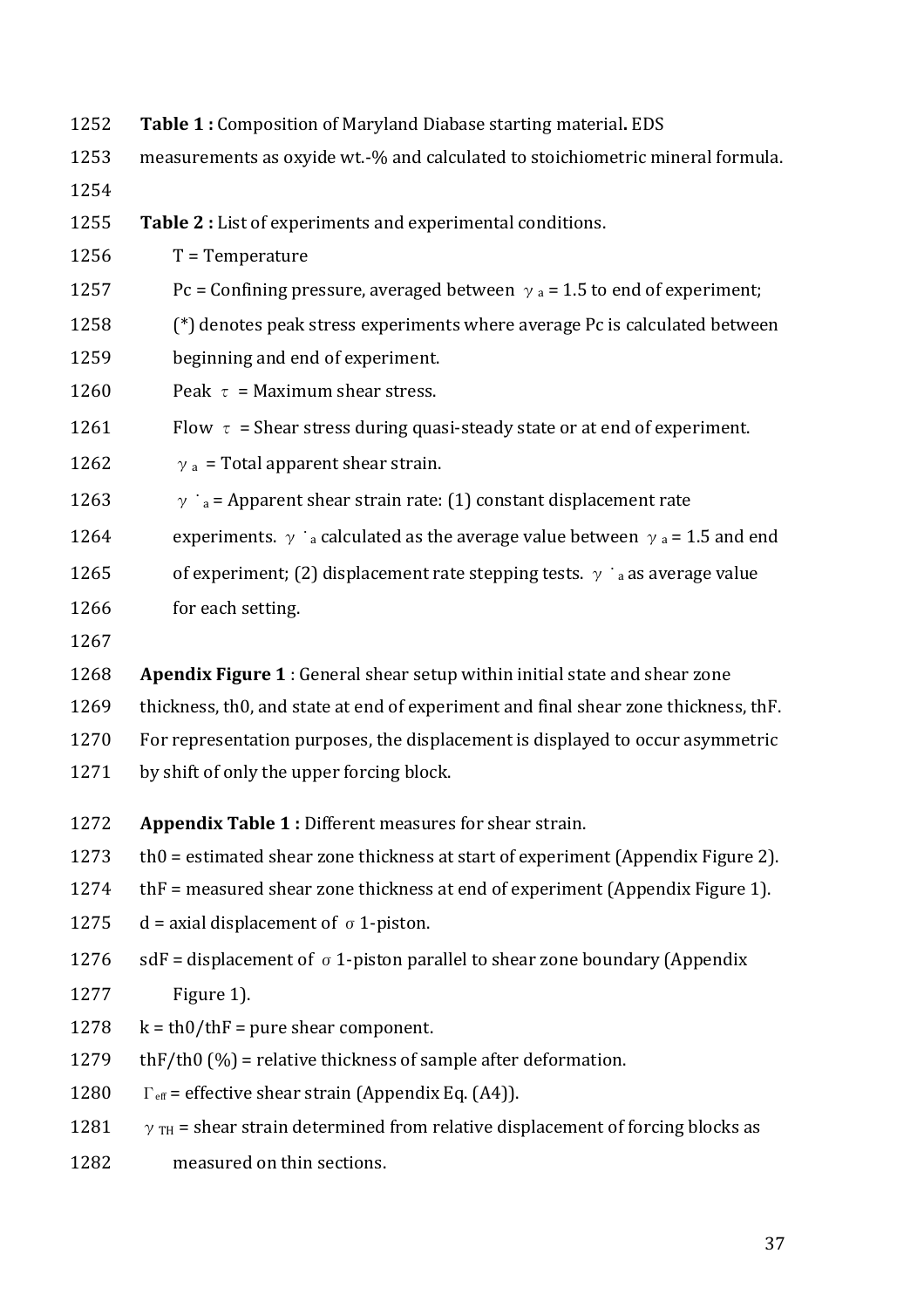- 1283  $\gamma$  <sub>comp</sub> = simple shear component (Appendix Eq. (A5)).
- 1284  $\gamma$  a = apparent shear strain (Appendix Eq. (A2)).
- 1285  $R_f$  = aspect ratio of finite strain ellipse (after Fossen & Tikoff, 1973).
- 1286  $\phi$  = orientation of finite stretching direction (after Fossen and Tikoff, 1973).
- 1287  $\varepsilon_m$  = strain magnitude (Appendix Eq. (A6)).
- 1288
- 1289

#### 1290 **Appendix**

1291 A1. Derivation of shear strains

1292 General shear experiments like the ones described in this paper often experience

- 1293 sample thinning, even if the samples are pre-compacted or annealed before the
- 1294 actual start of the shear deformation. Thinning continues throughout the
- 1295 experiments, as inferred from samples deformed under identical conditions to
- 1296 different total strains. It is usually observed that the sample material does not
- 1297 escape sideways. The strain is therefore taken to be plane strain and calculations
- 1298 are made in 2 dimensions by assuming a combination of pure shear (thinning of
- 1299 shear zone) and simple shear (displacement parallel to the piston-sample
- 1300 interface).

1301 Measurements indicate that the samples thin linearly from the beginning of the

- 1302 experiment to the end. Correlating the shear zone thickness, *thF*, with the axial
- 1303 displacement, *d*, a linear trend of shear zone thinning is evident (Appendix Figure
- 1304 1). The initial thickness, i.e., the thickness of the compacted samples at the start of
- 1305 the experiment, depends on temperature. Two initial thicknesses for  $T = 800^{\circ}C$  and
- 1306  $T \le 700^{\circ}$ C are derived (Appendix Table 1).

1307 For strain calculations, the axial displacement, *d*, of the  $\sigma_1$ -piston is partitioned

- 1308 into a shear component parallel to the  $45^\circ$  sample piston interface, and a thinning
- 1309 component normal to the shear zone boundary. Dividing the total shear
- 1310 displacement *sdF*, by the final thickness *thF*,  $\gamma_{TH}$  is derived (Appendix Figure 2).
- 1311
- 1312  $\gamma_{TH} = s dF / thF$  (A1a)
- 1313  $sdF = (d (th0-thF) \cdot cos(45^\circ)) / cos(45^\circ)$  (A1b)
- 1314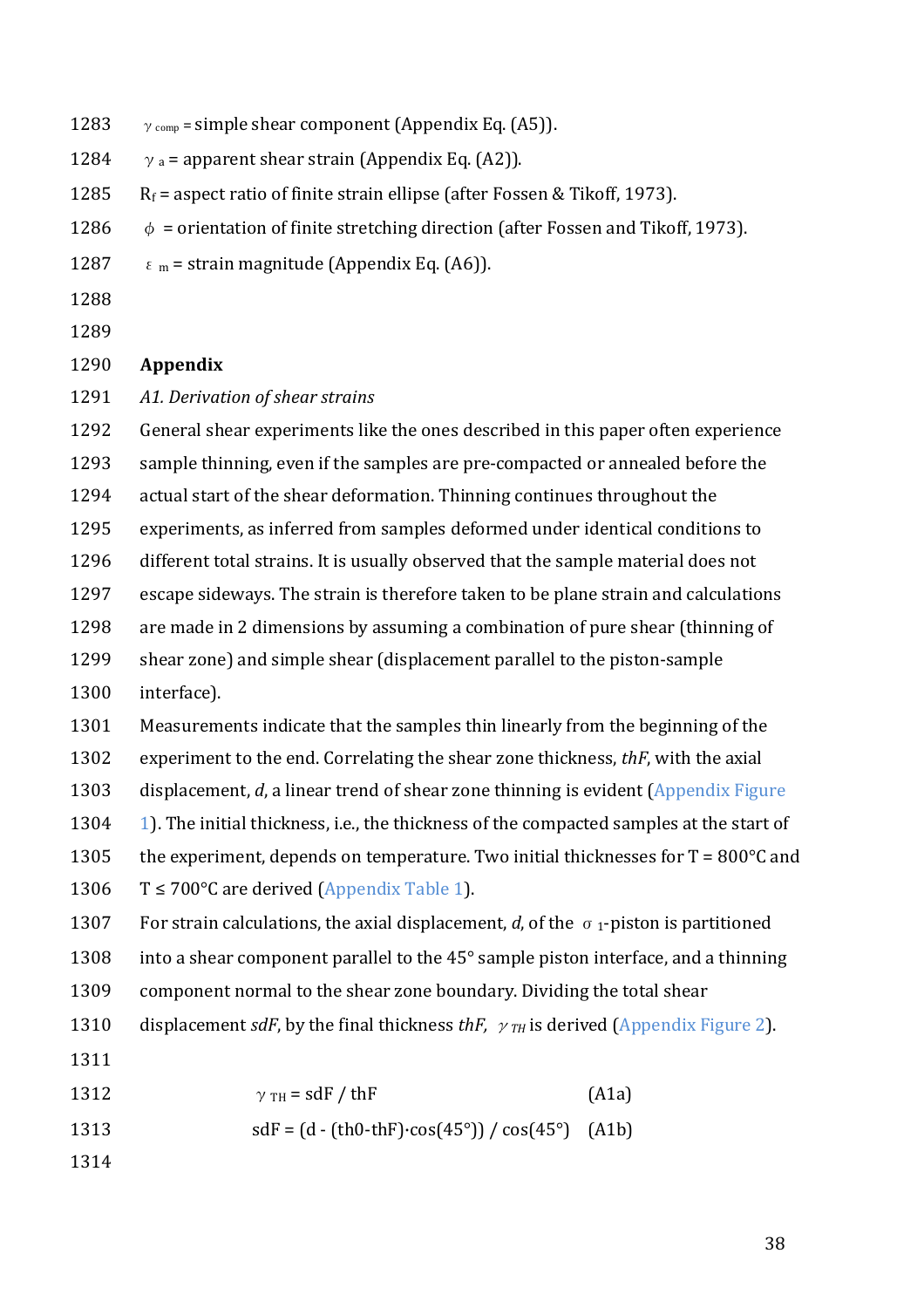1315 where:  $sdF$ : total displacement parallel to the piston-sample interface;  $thO$  /  $thF$  :

1316 initial / final thickness of sample.

1317 In this study, the shear strain is calculated from the experimental record as the

1318 sum of individual increments of shear displacement divided by the instantaneous

1319 shear zone thickness. The shear strain derived in this manner is referred to as

1320 apparent shear strain  $\gamma_a$ :

1321

1322 
$$
\gamma_a(k) = \sum_{i=2}^k \frac{sd(i) - sd(i-1)}{th(i)}
$$
(A2)

1323

1324 *sd(i)*: displacement along piston-sample interface; *th(i)*: shear zone thickness at 1325 time *i*. The shear strain values calculated in this fashion depend on the thinning of 1326 the sample.  $\gamma_a$  is termed 'apparent', as it is not a real measure of simple shear.

1327 The pure shear component of the sample strain is calculated as

- 1328
- 

1329  $k = th0 / thF$  (A3)

1330

1331 Following Fossen and Tikoff (1993), the effective shear strain,  $\Gamma_{\text{eff}}$ , and the simple 1332 shear strain component,  $\gamma$  <sub>comp</sub>, are derived as

1333

1334 
$$
\Gamma_{\text{eff}} = k^{-1} \cdot \tan(\psi) = \text{sdF} / \text{th0}
$$
 (A4)

- 1335
- 1336  $\gamma$  comp =  $\Gamma$  eff  $\cdot \frac{2 \ln(k)}{k k^{-1}}$  (A5)
- 1337

1338 The difference between the strain measures is small as shown in Appendix Figure 1339 3. Note that, if thF = th0, i.e., if k = 1, all strain measures coincide:  $\gamma_{TH} = \gamma_a = \Gamma =$ 1340  $\gamma$  comp. In order to be able to convert from axial to shearing experiments, the strain 1341 magnitude is derived after Schmid et al. (1987):

1342

1343 
$$
\varepsilon_m = \frac{1}{\sqrt{3}} [(\varepsilon_1 - \varepsilon_2)^2 + (\varepsilon_2 - \varepsilon_3)^2 + (\varepsilon_3 - \varepsilon_1)^2]^{1/2}
$$
 (A6)